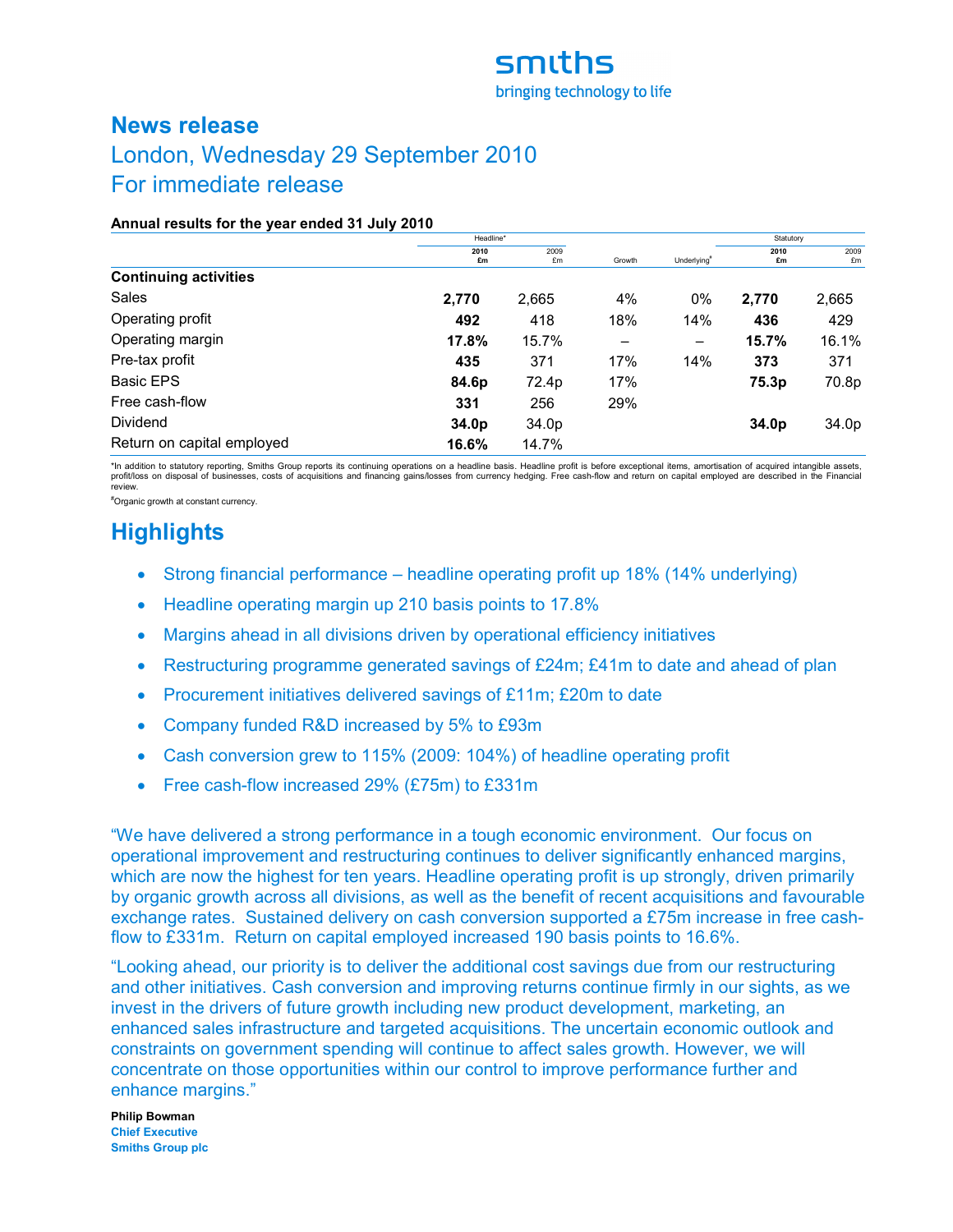## **Divisional highlights\***

## **Smiths Detection: Sales up 13% and headline operating profit up 40%; margin up to 15.7%**

- Double digit sales growth driven by ports and borders and transportation markets
- Margins improved by 310 basis points to 15.7% with increased volumes and better overhead recovery
- Military business continues to benefit from long-term programmes such as JCAD
- Well-positioned for growth although stretched government finances may affect the order profile
- **John Crane: Sales down 5% and headline operating profit up 9%; margin up to 20.7%**  • Margins improved by 260 basis points to 20.7%, benefiting from operational efficiency initiatives
- Restructuring initiatives delivered £12m savings in the year, raising the total to date to £19m
- Sales declined as customers reduced investment in OEM equipment
- Improving order book has delivered sales growth in the second half on the prior period
- **Smiths Medical: Sales flat and headline operating profit up 10%; margin up to 21.5%**
- Excluding diabetes, sales grew 2%; hardware sales up 2% and disposable items up 3%
- Cost management and restructuring initiatives have expanded margins 180 basis points to 21.5%
- Portfolio profitability review has reduced complexity and is delivering price and margin benefits
- Supply chain and customer service improved by performance initiatives
- **Smiths Interconnect: Sales down 3% and headline operating profit up 3%; margin up to 18.2%**
- Margins improved by 80 basis points through restructuring, manufacturing efficiencies and procurement savings
- Military and aerospace markets have returned to growth while wireless telecoms and other markets remain weak
- Launch of new broadband antenna for commercial aircraft helped second half sales
- Integration of Interconnect Devices, Inc. on track: expanding product offering and increasing exposure to China
- **Flex-Tek: Sales down 6% and headline operating profit up 6%; margin up to 11.1%**
- Continued site rationalisation and tight cost control helped increase margins by 120 basis points
- US residential construction and household appliance markets improved in the second half but remain fragile
- Sales of components to the aerospace markets continued to be weak

*\*Figures are at constant currency and exclude the impact of acquisitions and disposals* 

## **Statutory reporting**

Statutory reporting takes account of all items excluded from headline performance. On a statutory basis, pre-tax profit from continuing operations was £373m (2009: £371m) and earnings per share were 75.3p (2009: 70.8p). The items excluded from headline performance comprise amortisation of acquired intangible assets of £42m (2009: £35m); £25m in connection with John Crane, Inc. asbestos litigation (2009: £22m); £8m (2009: £24m) in respect of restructuring; gains of £4m (2009: £70m) arising from changes to the post-retirement benefits; profit on disposal of businesses and property of £9m (2009: £15m), acquisition costs of £1m (2009: nil) and financing gains of £1m (2009: £4m loss).

This document contains certain statements that are forward-looking statements. They appear in a number of places throughout this document and include statements regarding our intentions, beliefs or current expectations and those of our officers, directors and employees concerning, amongst other things, our results of operations, financial condition, liquidity, prospects, growth, strategies and the business we operate. By their nature, these statements involve uncertainty since future events and circumstances can cause results and developments to differ materially from those anticipated. The forward-looking statements reflect knowledge and information available at the date of preparation of this document and unless otherwise required by applicable law the Company undertakes no obligation to update or revise these forward-looking statements. Nothing in this document should be construed as a profit forecast. The Company and its directors accept no liability to third parties in respect of this document save as would arise under English law.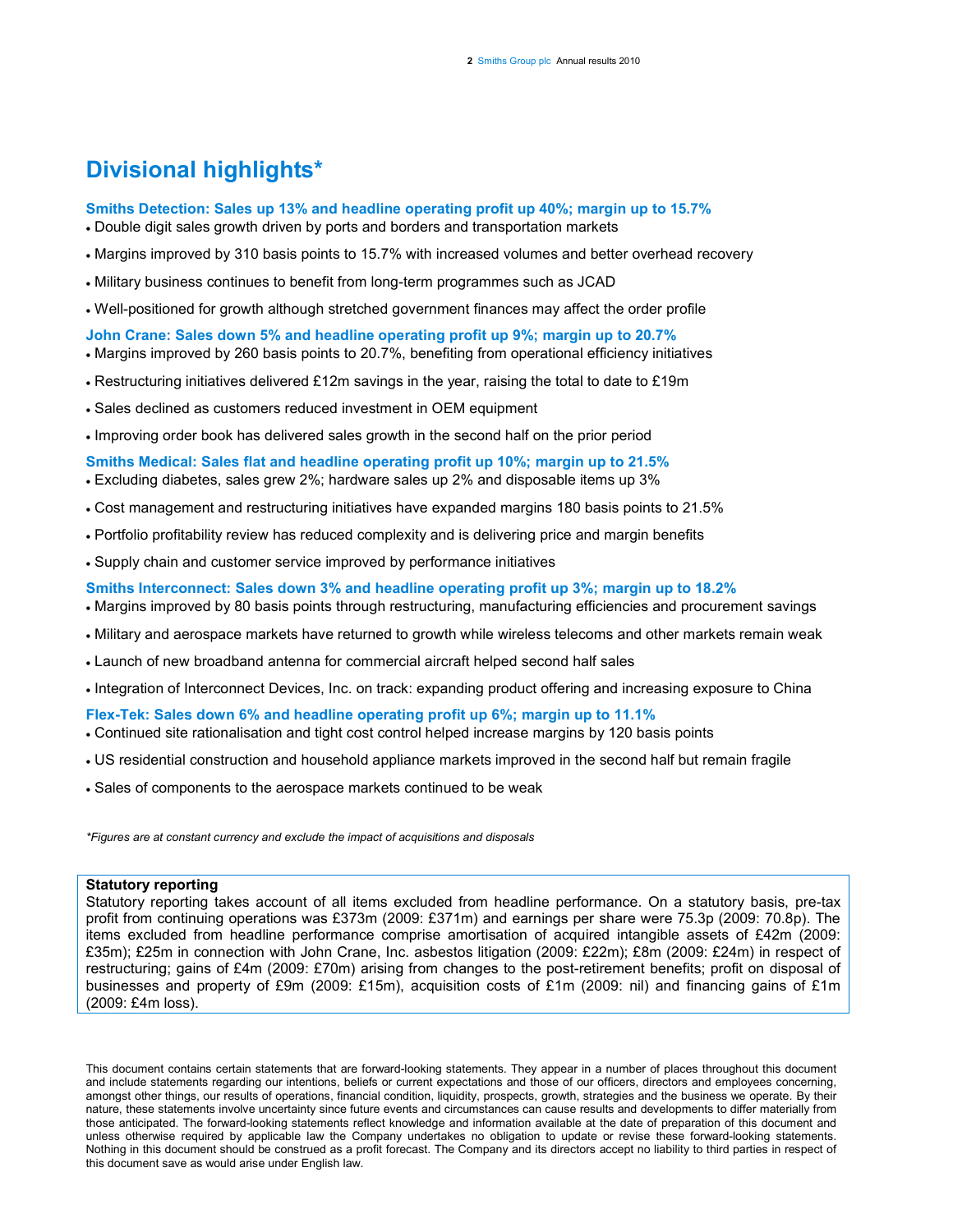## **Contact details**

**Investor enquiries**  Peter Durman, Smiths Group +44 (0)20 7808 5535 +44 (0)7825 145336

peter.durman@smiths.com

## **Media enquiries**

Colin McSeveny, Smiths Group +44 (0)20 7808 5534 colin.mcseveny@smiths.com

Anthony Cardew, Cardew Group +44 (0)20 7930 0777 anthony.cardew@cardewgroup.com

## **Presentation**

The presentation slides and a live webcast of the presentation to analysts are available at www.smiths.com/results at 09.00 (UK time) on Wednesday 29 September. A recording of the webcast is available later that day. A live audio broadcast of the presentation is also available by dialling (no access code required):

UK: 0808 238 7385

International: +44 (0)20 7906 8535

US/Canada: 1 866 928 6046

An audio replay is available for seven days on the following numbers (access PIN 272804#):

UK: 0808 238 9699

International: +44 (0)20 3364 5943

US/Canada: 1 866 286 6997

## **Photography**

Original high-resolution photography is available to the media from http://www.smiths.com/images.aspx.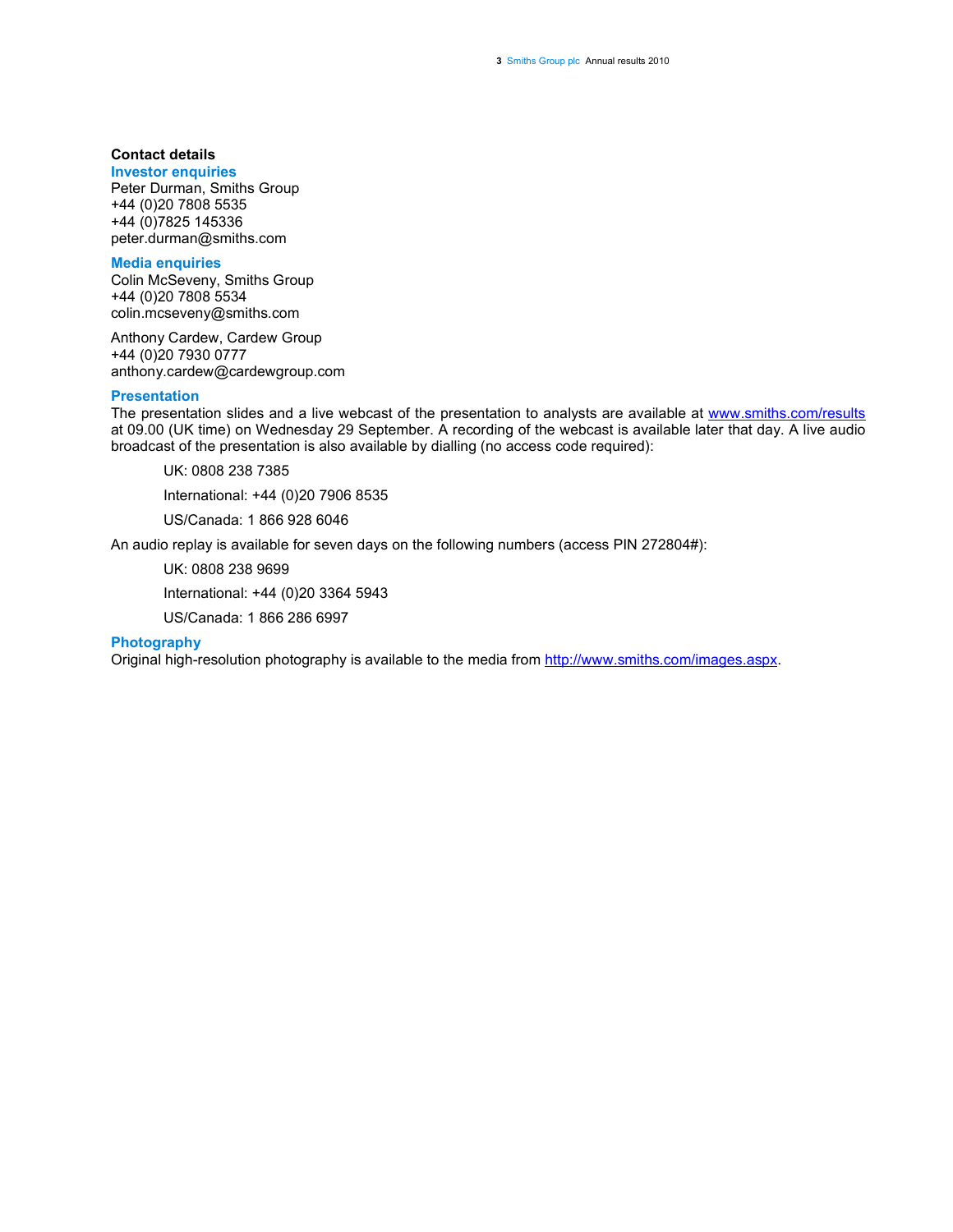## **Chief Executive's review**

These strong results have been achieved in a tough economic environment and demonstrate our substantial progress in delivering operational improvements and generating strong cash-flows. We have also benefited from the strength and breadth of being a diversified-industrial company, with our portfolio of leading edge, technology-driven businesses serving a broad range of geographies and markets. The major restructuring programme and other cost saving initiatives that began some two years ago have delivered strong margin improvement despite the difficult sales environment. While we have been effective in cutting costs, we have also continued to invest in growth opportunities such as new product development and bolt-on acquisitions.

All businesses in the Group delivered margin improvement as a result of our actions to restructure and cut costs. The Group's focus on working capital management has also delivered strong free cash-flows. Smiths Detection has achieved double digit sales growth following difficult trading last year as it benefited from a good order flow from transportation, ports and borders and military customers. As a result, margins have rebounded rapidly with the higher volumes. Through its strong technology, Smiths Detection is well placed to take advantage of future market growth. Smiths Medical has benefited substantially from the performance improvement programme initiated over two years ago. The business has returned to growth, adjusting for the diabetes exit, and its margins are back in their target range at 21.5%. More importantly, the operational platform is now stable and provides a sound base from which to grow the business. John Crane has improved its underlying margins by 260 basis points to a record 20.7%. This was achieved through cost savings and despite the pressure on sales during the period. However, the order intake strengthened as the year progressed and second half sales were ahead by almost 4% on the prior year. Smiths Interconnect also delivered improved second half sales driven by the military and aerospace markets, while margins benefited from the restructuring programme. Flex-Tek is heavily exposed to the US housing and domestic appliances markets which, for the first time in several years, showed signs of growth during the second half. Flex-Tek increased margins through continued focus on cost reduction and site rationalisation.

## **Strategy**

Our strategy is to continue to grow shareholder value by:

- Delivering sales growth through investment in organic drivers including new product development and expansion in high growth markets
- Enhancing margins through a relentless drive for operational improvement across all our businesses
- Generating strong cash-flows with better balance sheet management
- Implementing a rigorous approach to allocating capital across the businesses through active and disciplined portfolio management and a targeted acquisition strategy
- Improving returns on capital.

We made substantial progress towards these objectives during the last year. Clear opportunities remain, however, for Smiths Group to improve performance progressively and generate further value for shareholders.

## **Investing in new product development**

A key driver of future sales and margin growth is the launch of new products which command higher margins and deliver superior returns. This commitment to innovation also sustains our technology leadership in many areas. We raised company-funded investment in R&D by 5% to £93m and were successful in securing a further £13m of customer-funded investment to bring our total spend to £106m, or 3.9% of sales. We launched a range of new products in John Crane, including a specialised bearing for power generation turbines and seals designed for the supercritical CO<sub>2</sub> sealing needs of the growing carbon capture and enhanced oil recovery markets. Sales in Smiths Medical benefited from the continued success of our ambulatory smart pump, CADD®-Solis, which is now being sold in additional markets. In Smiths Detection, we continue to develop eqo, our body image scanner, with airport and regulatory trials underway to improve security and passenger experience. In the past year, Smiths Detection also entered into development partnerships with Analogic, to design the next generation of checked baggage screening equipment, and with Novartis Diagnostics to develop a range of clinical tests for bacterial and viral pathogens using the established Bio-Seeq platform. Smiths Interconnect launched a new broadband antenna, KuStream™, for commercial aircraft, which is currently being installed by Row44 on the Southwest Airlines fleet to provide passengers with a variety of high data rate applications.

## **A focus on performance improvement**

Across the Group, the major restructuring programme has generated further savings of £24m in the period, well ahead of our original plans. To date, we have delivered savings of £41m and have spent £36m, with £8m in the year. Together, the programmes are expected to produce annual savings of £50m when completed in 2011. The total cost of these programmes is expected to be £45m.

We have also enhanced the information flow in the business through significant investment in new information systems over recent years. The implementation of ERP systems at Smiths Detection, John Crane and Smith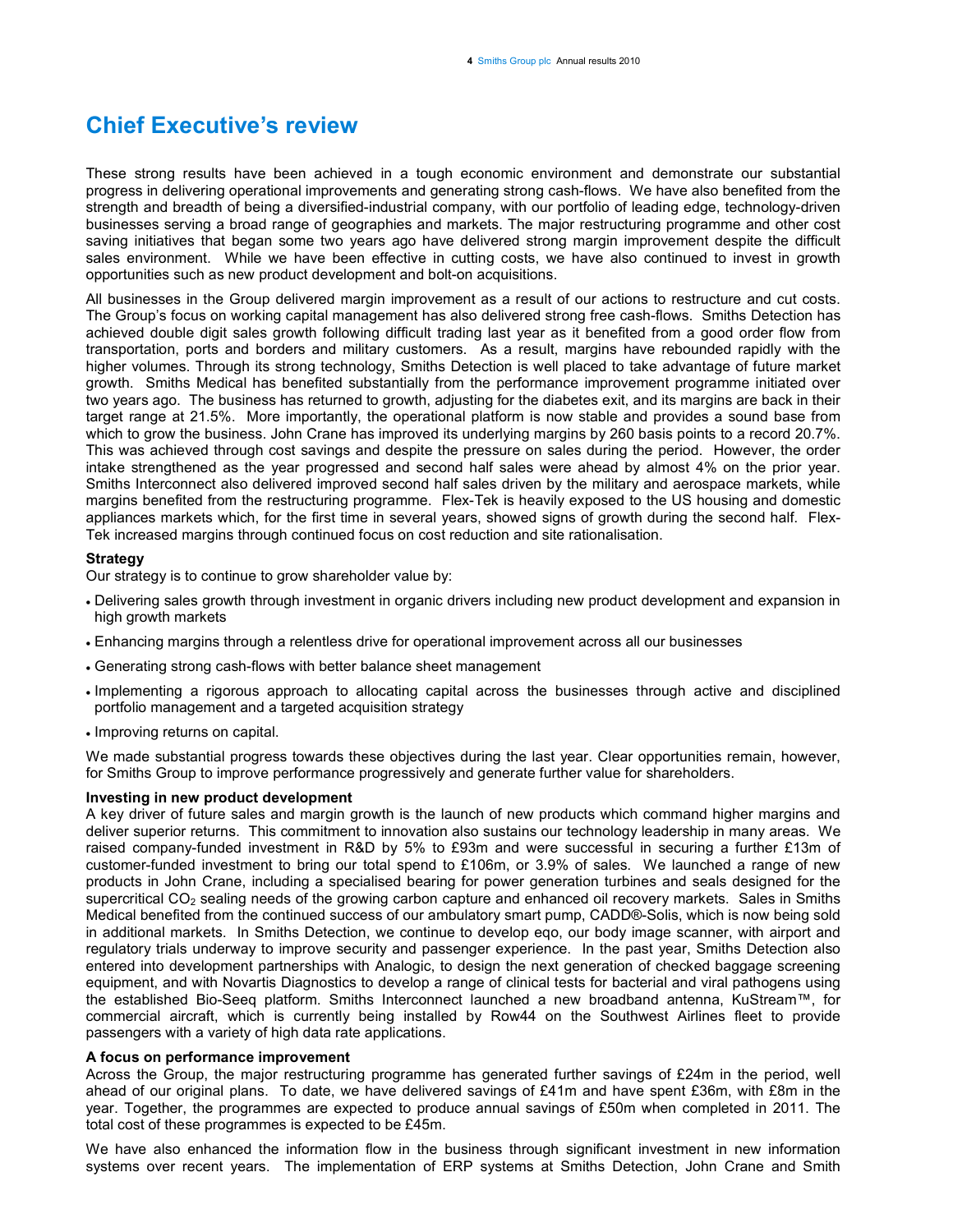Medical were all substantially completed during the year. The better data at Group and divisional levels has highlighted opportunities to leverage the Group's scale through Group-wide procurement initiatives. In the year, this programme generated £11m savings, principally from IT, raw materials, machine parts, utilities and freight. Overall, the programme has delivered £20m of savings to date.

We have identified a further tranche of cost savings to be realised from a rationalisation of certain 'back-office' functions to reduce overheads across the Group. This will also help to drive further efficiencies and benefits from the ERP systems now these have been implemented. This will be achieved by using shared service centres and removing duplication across these functions within divisions. The programme is estimated to deliver £20m of annual benefits by the financial year ending July 2013, at a cost of £19m, which will be treated as an exceptional item, with £13m of costs expected in the financial year ahead.

## **Efficient balance sheet management**

During the year, we improved significantly our cash generation and strengthened the balance sheet. Following the successful issue of US dollar-denominated debt last year, the maturity profile was further extended through a €300m bond issue. These bonds have a seven-year maturity and were priced at a fixed coupon of 4.125%. Average debt maturity is now over six years, which gives the Group long-term certainty over its future financing.

## **Investing in growth and driving returns**

We continued to enhance the portfolio through a targeted acquisition programme. Over the past three years, we have made 12 acquisitions. Six of them have extended our footprint in the faster growing Asian markets. The acquisition strategy seeks to add complementary technologies, to support geographic expansion in faster growth markets and to leverage existing infrastructure such as sales and service centres. In October 2009, Smiths Interconnect acquired Channel Microwave, a California-based microwave components business, focused on the defence and homeland security markets. In April 2010, Smiths Interconnect acquired for US\$188m, Interconnect Devices, Inc., a leading connector company with an international presence, and a strong base in North America and China. The integration of both these acquisitions is substantially complete, with both performing ahead of expectations.

The Group has continued to focus on improving returns on capital by enhancing margins while operating an efficient capital base. This has delivered a significant improvement in headline return on capital employed, up 190 basis points to 16.6%.

## **Targeting performance improvement**

In September 2008, we set out ranges for sales growth and margins for each of the divisions based on what we believed the businesses could achieve over the medium term in an economic environment consistent with that of recent years. Since then we have seen a fundamental deterioration in world economies and, although it will be harder to operate within these ranges in the near term, those targets remain in place. In the current environment it will take longer to achieve them; particularly sales growth, which will be harder to deliver than improved margins – where we have greater control over driving cost reductions and operating efficiencies. Nonetheless, we have made good progress this year, with three divisions delivering margins within their target ranges, and we remain focused on driving further improvements.

## **Dividend**

The Board has recommended a final dividend in line with last year of 23.5p per share, making a total dividend for the year of 34.0p per share. The final dividend will be paid on 19 November to shareholders registered at the close of business on 22 October. The ex-dividend date is 20 October.

Since March 2008, the Board has pursued a policy to rebuild dividend cover to around 2.5 times over the medium term, a goal we have now almost reached. As a result, the Board intends to adopt a progressive dividend policy for future payouts while maintaining this prudent level of cover. We believe that this policy will enable us to retain sufficient cash-flow to finance our investment in the drivers of growth.

## **Outlook**

The economic environment remains uncertain and delivering sales growth in the short to medium term is likely to remain challenging, although the Group is well positioned to benefit from a recovery whenever that occurs. Our focus for the year ahead is to drive margin enhancement through the further cost savings due from our restructuring and site rationalisation programmes. As we have already accelerated the delivery of some of the benefits from these programmes, however, the effect on the rate of future profit growth will be more muted in the coming year. We will also seek to maintain strong cash generation which will enable us to continue investing in the long-term growth drivers of new product development, acquisitions, and expansion in faster growing developing markets.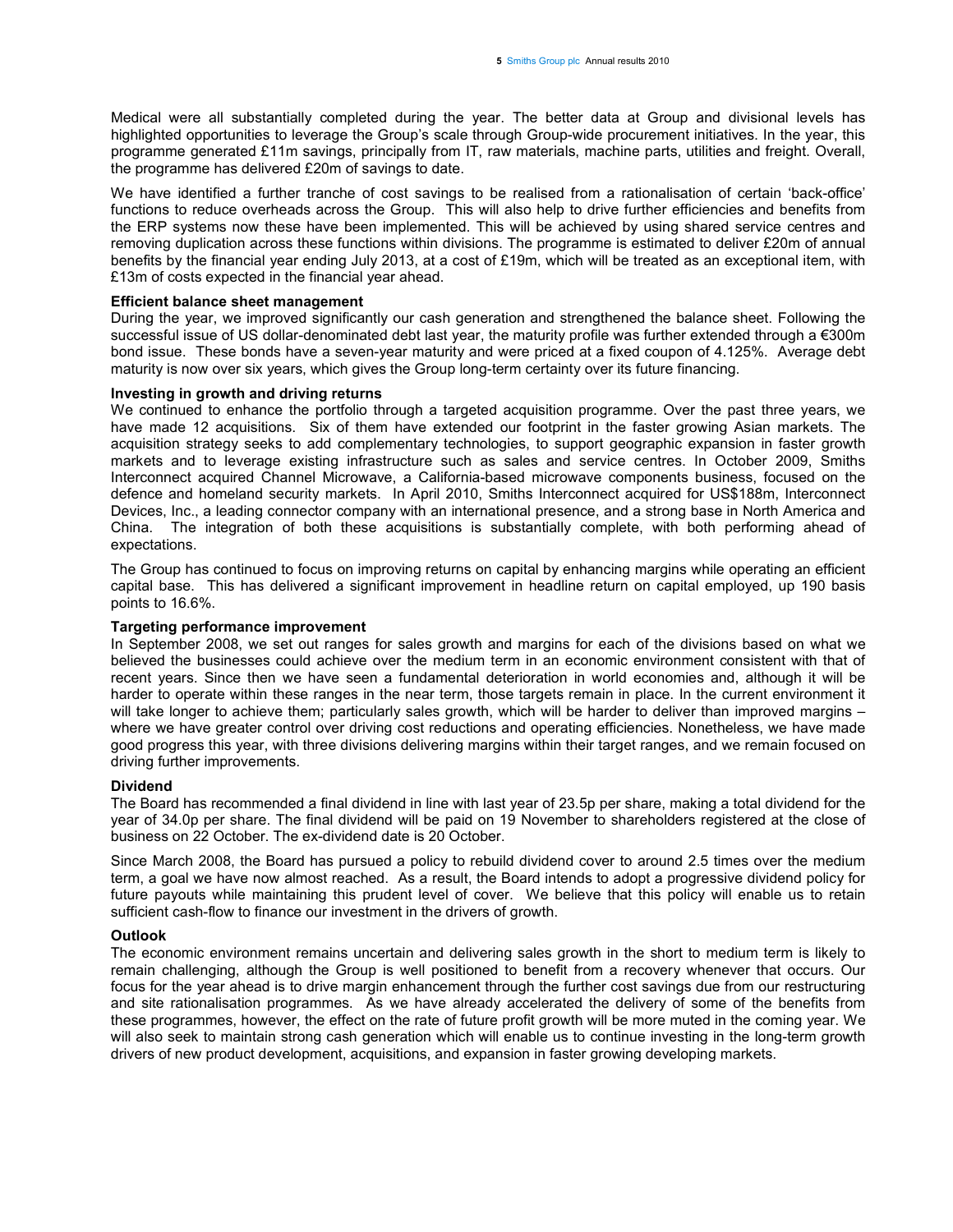## **Business review**

## **Sales**

Sales increased by 4%, or £105m, to £2,770m. Currency translation gains on overseas sales totalled £59m and the net impact of acquisitions and disposals increased sales by £48m. On an underlying basis, excluding the effects of currency translation and acquisitions and disposals, sales fell by just £2m, despite strong growth in Smiths Detection (up £63m) caused by a rebound in orders from the ports and borders and transportation sectors. The decline in sales was a result of lower volumes across the other divisions: John Crane (down £44m); Flex-Tek (down £12m); Smiths Interconnect (down £8m); and Smiths Medical (down £1m).

The flat underlying sales performance reflects a decline in the first half of 5% followed by growth in the second half of 5%.

## **Profit**

Headline operating profit rose £74m to £492m. Headline operating margin increased by 210 basis points to 17.8% (2009: 15.7%). The increase in headline operating profit comprises £8m from favourable currency translation, £8m from the net impact of acquisitions and disposals made during the year, and a £58m, or 14%, increase in underlying headline operating profit. All divisions contributed to the improvement with the main drivers being higher volumes and improved overhead recovery at Smiths Detection, up £26m; cost saving initiatives at the other divisions with Smiths Medical up £17m, John Crane up £13m. Smiths Interconnect up £1m, and Flex-Tek up £2m. Corporate centre costs were held in line with last year.

Operating profit on a statutory basis, after taking account of the items excluded from the headline figures, was £436m (2009: £429m).

The net interest charge on debt increased to £62m (2009: £52m) which reflects the higher coupon on bonds issued during the last two years as part of a programme to extend debt maturities. There was a reduced pensions financing gain of £2m (2009: £5m). As a result, headline profit before tax increased by £64m to £435m (2009: £371m). On an underlying basis, headline profit before tax grew by 14%.

On a statutory basis, after taking account of items excluded from the headline figure, the profit before tax increased £2m to £373m (2009: £371m).

The Group's tax rate on headline profit for the period was 24% (2009: 24%). Headline earnings per share increased by 17% to 84.6p (2009: 72.4p).

## **Cash generation**

**Smiths Detection** 

Strong cash generation this year resulted in free cash-flow of £331m (2009: £256m). Substantially improved headline operating cash of £565m (2009: £435m) represented 115% (2009: 104%) of headline operating profit. The improvement resulted from better working capital management, particularly inventories, and lower net capital expenditure. The strong cash generation reduced net debt by £48m to £837m, despite outflows of £133m for dividends and £133m for acquisitions.

| Smiths Detection           |            |            |                    |                      |
|----------------------------|------------|------------|--------------------|----------------------|
|                            | 2010<br>£m | 2009<br>£m | Reported<br>growth | Underlying<br>growth |
| Sales                      | 574        | 501        | 15%                | 13%                  |
| Headline operating profit  | 90         | 63         | 43%                | 40%                  |
| Headline operating margin  | 15.7%      | 12.6%      |                    |                      |
| Statutory operating profit | 89         | 63         |                    |                      |
| Return on capital employed | 13.3%      | 9.5%       |                    |                      |

Reported sales grew 15%, or £73m, reflecting an underlying increase in sales of £63m (13%) and a currency benefit of £10m. The underlying growth has come primarily from the ports and borders, transportation and military sectors, offset by a small decline in critical infrastructure and other segments. Smiths Detection has maintained its position as one of the world's largest suppliers of government-regulated CBRNE sensors and systems during the period.

The 310 basis point improvement in margins to 15.7% was driven by increased sales volumes and the associated enhancement in overhead cost recovery. We began a restructuring programme late last financial year to reduce the cost base and introduce more flexibility so we can respond more quickly to variations in order flow. This will be achieved through rationalising several manufacturing facilities. We expensed restructuring costs of around £2.2m in the year, which has generated savings in the current year of around £1.6m with further savings expected in 2011.

Underlying sales in transportation grew 19% following a strong performance in the second half. The business secured several large contracts including one for advanced X-ray systems to upgrade Canada's existing airport checkpoints; an order from the US Transportation Security Administration (TSA) to supply portable liquid detection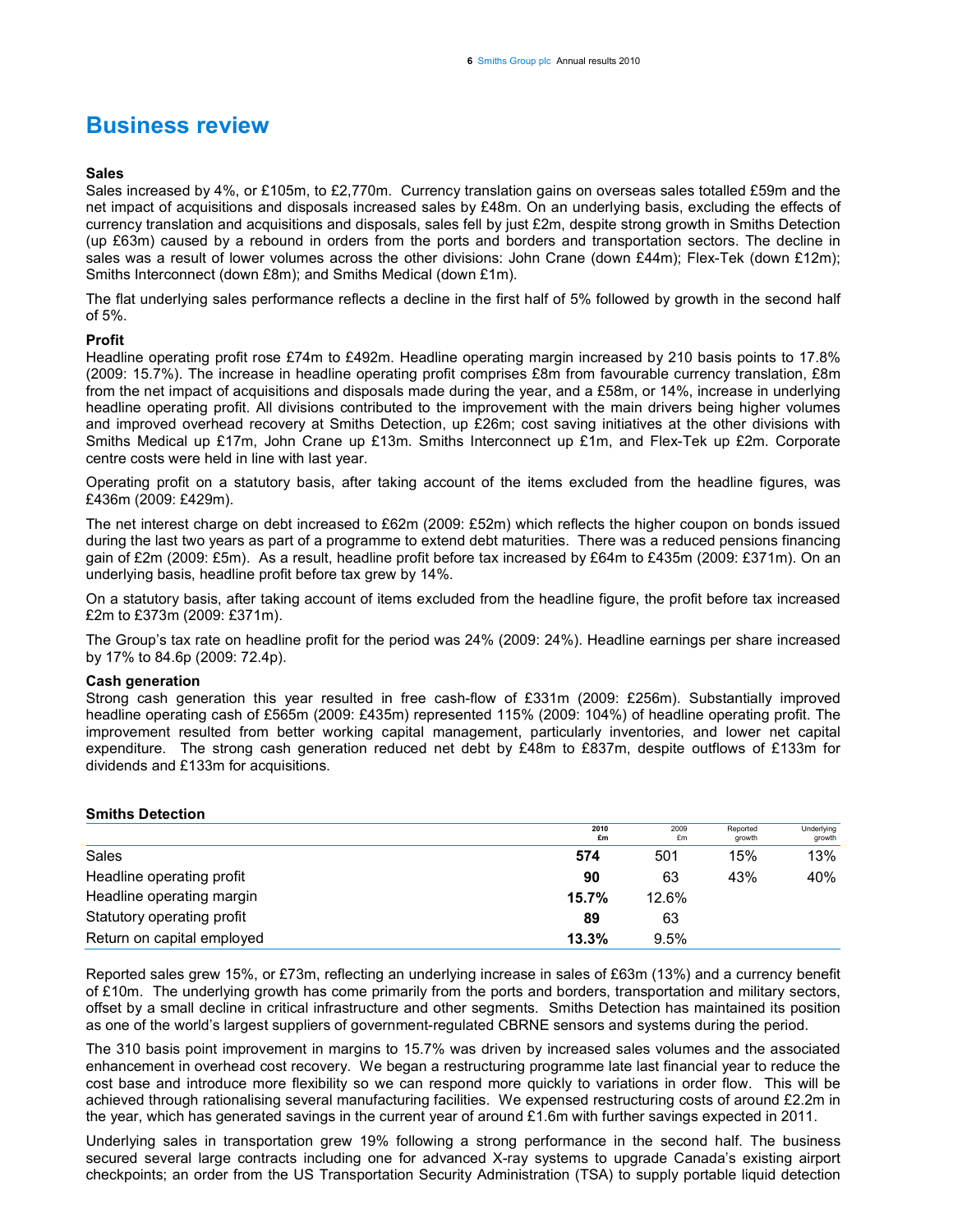scanners for its Bottle Liquid Scanner programme; and a contract to supply advanced X-ray and trace detection systems in the newly opened Terminal 3 in New Delhi's international airport*.* Many airports have been reviewing their security arrangements following the attempted terror attack on an aircraft on 25 December. This has led to increased orders for explosive trace equipment such as the Ionscan 500DT, including an \$11m order from the TSA. This portable technology is highly effective at detecting minute traces of explosives and can be easily deployed at airports. Many governments and airports are also considering installing body imaging systems and we have deployed our millimetre-wave system, eqo, as part of a number of trials. eqo uses electronic, real-time imaging in a standard checkpoint layout to detect metal and non-metallic threats concealed under clothing without physical contact. We have also benefited from the investment in air cargo screening in the US to meet the target of 100% screening by 1 August 2010, a key requirement of the 9/11 Act. We now offer 16 different X-ray machines on the TSA's approved technology list, which meet a wide variety of applications.

Underlying sales in the ports and borders market rose 66% following a weak performance last year. The market experienced widespread contract delays during the previous financial year as government customers reviewed their expenditure plans against a backdrop of deteriorating economies and strained finances. Several new contract wins supported strong sales growth during the period, including projects in Saudi Arabia, Russia and Japan. For example, we won an order for 13 high-energy X-ray scanners in Saudi Arabia, to inspect inbound and outbound containers and trucks for contraband, weapons, explosives and narcotics. The long-term outlook for ports and borders remains strong as governments improve their border security. Our leading-edge technology positions us well to meet this demand.

Our military business grew underlying sales by 4%, largely through the success of the Lightweight Chemical Detector (LCD) in multiple programmes including Canadian and German contracts and most notably the Joint Chemical Agent Detector (JCAD) programme for the US Department of Defense. The LCD, an advanced chemical point detector that helps safeguard troops by automatically detecting chemical warfare agents and toxic industrial chemicals, has gained worldwide acceptance as the leading detector in its class. As expected, the sales profile flattened in the second half due to the phasing of orders. Sales of sensor instruments to the emergency responder market also continued to grow steadily, with new sales in Europe and Asia complementing the strong position in the US.

Progress was made during the period in the development of molecular diagnostics detection systems for biological identification applications. Agreement was reached with Novartis to develop these systems for application to the clinical diagnostics markets in future years.

Implementation of a new ERP system was completed on schedule at the end of calendar year 2009. This single system replaces 14 legacy business software systems and provides a common information platform to support datadriven decision-making. Investment totalled £25m and we have delivered annualised cost savings of £7m against our target of £8m and working capital efficiencies of £20m compared with a target of £11m.

## **Research and development**

Smiths Detection has maintained its leadership in the sector through a consistent commitment to product innovation developed by in-house R&D, government-funded research and via partnerships and licences. Company funded R&D increased 3% to £36m or 6.2% of sales (2009: 6.9% of sales). This includes £11m of capitalised projects. Smiths Detection actively seeks customer and government support for R&D which totalled £8m in the period (2009: £10m). Total R&D spend was £44m (2009: £45m) or 7.6% of sales.

The main focus for R&D investment continues to be X-ray for a variety of applications, including baggage scanning at airports and cargo screening at ports and borders. In December 2009, we entered an agreement with Analogic to develop the next generation of high-speed Explosive Detection Systems (EDS) for screening checked airport baggage. The new system will incorporate the complementary expertise of each company in multi-energy X-ray technology and three-dimensional computed tomography (CT). The development cost will be absorbed within Smiths Detection's ongoing R&D spend over the next two years. The project has met all interim milestones and is progressing well.

We are also looking to enhance the privacy features of eqo by developing software upgrades that enable the system to alarm automatically on detecting any threat items beneath clothes, so greatly reducing the need for visual inspections. These upgrades could be easily installed in the eqo systems already deployed. eqo was one of the joint winners of the Equipment and Technology Award, sponsored by the UK's Aerospace, Defence and Security trade organisation.

Our global leadership in biological and chemical trace detection supported the development of several new products in the period. This included a new chemical sensor nose cone for the US Army's Raven unmanned aerial vehicle, which can provide effective standoff detection and identification to warn troops against a chemical attack. We also launched a new version of our portable bio-threat detector, SmartBio™Sensor, which can detect the presence of airborne biological microbes and bio-toxins. Other new product launches included HazMatID 360 for rapid in-field chemical analysis of unknown solids, gels and liquids; LCD-Nexus, a rugged chemical warfare agent and toxic industrial chemical detector that can be remotely networked and controlled; and HGVI LINX™, a pioneering software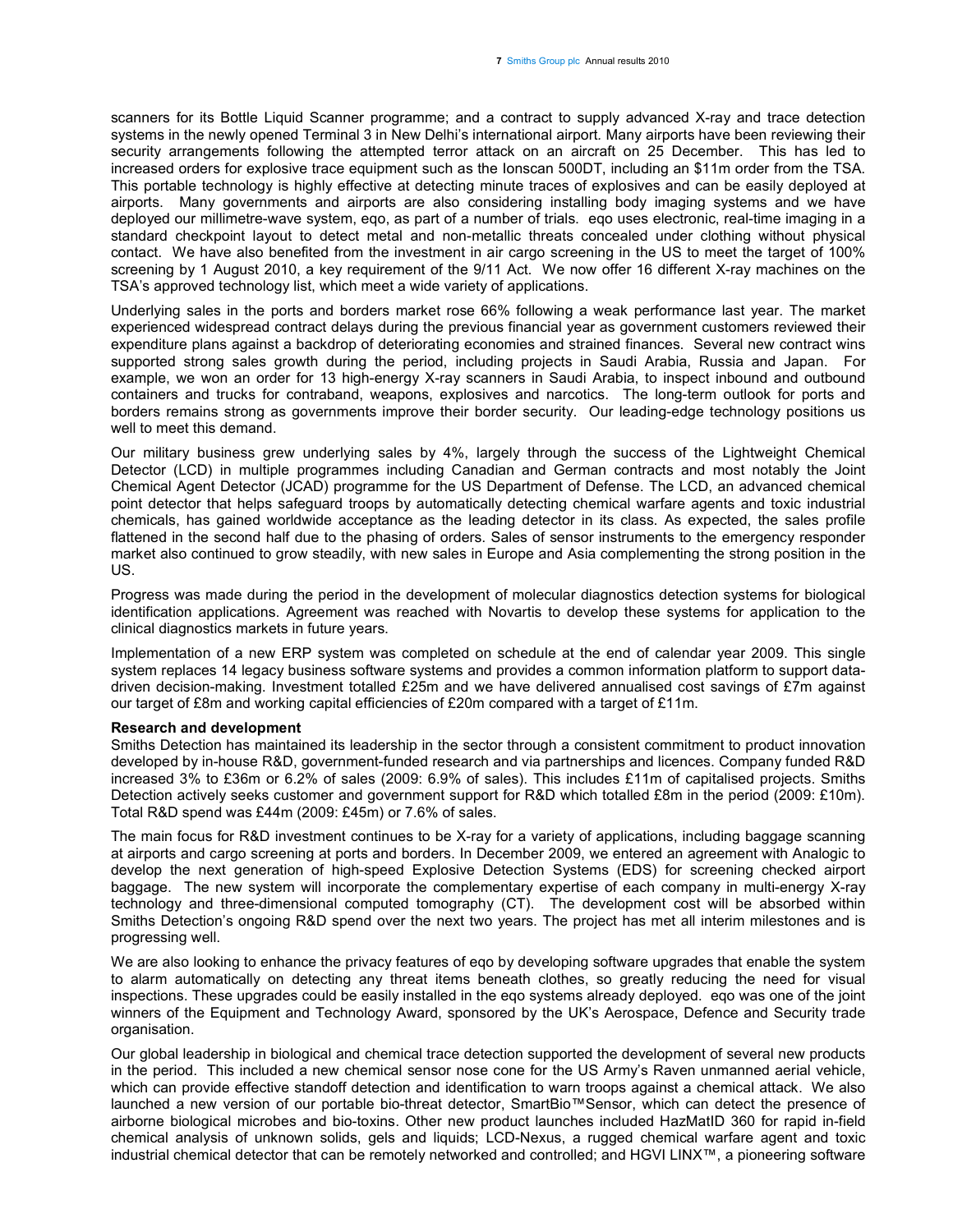system to help emergency responders evaluate data from remote HGVI units (Hand-held, Multi-Sensor Gas & Vapor Identifier).

## **Outlook**

Smiths Detection is well placed to benefit from future growth opportunities, although government finances remain under pressure in many markets which may affect the timing and profile of orders. We expect growth to come from the transportation and ports and borders markets, while the military market is likely to soften following a period of strong growth. Longer term, we expect continued demand for leading-edge technology solutions for threat detection and identification. Smiths Detection will continue to invest in new product development to maintain market leadership, while restructuring the business to cut costs and support margin improvement.

## **John Crane**

|                            | 2010<br>£m | 2009<br>£m | Reported<br>growth | Underlying<br>growth |
|----------------------------|------------|------------|--------------------|----------------------|
| Sales                      | 786        | 790        | (1)%               | (5)%                 |
| Headline operating profit  | 163        | 143        | 14%                | 9%                   |
| Headline operating margin  | 20.7%      | 18.1%      |                    |                      |
| Statutory operating profit | 124        | 106        |                    |                      |
| Return on capital employed | 22.2%      | 20.4%      |                    |                      |

John Crane margins improved to an all-time high of 20.7% with a 260 basis point increase against a 5% (£44m) decline in underlying sales. These margins demonstrate the cost saving benefits from the global restructuring programme, the implementation of an ERP system and procurement savings. The reduced underlying sales reflect lower orders for first-fit original equipment which offset a slight increase in aftermarket sales, driven primarily by a recovery in the oil, gas and petrochemical sectors. First half underlying sales declined by 15% but an improving order book, particularly in the aftermarket for rotating equipment (seals, bearings, and filtration), helped second half sales grow by 4% on the same period in the prior year. Reported sales fell 1% after a £19m benefit from currency translation and a £21m contribution from recent acquisitions.

Reported headline operating profit grew by 14%, driven primarily by a 9%, £13m, increase in underlying profit, as well as a £4m gain from currency translation and £3m from acquisitions. The underlying improvement in profitability stems from the benefits delivered from our cost-saving initiatives. The restructuring programme launched in August 2008 to create one global John Crane division is progressing on schedule. These changes are delivering improved customer service, quicker delivery, and lower costs. In the period, we spent £4m and delivered savings of £12m so that annualised savings to date now total £19m. Overall, the project is on track to deliver annual savings of £25m.

Overall aftermarket sales grew by 1% on an underlying basis. Aftermarket sales of rotating equipment increased 2% driven by the oil, gas and petrochemical, general industry and distribution sectors as spending started to recover and new distributors were added. The chemical and pharmaceutical sectors continued to decline for rotating equipment. Sales for John Crane Production Solutions, our energy services business, are all in the aftermarket and declined 10% due to lower activity levels in Romania and in US onshore gas and oil production. Going forward, John Crane Production Solutions won a major contract to upgrade and maintain Romania's oil wells by providing pump repair services and equipment for Petrom's 8000-plus wells. The contract for pump repair services began on 1 December 2009. This new contract is expected to generate annual revenues of about £14m.

First-fit original equipment sales declined by some 15% on an underlying basis as the recession prompted customers to curtail capital expenditure.

Our recent acquisitions to broaden our product offering in the areas of engineered bearings and specialist filtration have been integrated into the existing portfolio. These businesses have a greater exposure to the first-fit OEMs and are more exposed to the capital spending cycle until we fully realise aftermarket channels for these products. Progress was made within the year with several new accounts achieved for bearings and filtration. In line with our original plans, we expect to progressively build the aftermarket sales for these products over time by leveraging our existing global network of sales and service centres and our unrivalled expertise in aftermarket servicing.

Implementation of a new ERP system across Europe, Middle East, Africa and Asia completed on schedule in July 2010 and within the £24m budget. The project is expected to generate annual cost savings of £10m. To date, the project has realised £5m of savings.

Critical to continued expansion of our market-leading sales and service network, significant infrastructure enhancements were completed during this past year. The John Crane Asia Pacific headquarters were relocated to a new custom-built facility providing 'state-of-the-art' manufacturing, service and training capabilities. This centre now provides advanced design and development of seal support systems as well as regional technical support for all John Crane product lines including bearings and filtration. Service network enhancements include the opening of a new larger couplings facility in Houston, expansion of the largest North American service centre, also in Houston, and a new service centre in Auckland, New Zealand. In addition, a new service centre opened in Kwidzyn, Poland,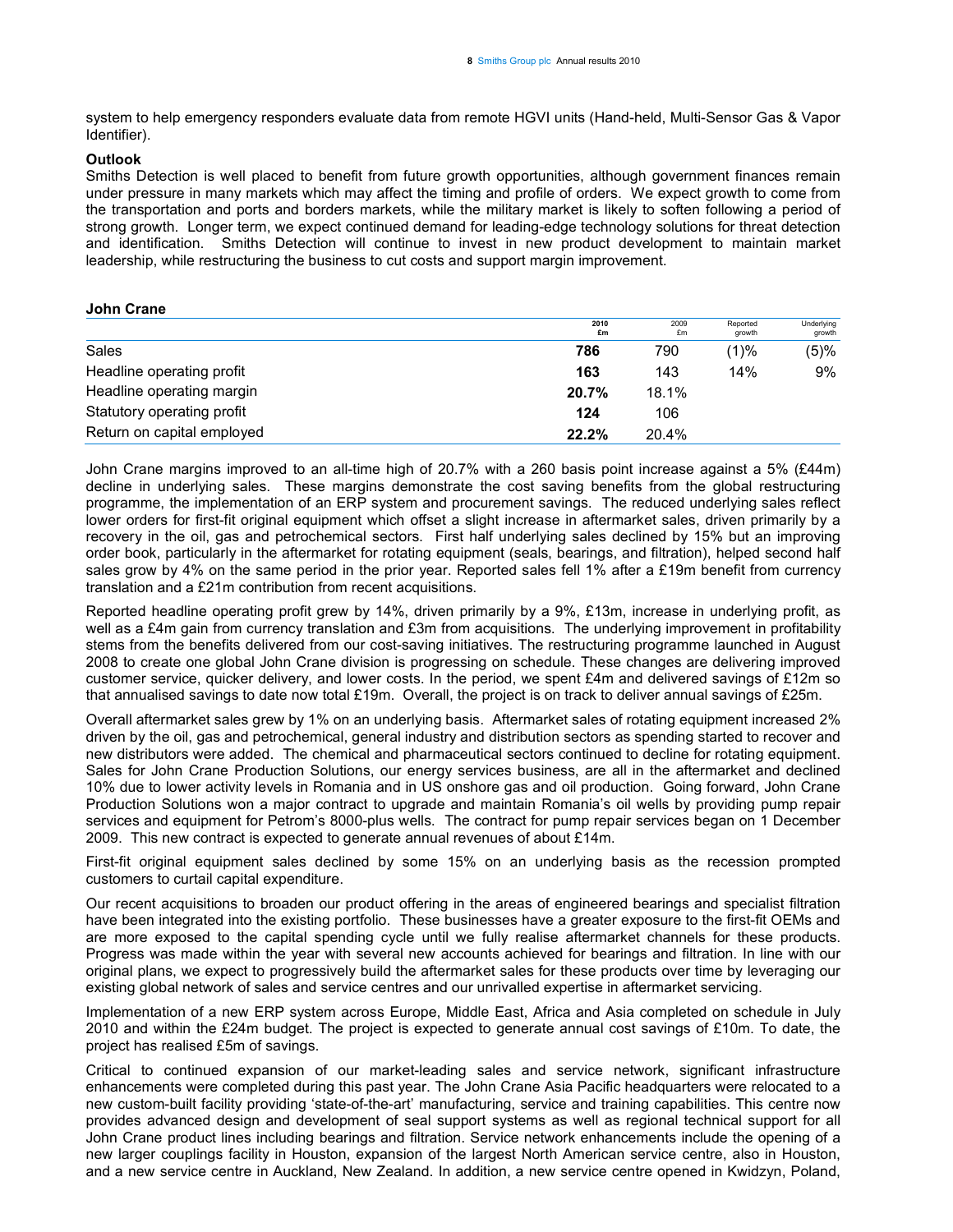strategically located near six major pulp and paper plants, establishing exceptional customer service response capability and a business growth opportunity.

## **Research and development**

John Crane's commitment to technical leadership through investment in product research and development is the foundation to maintaining our industry-leading position. This past year John Crane spent £10m on the development of new wet and dry gas seals, advancement of coupling and bearing technologies, control monitoring systems and expansion of test capabilities. Addressing industry demands associated with gas transmission trends including  $CO<sub>2</sub>$ capture and re-injection, gas seal development programmes are ongoing including the launch of a new highpressure gas seal design, new test rigs capable of extreme high pressures and advanced seal face materials development. Wet seal product developments include the introduction of a new high-performance split seal line approved for use on naval ships, unique high temperature non-contacting pump gas seal technology, a high solidscapable slurry seal for mining and flue gas desulphurisation applications and advancement of diamond coatings for seal faces. In addition, significant investment has been directed to the improvement of proprietary analysis tools that further enable our product development programmes and support customer service initiatives.

## **Outlook**

John Crane's order rate has continued to improve. This should support sales growth in the coming year, subject to a sustained expansion in market economies and further customer investment in capital projects. Margins will benefit from the remainder of the cost saving initiatives in the coming year, although this will be offset by strategic investment in growth opportunities such as the expansion of our sales and service network and increasing our presence in growth markets. John Crane will capitalise on its market leadership in mechanical seals and continue to leverage its global sales and service network to promote the newly acquired products such as hydrodynamic bearings and specialist filtration systems whilst continuing to build the John Crane Production Solutions business.

## **Smiths Medical**

|                            | 2010<br>£m | 2009<br>£m | Reported<br>growth | Underlying<br>growth |
|----------------------------|------------|------------|--------------------|----------------------|
| Sales                      | 858        | 834        | 3%                 | 0%                   |
| Sales (excluding diabetes) | 844        | 801        | 6%                 | 2%                   |
| Headline operating profit  | 184        | 164        | 12%                | 10%                  |
| Headline operating margin  | 21.5%      | 19.7%      |                    |                      |
| Statutory operating profit | 172        | 148        |                    |                      |
| Return on capital employed | 15.1%      | 12.8%      |                    |                      |

Underlying sales were flat due to our exit from diabetes which reduced revenue by £20m; excluding diabetes, underlying sales grew 2%. At reported exchange rates, Smiths Medical sales grew 3% (£24m), which reflects gains from currency translation (£23m) and acquisitions (£2m), while headline operating profit rose 12% (£20m). Headline operating margins increased by 180 basis points to 21.5%, reflecting a strong underlying growth in profit of £17m, a currency benefit of £2m, and profit from acquisitions of £1m. Margins benefited from the various cost saving initiatives to address overheads and material costs as well as other manufacturing efficiency measures. The portfolio profitability review begun last year delivered price improvements and better margins. The momentum established in the first half of the fiscal year continued, with underlying hardware sales up 2%, excluding diabetes, while sales of our disposable products grew 3%.

These results demonstrate the significant progress made through the performance improvement programme introduced two years ago to address the supply chain and operational challenges facing the business. Among many operational metrics, we have seen a marked improvement in on-time delivery and customer service, as well as reduced customer backorders. At the same time, there has been some recovery in the hardware market and stabilisation of disposable sales. This follows a tough period last year when the economic downturn squeezed hospital budgets and prompted significant distributor destocking. We have also seen a rise in accompanying disposable sales in line with hardware sales improvements.

In medication delivery, excluding diabetes, underlying revenue grew 5% from increased sales of our CADD®-Solis ambulatory smart pumps and continued strong sales of our Medfusion™ syringe pumps. Deferrals of purchases of our infusion systems by some large customers have continued, although we expect those sales to recover. Sales of CADD®-Solis pumps grew in North America and are expanding in other English-speaking markets. The European multi-language launch of CADD®-Solis pumps began in February, and early results show strong market acceptance. In addition, we recently announced a commercial collaboration with Hospira to co-promote infusion pump systems. As part of this agreement, the two companies have begun development of software for managing infusion safety medication. This is designed to enhance patient safety and simplify how clinicians work. This agreement will allow us to extend the use of our Medfusion syringe pumps with PharmGuard Medication Safety Software to more hospitals and care areas in the US and Canada.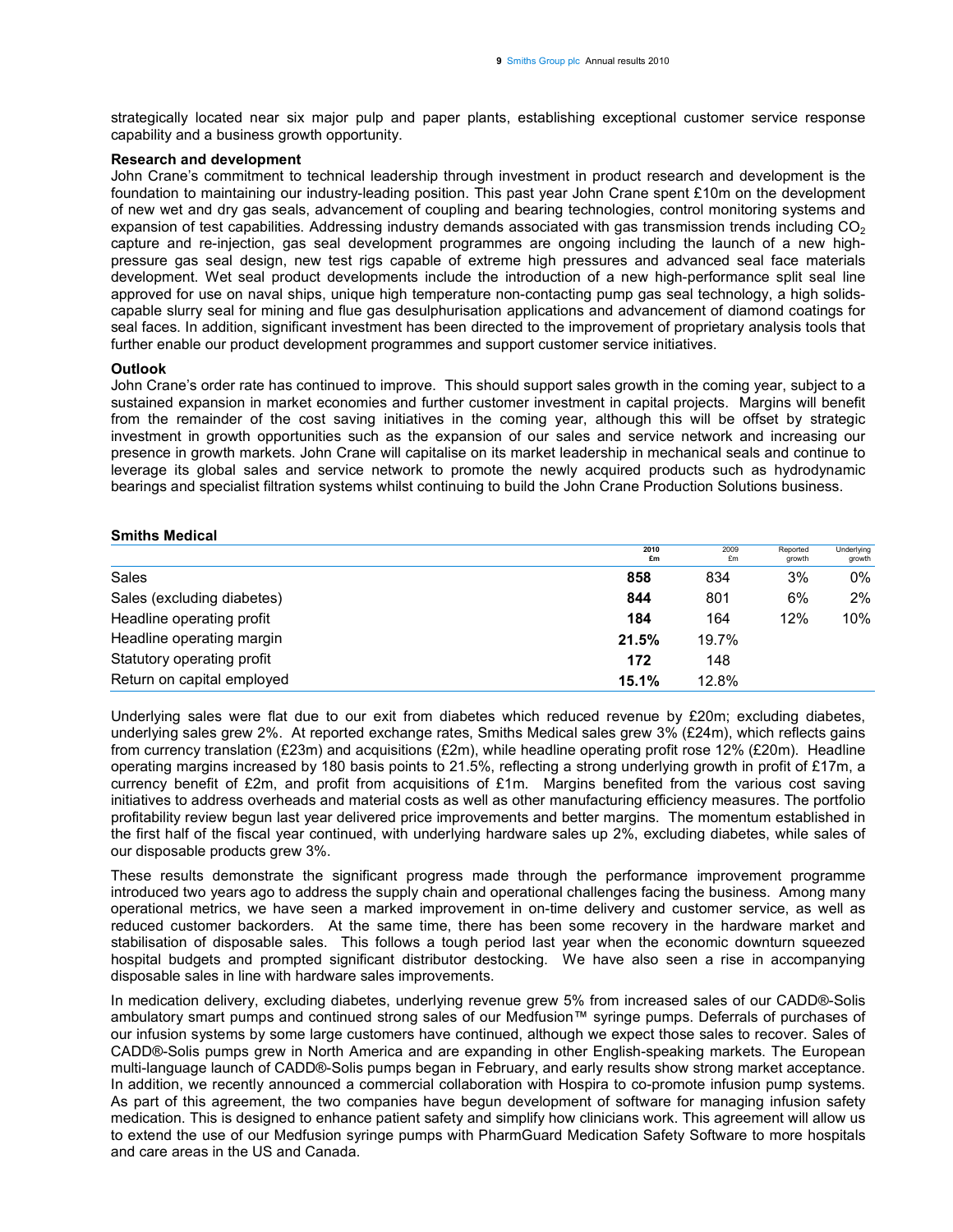Vital care underlying sales grew 2% mainly through a continued good performance by our temperature management franchise, which represents a positive turnaround. We benefited from growth in our respiratory products, particularly early in the year, partly due to preparations made by various organisations for potential H1N1 flu outbreaks. Our tracheostomy business also delivered strong growth in the period. The UniPerc® tracheostomy kit for people with large necks boosted this franchise after it won a prestigious Medical Design Excellence Award, attracting increased interest in the product. Our obstetrics and gynaecology products are also growing strongly as we benefit from our leading presence in a niche market.

Underlying sales of safety devices rose 1%, driven by several large orders in support of H1N1 preparation early in the year, and a significant OEM partnership. Interest in safety products remains high in developed markets, and is growing in developing markets like India. In May 2010, the European Commission adopted a Directive, with the aim of "achieving the safest possible working environment for healthcare workers through prevention from sharps injuries". Countries across the continent are beginning to seek products that adhere to these guidelines, and Smiths Medical is in a strong position to capitalise on this opportunity.

We continued to manage our product portfolio aggressively to boost profitability and reduce complexity. By the end of October 2009, we had simplified our business by successfully eliminating some 3,000 SKUs; this has provided opportunities to convert customers to alternative products. In the second phase of our portfolio review, we are looking at our product line holistically. We will delete additional low-performing SKUs, as appropriate, while pursuing additional up-selling and cross-selling opportunities, and price increases. A more sophisticated global account management system is gaining traction and helping improve customer profitability. At the same time, our previously regional organisation was restructured to create global management teams for sales and marketing and product management*.* We have continued to optimise our manufacturing footprint to deliver an efficient supply chain.

During the year, we closed a manufacturing facility at Waukesha, Wisconsin, and transferred the BCI and SurgiVet production lines to our St Paul, Minnesota, facility. We also rationalised two distribution centres – in Otay Mesa, California, and Cherwell, UK – merging them into existing distribution centres. The restructuring of our North American operations has produced £3m of savings to date.

Implementation of our global ERP business systems was completed at the end of February. The new systems are already providing far greater transparency of key data across the business. This is enabling faster, data-driven decision-making that will improve our quality and customer satisfaction to support revenue and margin growth.

## **Research and development**

We continued to increase the sales from products launched in the last three years, up 16% on last year. This metric demonstrates that we are directing our R&D investment more effectively and executing more of our product launches on time and within budget. Our R&D spend totalled £30m (2009: £29m) or 3.5% of sales (2009: 3.5%).

During the year, we extended the reach of a number of products into new markets, including CADD®-Solis and Medfusion™ pumps, the UniPerc® tracheostomy range, LockIt Plus™ catheter securement devices and SuctionPro™ 72 closed suction systems. We also completed a global launch of our new, full range of convective warming blankets, which have been well received in all of our key markets.

## **Outlook**

Smiths Medical's strategic imperatives for fiscal year 2011 are growth, globalisation and new products. We will continue to drive positive sales momentum, although growth will be constrained by the exit from diabetes. The potential impact of government cuts to healthcare budgets may also affect the rate of growth. We will continue to push through efficiencies to support planned increases in investment in R&D and sales and marketing. We expect sustained and significant sales expansion in China, with a rapid pick-up in growth in India, as our regional direct sales strategy gains momentum. Margins will benefit from the restructuring and cost reduction initiatives and from our ability to make data-driven decisions regarding portfolio and customer profitability.

### **Smiths Interconnect**

|                            | 2010<br>£m | 2009<br>£m | Reported<br>growth | Underlying<br>growth |
|----------------------------|------------|------------|--------------------|----------------------|
| Sales                      | 340        | 318        | 7%                 | $(3)\%$              |
| Headline operating profit  | 62         | 56         | 12%                | 3%                   |
| Headline operating margin  | 18.2%      | 17.4%      |                    |                      |
| Statutory operating profit | 53         | 51         |                    |                      |
| Return on capital employed | 17.3%      | 18.4%      |                    |                      |

Reported sales for Smiths Interconnect grew 7%, or £22m, reflecting gains from currency translation (£5m) and acquisitions (£25m) that offset a 3% (£8m) underlying fall in sales. The lower underlying figure was primarily due to slowing investment in wireless infrastructure and weaker sales of components to the rail, industrial and automation markets in Europe. However these markets have shown some recent signs of recovery. Overall revenue was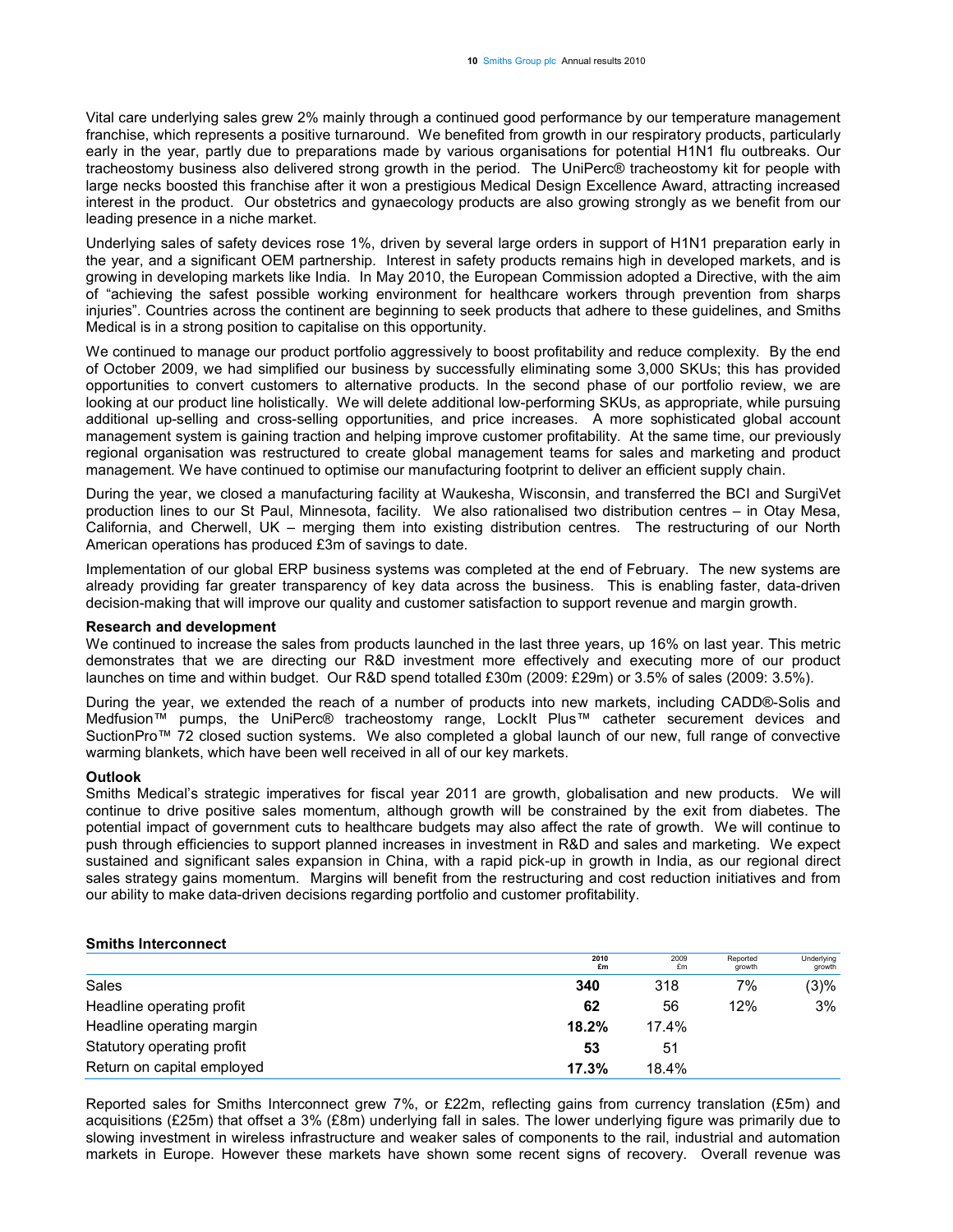boosted by sales growth in military and aerospace markets particularly towards the end of the year, such that underlying sales rose 3% in the second half compared with a first half decline of 9%.

Headline operating profit margins improved by 80 basis points to 18.2%. Reported headline operating profit increased 12%. Excluding the £1m benefit from currency translation and £4m from acquisitions, underlying headline profit grew 3%. The improved margins were driven by a combination of initiatives taken during the year as well as the benefits of restructuring actions from last year, including headcount reductions at multiple sites and short-time working in continental Europe. Gross margins improved because of restructuring savings, cost savings from the Group-wide procurement initiative, lower labour costs as more production was transferred to low-cost economies, and efficiency improvements in targeted product lines. Fixed costs continued to be tightly controlled.

On an underlying basis, sales into military, aerospace and space applications improved by 6% for the full year with a strong second half more than offsetting the 3% decline in the first half.

A key driver was the launch of the KuStream™ advanced broadband satellite antenna system, which enables airline passengers to access high data rate applications including internet, cell-phone services, live television and movies. The KuStream™ antenna was selected by Southwest Airlines and production deliveries of the \$30m order started in the latter part of the year. The system is currently being considered by other airlines and we have also supplied initial development phase quantities for military applications.

The military market showed signs of becoming more challenging with some major programmes declining or being delayed. However our areas of focus, particularly C4ISR (command, control, communications, computers, intelligence, surveillance, and reconnaissance) and force protection applications, remained relatively robust. Our microwave and millimetre-wave businesses continued to support multiple secure military communications-on-themove, sensor systems, and electronic warfare applications. These included completing the development phase of a significant shipboard communications programme for which the first phase of a six-year production contract is expected shortly.

Demand increased for transient voltage and RF protection for military communications systems and strategic facilities as customers' awareness of the effects of Electromagnetic Pulse (EMP) increased. Smiths Interconnect has been selected to supply various protection devices on several multi-year US military programmes including a tactical communications system, a maritime surveillance programme, and a missile defence sensor system.

For our specialist connector business, the military market remained positive, with continued strong demand on the Eurofighter programme. Although two other significant production programmes closed, we also had several new successes. These included being selected to supply high power connectors for hybrid electric drive applications for future combat vehicles programmes and the choice of our new SnapTac series of miniature circular connectors for several future soldier programmes.

Underlying sales to the wireless telecommunications market fell 13% as network operators limited capital investment in new infrastructure; and price pressures, particularly in emerging markets, were felt throughout the supply chain. With new investment constrained, operators focused on optimising performance of existing network infrastructure, boosting sales of our portable passive intermodulation test equipment in the US as well as notching up breakthroughs in new regions including Europe, India and China. In the second half of the year, sales started improving as operators began releasing funds for network enhancements and we saw an uptick in demand for both network optimisation filter products and power and RF protection devices.

The need for faster and higher bandwidth networks to support high data rate applications, as seen in booming sales of smart phones, is driving many network operators to prepare to invest in fourth generation (4G) wireless networks. Smiths Interconnect has already been selected by one major US carrier to provide both network enhancing filter products and RF and power surge protection devices. We also experienced continued sales growth of filters, protection products, and millimetre wave antennas in support of enhancing backhaul systems to meet the higher data rate requirements.

Sales to the medical, rail, automation and test markets declined 7% on an underlying basis although there were signs of stabilisation during the latter part of the year. In medical, we have strengthened our position supplying surge protection and connector products to leading oncology, cardiac mapping, and MRI scanner providers. We have also added new customers and broadened our product offering, most noticeably with our new contact used in implantable medical devices.

The rail market remained challenging throughout the year although there are signs of recovery with significant investment being planned for both infrastructure and rolling stock in the US, Europe and China. Safety and communication systems are high priority applications, ideally suited to Smiths Interconnect's product offerings of connectors, protection and microwave devices. Market conditions in automation only stabilised towards the end of the year, whereas in test the market rebounded strongly in the second half.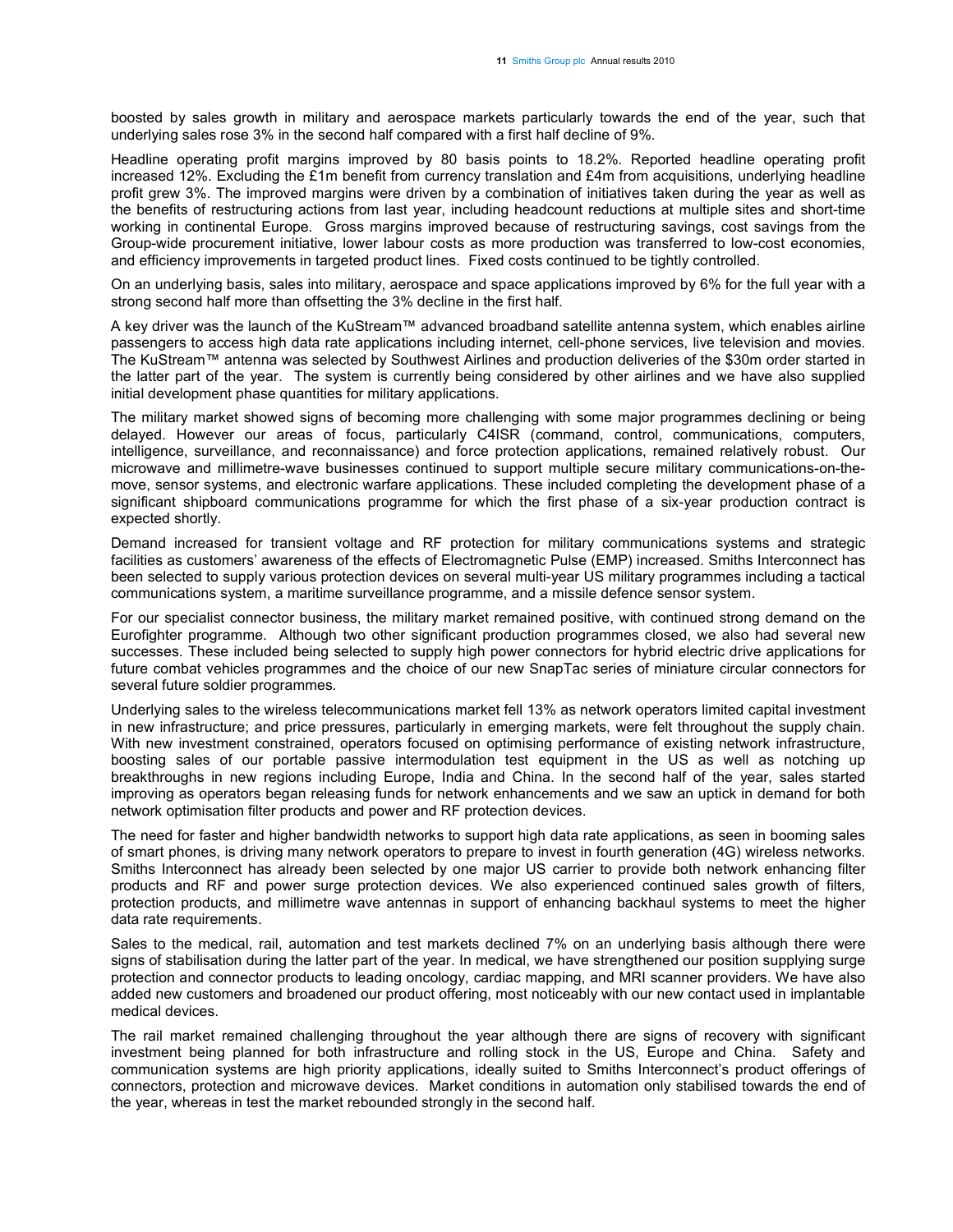## **Research and development**

Total R&D spend rose 17% to £21m or 6.3% of sales (2009: £18m or 5.8% of sales). The customer-funded portion remained flat at £5m or 1.5% of sales (2009: £5m) and acquisitions contributed £1m with the underlying companyfunded portion increasing to £15m or 4.8% of sales (2009: £13m or 4.2% of sales).

During the year, the proportion of non-US based engineering resources increased significantly to 30%, providing scope for new product development in emerging markets. We are also focusing R&D resources more on projects that create long-term value. Specific investments included the launch of the KuStream antenna, passive intermodulation test solutions, new filtering products to support 4G networks, microwave subsystems for counter-IED systems, and next-generation timing systems for military tactical communication networks.

## **Business developments**

Smiths Interconnect completed two acquisitions which, combined with the full year effect of the Dowin acquisition in April 2009, contributed a total of £25m of sales and £4m of headline operating profit.

In April 2010, we acquired Interconnect Devices, Inc. (IDI), a leading designer and manufacturer of highly engineered, application-specific connectors using a proprietary spring probe contact technology. It focuses on mission-critical applications for semiconductor and circuit-board testing, and connectors for military, medical, homeland security and industrial test markets. With a major plant in Suzhou, China, IDI complements and extends Smiths Interconnect's connector product portfolio and its geographic reach. The transaction allows Smiths Interconnect to leverage existing scale, particularly in Europe, and provides customers with a far wider range of solutions. Integration of IDI is essentially complete and, buoyed by the resurgent circuit-board and semiconductor test markets, the business is performing ahead of expectations. In October, we completed the acquisition of Channel Microwave, a small microwave components company that complements our Lorch and TRAK businesses.

## **Outlook**

The military sector is expected to become more challenging as budgetary pressures mount. However we expect continued sales growth in military and aerospace due to the increasing demand for the KuStream™ antenna, our focus on high priority areas for defence spending, our existing positions on several major US military programmes, and new programme wins. In wireless telecommunications, network operators are currently preparing for significant capital investment in higher speed next-generation technologies which will drive demand. Semiconductor and circuit-board test applications are expected to continue to grow, spurred by the increasing demand for and sophistication of electronic devices such as smart phones, tablet computers and web-enabled televisions. We expect further margin improvement from volume increases, restructuring benefits, and ongoing cost saving initiatives.

## **Flex-Tek**

|                            | 2010<br>£m | 2009<br>£m | Reported<br>growth | Underlying<br>growth |
|----------------------------|------------|------------|--------------------|----------------------|
| Sales                      | 212        | 222        | (5)%               | (6)%                 |
| Headline operating profit  | 24         | 22         | 7%                 | 6%                   |
| Headline operating margin  | 11.1%      | $9.9\%$    |                    |                      |
| Statutory operating profit | 21         | 18         |                    |                      |
| Return on capital employed | 18.4%      | 16.7%      |                    |                      |

Flex-Tek's reported sales declined 5%, or £10m, because of a £12m (6%) drop in underlying sales which was offset by £2m from currency translation. This decline primarily reflects a downturn in sales of components to the OEM aerospace market. Sales to the US residential construction and domestic appliance markets began the year with declining sales but began to show an improving trend during the second half. As a result, overall sales grew in the second half by 3% on an underlying basis driven by improving sales from the Flexible Solution and Heat Solutions groups.

Headline operating profit margins increased by 120 basis points to 11.1% as a result of the further progress in cutting costs and site rationalisation. The underlying increase in operating profit of £2m was caused by the net effect of lower volumes (£4m) offset by cost saving benefits (£6m) driven by lower costs in materials, freight and overheads as well as some improvement in targeted pricing.

Sales of components to aerospace customers began to decline at the beginning of the period with a weakness primarily in the market for regional aircraft and business jets. Although sales were down 16%, margins declined only slightly with the lower volumes being partially offset by production efficiency gains and cost cutting.

Heat Solutions underlying sales fell 3%, mainly due to declines in sales of gas piping and HVAC ducting in the US construction market during the first six months. Sales grew in the second half, reflecting an improvement in underlying housing starts which began to show some growth from November 2009. This improvement was supported by the Homebuyer Tax Credit Program, particularly as builders increased housing inventories to support demand ahead of the expiry of the tax credit at the end of April 2010. The improving trend stabilised during the summer following withdrawal of the tax credit. Sales of heating elements to appliance manufacturers were slightly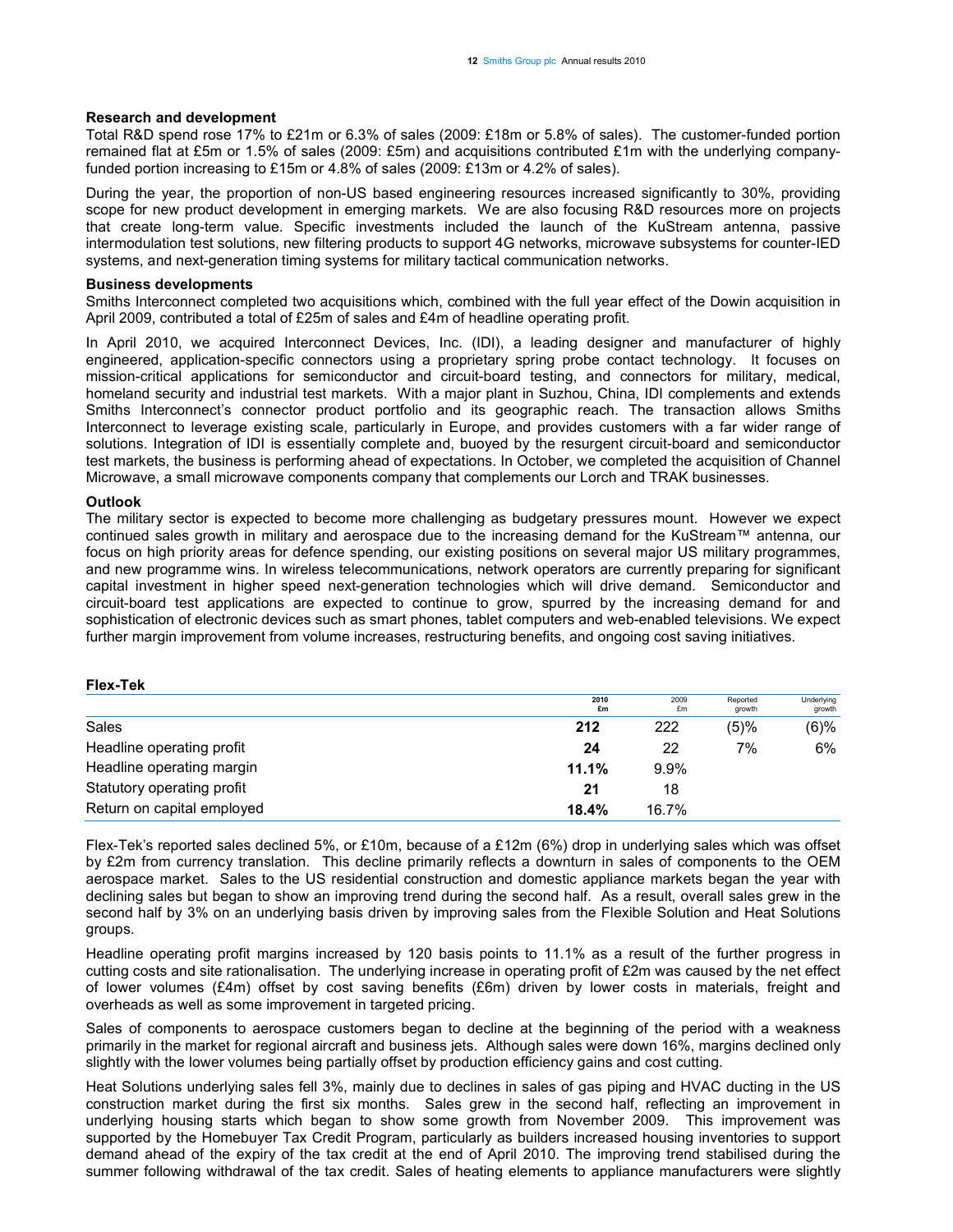down. Against this challenging trading environment, Heat Solutions sales fell at a lower rate than the market, pointing to an increase in market share. In addition, a sharper focus on low-cost manufacturing and combined product marketing programmes has helped preserve margins. We have recently launched a new product for the US construction market – FlashShield™ - which offers leading-edge lightning protection for corrugated stainless steel tubing used in residential gas piping.

Underlying sales of flexible hose assemblies from the Flexible Solutions division were flat. This reflects weak demand in the US floorcare and general industrial markets in the first half which was offset by growth in the second half. In addition, we saw success with new product introductions to the natural gas vehicle market in the US.

Flex-Tek has continued to rationalise its manufacturing portfolio and deliver efficiency improvements. The programme is part of the wider Group restructuring and is expected to deliver annualised savings of £9m. In the year, we delivered a further £3m of savings which bring the cumulative annualised savings to £8m. Flex-Tek remains on plan to achieve the rationalisation of two facilities in Massachusetts.

## **Outlook**

The outlook for the US residential construction, household appliance and industrial markets is still uncertain, with a mixed flow of economic and housing data from the US. The aerospace sector is likely to remain challenging. Flex-Tek will benefit from the savings generated through site rationalisation and cost cutting programmes, which will help preserve margins. Flex-Tek is strongly leveraged to a recovery in US housing.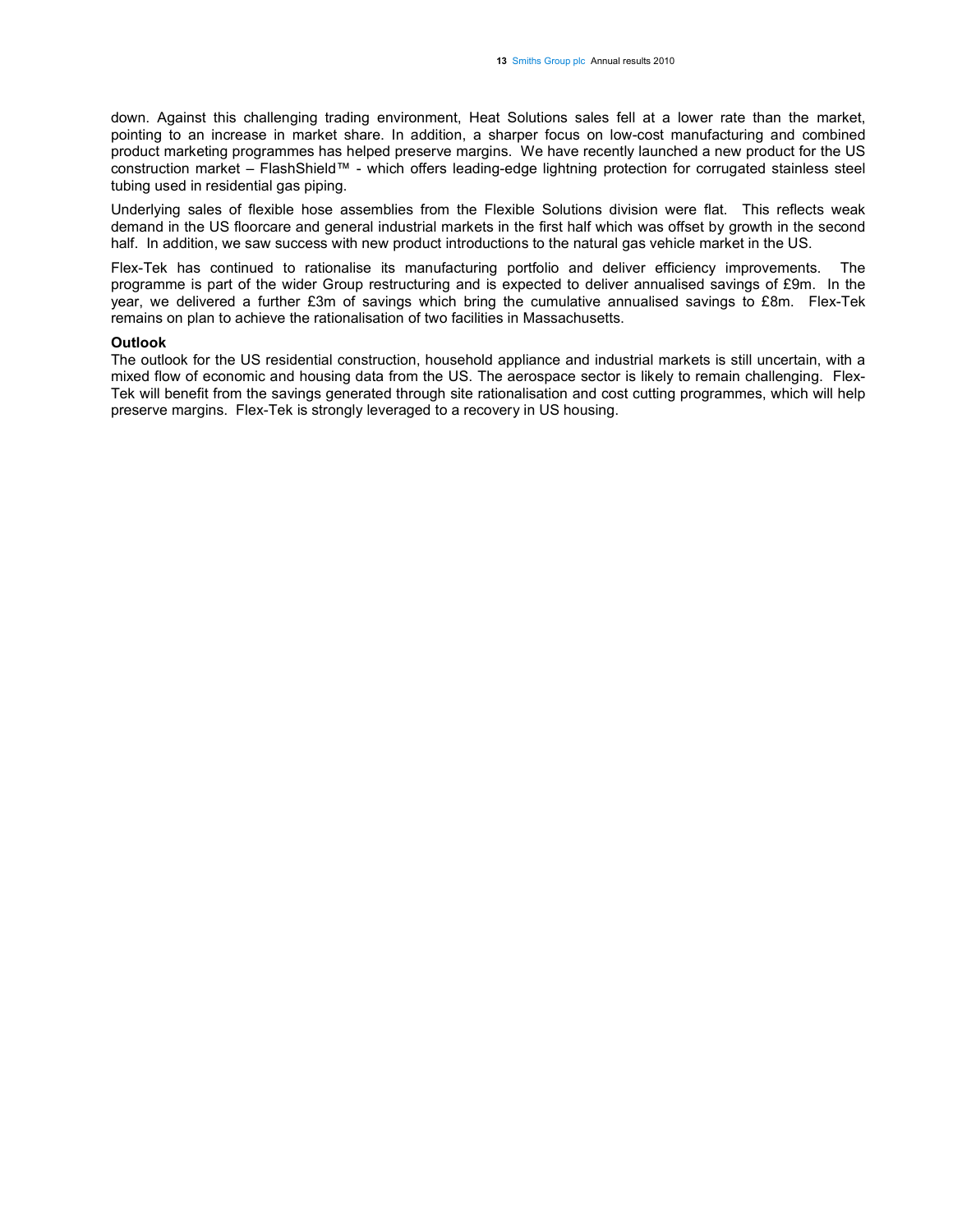## **Financial review**

## **Earnings per share**

Basic headline earnings per share from continuing activities were 84.6p (2009: 72.4p), a growth of 17%. This reflects an increased headline operating profit partially offset by higher interest costs on the refinanced debt and a lower pensions financing credit.

On a statutory basis, the basic earnings per share from continuing activities were 75.3p (2009: 70.8p).

## **Exceptional and other items relating to continuing activities excluded from headline profits**

These items amounted to a charge of £62m compared to last year when they had no net impact. They comprised:

- Amortisation of intangible assets acquired in business combinations of £42m (2009: £35m). The amortisation relates principally to technology and customer relationships;
- A charge of £25m (2009: £22m) in connection with John Crane, Inc. asbestos litigation;
- A charge of £8m (2009: £24m) in respect of restructuring. This is part of a programme which is expected to cost approximately £45m by the end of 2011;
- Profit on disposal of businesses and property of £9m (2009: £15m);
- Gains of £4m arising from the closure of the principal UK defined benefit pension schemes. In 2009, there was a gain of £70m arising from changes to the US pension and post-retirement healthcare plans;
- Acquisition costs of £1m. These costs are now charged to profit following the implementation of IFRS3 (Revised); and
- Financing gains of £1m (2009: £4m loss). These represent exchange movements on derivatives and other financing instruments not hedge accounted under IFRS.

## **Cash generation and net debt**

Strong cash generation in the period resulted in a free cash-flow of £331m (2009: £256m) based on cash-flow after interest and tax but before acquisitions, financing activities and dividends. Substantially improved headline operating cash of £565m (2009: £435m) represented 115% (2009: 104%) of headline operating profit. The improvement was a result of reduced investment in working capital, particularly inventories, and lower net capital expenditure.

On a statutory basis, net cash inflow from continuing operations was £410m (2009: £332m).

Dividends paid in the year on ordinary shares amounted to £133m, compared with £132m in 2009.

Net debt at 31 July 2010 was £837m, down from £885m at 31 July 2009. The decrease in net debt reflects strong cash generation despite outflows of £133m for dividends and £133m for acquisitions.

## **Interest and other financing costs**

Interest payable on debt, net of interest earned on cash deposits, was £62m compared with £52m in 2009. This increase reflects the higher cost of refinancing long-term debt. Interest costs were covered 8 times by headline operating profits.

The Group accounts for pensions using IAS19. As required by this standard, a finance credit is recognised reflecting the expected return on pension scheme assets and a finance charge is recognised reflecting the unwinding of the discount on the future pension liability. The net financing credit was £2m in 2010 (2009: £5m credit).

## **Research and development**

Investment in research and development (R&D) drives future performance and is a measure of the Group's commitment to the future organic growth of the business.

Smiths invested a total of £106m in R&D on continuing operations, equivalent to 3.9% of sales. Of that total, £93m was funded by the Company compared with £90m in 2009, an increase of 5%. We actively seek funding from customers to support R&D and this amounted to £13m (2009: £15m). Under IFRS, certain of these development costs are capitalised, and this amounted to £24m in the year (2009: £23m). The gross capitalisation is shown as an intangible asset. Where customers contribute to the costs of development, the contribution is included as deferred income and disclosed within trade and other payables.

## **Taxation**

The headline tax charge of £104m for 2010 represented an effective rate of 24% on the headline profit before taxation - unchanged from last year. On a statutory basis, the tax charge on continuing activities was £79m (2009: £95m).

The Group continues to take advantage of global manufacturing, research and development and other tax incentives, the tax-efficient use of capital and tax compliance management. However, our increased profitability,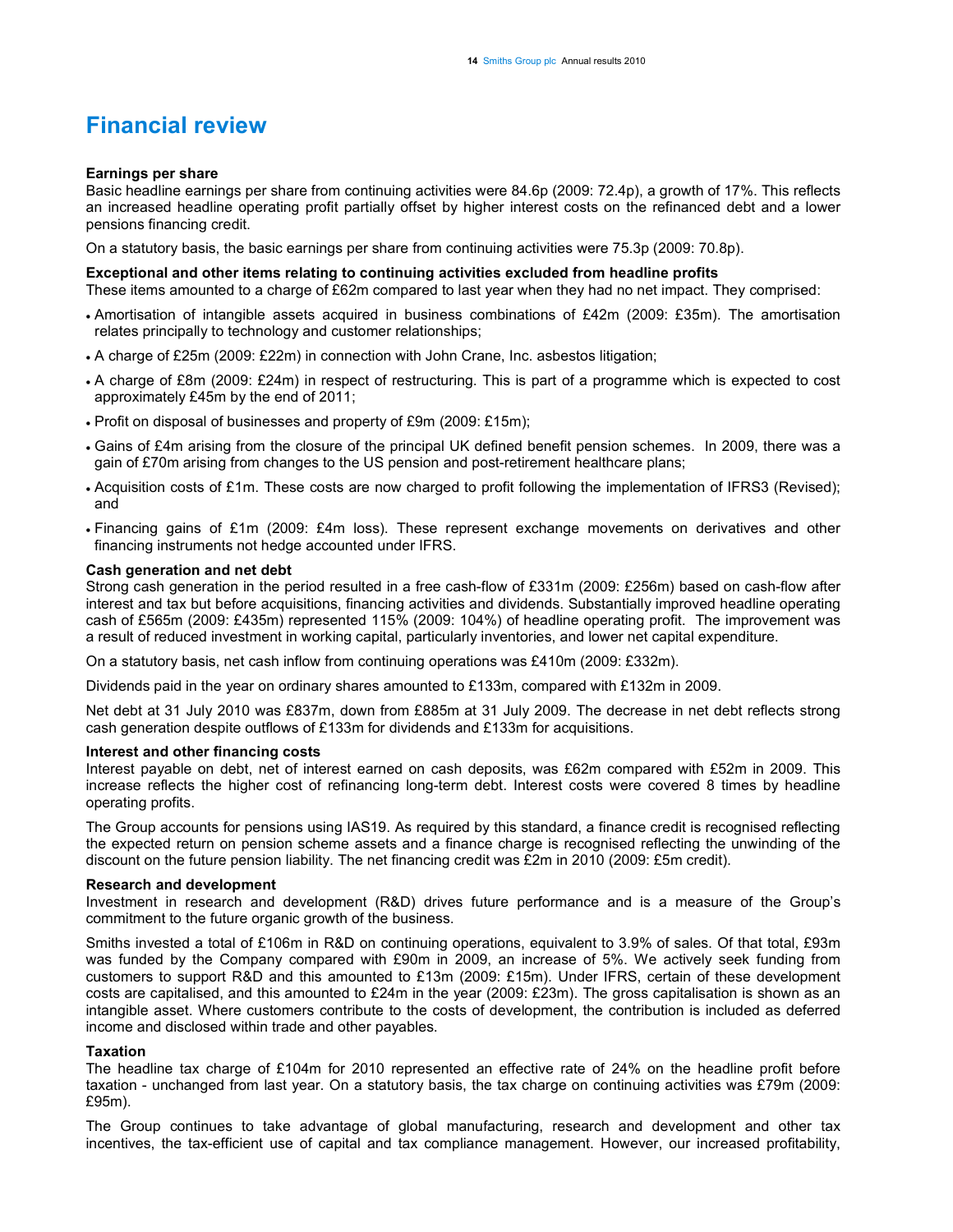particularly in profits derived from the US where there are higher rates of corporation tax, will cause the headline tax rate to increase over time with a rate of between 26-27% expected in the year ending 31 July 2011.

## **Return on capital employed**

The return on capital employed (ROCE) is the percentage that headline operating profit comprises of monthly average capital employed. Capital employed comprises total equity adjusted for goodwill recognised directly in reserves, net post-retirement benefit assets and liabilities and net debt (see note 1 to the accounts).

The ROCE was 16.6% (2009: 14.7%). The comparative ROCE has been adjusted from that reported previously to reflect a revised method of calculating capital employed.

### **Retirement benefits**

As required by IFRS the balance sheet reflects the net surplus or deficit in retirement benefit plans, taking assets at their market values at 31 July 2010 and evaluating liabilities at period-end AA corporate bond interest rates.

We have taken action to reduce the Company's liabilities in respect of retirement benefits. From 31 October 2009, the UK-defined benefit pension schemes were closed to future accrual. The principal US defined benefit pension plan was closed with effect from 30 April 2009, after which no further benefits have accrued. In addition, future benefits accruing under the US and UK post-retirement healthcare schemes were substantially reduced; for most members, the Company has capped its contributions at 50% of the 2009/10 premium.

The retirement benefit position was:

|                              | 31 July<br>2010       | 30 January<br>2010       | 31 July<br>2009       |
|------------------------------|-----------------------|--------------------------|-----------------------|
| Funded plans                 |                       |                          |                       |
| UK plans – funding status    | 98%                   | 98%                      | 95%                   |
| US plans - funding status    | 71%                   | 73%                      | 72%                   |
| Other plans – funding status | 69%                   | 76%                      | 75%                   |
|                              | 31 July<br>2010<br>£m | 30 January<br>2010<br>£m | 31 July<br>2009<br>£m |
| Surplus/(deficit)            |                       |                          |                       |
| Funded plans                 | (216)                 | (208)                    | (254)                 |
| Unfunded plans               | (89)                  | (86)                     | (85)                  |
| Total surplus/(liability)    | (305)                 | (294)                    | (339)                 |

In July, we reached 10-year funding agreements with the Trustees of the two major UK pension schemes. The funding agreements are structured to provide certainty to the Trustees while maximising the flexibility for the Company. Full details of the retirement benefits and funding agreements are shown in note 10 to the accounts.

## **Exchange rates**

The results of overseas operations are translated into sterling at average exchange rates. The net assets are translated at period-end rates. The principal exchange rates, expressed in terms of the value of sterling, are shown in the following table.

|                   | 31 July | 31 July |                             | 30 January |
|-------------------|---------|---------|-----------------------------|------------|
|                   | 2010    | 2009    |                             | 2010       |
| Average rates:    |         |         |                             |            |
| US dollar         | 1.57    |         | 1.58 Dollar strengthened 1% | 1.63       |
| Euro              | 1.14    |         | 1.16 Euro strengthened 2%   | 1.12       |
| Period end rates: |         |         |                             |            |
| US dollar         | 1.57    | 1.67    | Dollar strengthened 6%      | 1.60       |
| Euro              | 1.20    |         | Euro weakened 3%            | 1.15       |

## **Financial information**

The financial information in this preliminary announcement which comprises the consolidated income statement, consolidated statement of comprehensive income, consolidated balance sheet, consolidated cash-flow statement, consolidated statement of changes in equity, accounting policies and related notes does not constitute statutory accounts within the meaning of Section 434 of the Companies Act 2006.

The statutory accounts for the year ended 31 July 2009 have been filed with the Registrar of Companies. The auditors have reported on those accounts and on the statutory accounts for the year ended 31 July 2010, which will be filed with the Registrar of Companies following the Annual General Meeting. Both the audit reports were unqualified and did not contain any statement under section 498 of the Companies Act 2006.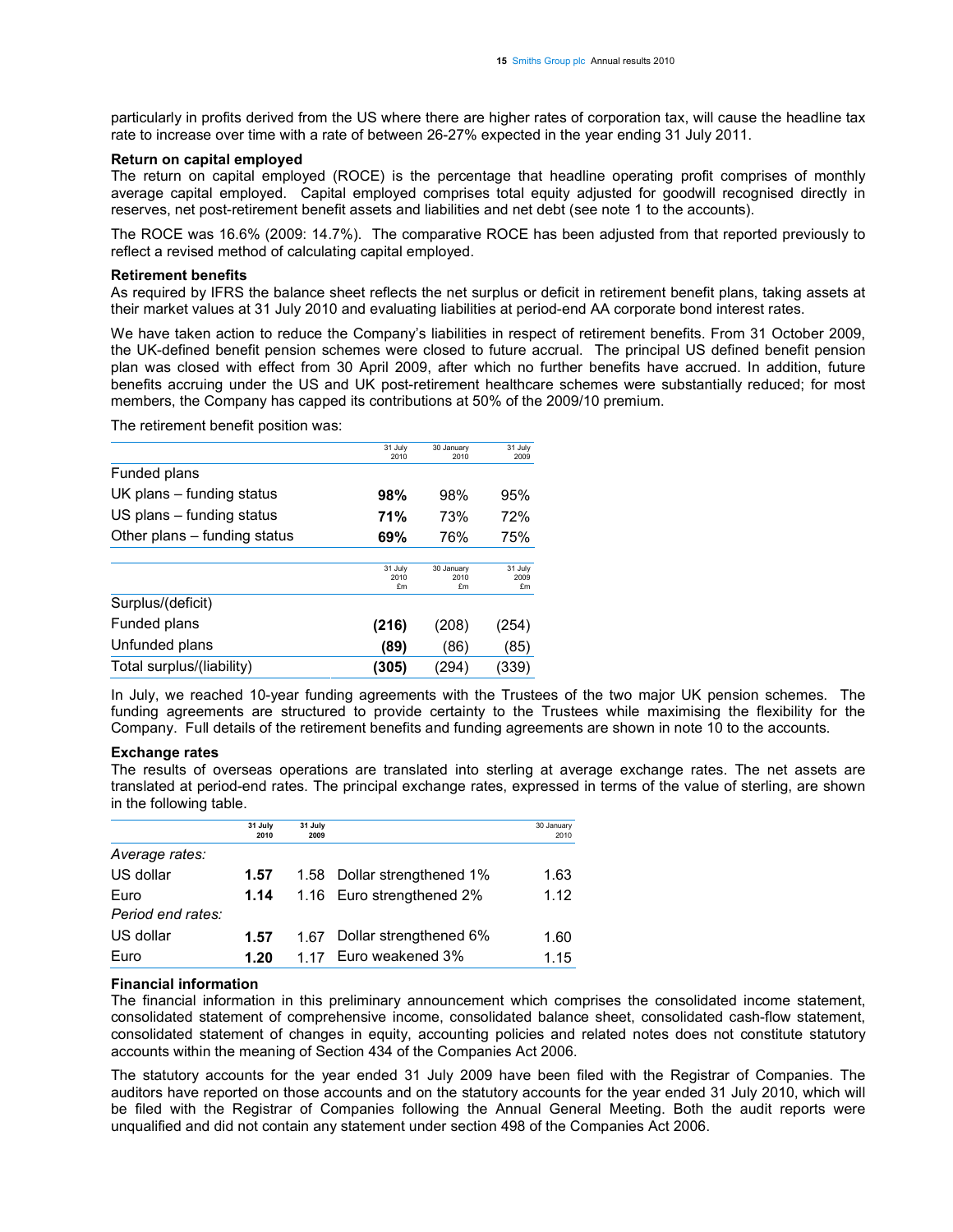# **Consolidated income statement**

|                                                                                              |                | Year ended<br>31 July 2010 | Year ended<br>31 July 2009 |
|----------------------------------------------------------------------------------------------|----------------|----------------------------|----------------------------|
|                                                                                              | Notes          | £m                         | £m                         |
| <b>Continuing operations</b>                                                                 |                |                            |                            |
| Revenue                                                                                      | $\mathbf{1}$   | 2,769.6                    | 2,664.6                    |
| Cost of sales                                                                                |                | (1, 476.3)                 | (1,447.5)                  |
| Gross profit                                                                                 |                | 1,293.3                    | 1,217.1                    |
| Sales and distribution costs                                                                 |                | (369.7)                    | (370.5)                    |
| Administrative expenses                                                                      |                | (491.0)                    | (419.7)                    |
| Profit on disposal of businesses                                                             | $\overline{4}$ | 3.3                        | 1.6                        |
| <b>Operating profit</b>                                                                      | $\overline{2}$ | 435.9                      | 428.5                      |
| Comprising                                                                                   |                |                            |                            |
| - headline operating profit                                                                  | 3              | 492.4                      | 417.5                      |
| exceptional items, amortisation of acquired intangibles                                      | $\overline{3}$ | (56.5)                     | 11.0                       |
|                                                                                              |                | 435.9                      | 428.5                      |
| Interest receivable                                                                          |                | 3.6                        | 2.1                        |
| Interest payable                                                                             |                | (65.1)                     | (54.4)                     |
| Other financing losses                                                                       |                | (5.4)<br>2.3               | (10.9)                     |
| Other finance income – retirement benefits                                                   |                |                            | 5.1                        |
| Finance costs                                                                                | $\mathbf 5$    | (64.6)                     | (58.1)                     |
| Share of post-tax profits of associated companies                                            | 14             | 1.8                        | 0.4                        |
| <b>Profit before taxation</b>                                                                |                | 373.1                      | 370.8                      |
| Comprising                                                                                   |                |                            |                            |
| - headline profit before taxation                                                            | $\mathbf{3}$   | 435.0                      | 370.7                      |
| exceptional items, amortisation of acquired intangibles and other financing gains and losses | $\overline{3}$ | (61.9)                     | 0.1                        |
|                                                                                              |                | 373.1                      | 370.8                      |
| Taxation                                                                                     | 6              | (78.9)                     | (94.9)                     |
| Profit after taxation - continuing operations                                                |                | 294.2                      | 275.9                      |
| Profit/(loss) – discontinued operations                                                      | $\overline{7}$ | 16.4                       | (5.9)                      |
| Profit for the year                                                                          |                | 310.6                      | 270.0                      |
| Attributable to                                                                              |                |                            |                            |
| Smiths Group shareholders                                                                    |                | 310.0                      | 269.5                      |
| Non-controlling interests                                                                    |                | 0.6                        | 0.5                        |
|                                                                                              |                | 310.6                      | 270.0                      |
| <b>Earnings per share</b>                                                                    | $\mathsf{9}$   |                            |                            |
| Basic                                                                                        |                | 79.5p                      | 69.3p                      |
| Basic – continuing operations                                                                |                | 75.3p                      | 70.8p                      |
| Diluted                                                                                      |                | 78.9p                      | 68.6p                      |
| Diluted - continuing operations                                                              |                | 74.8p                      | 70.1p                      |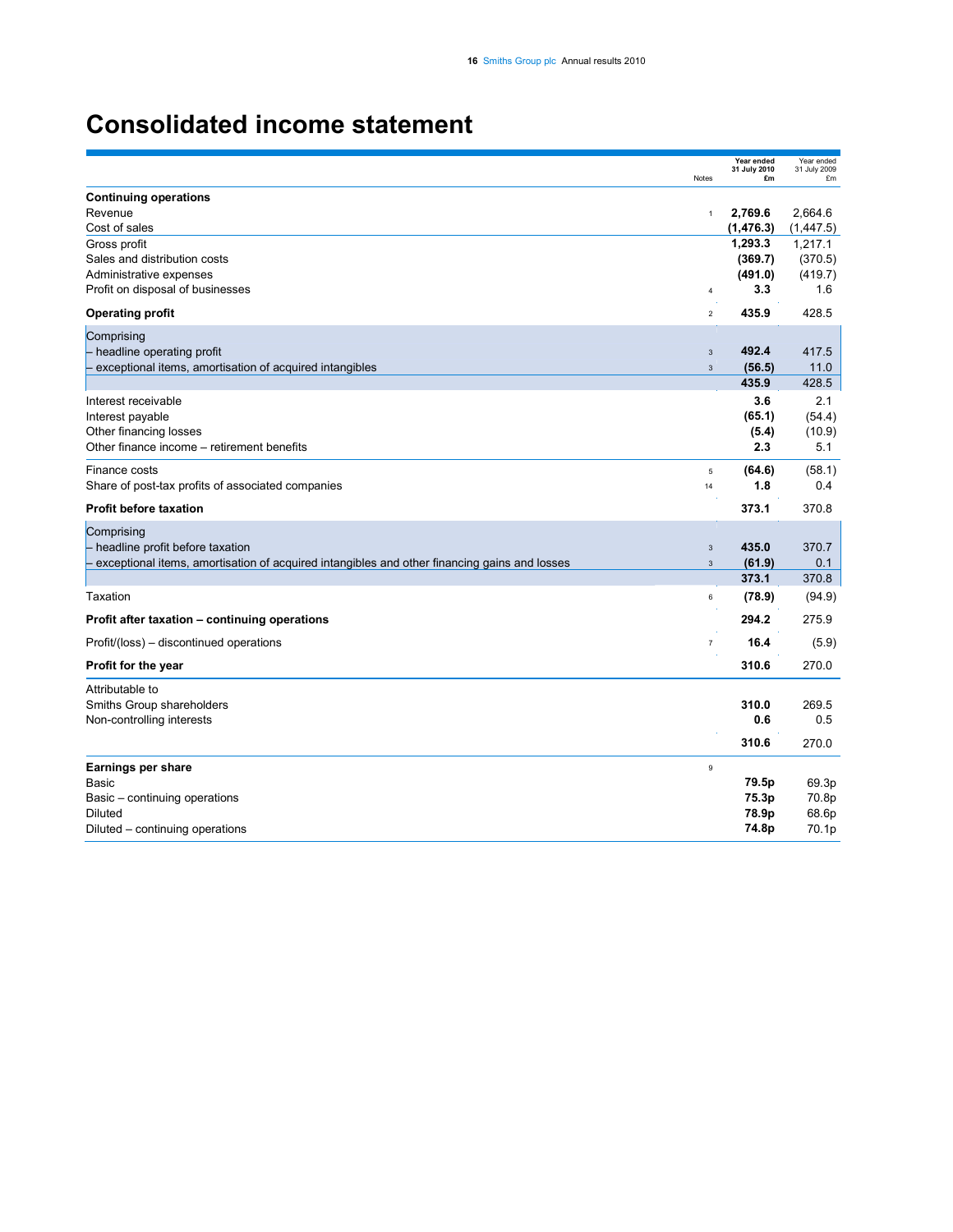# **Consolidated statement of comprehensive income**

|                                                                 | <b>Notes</b> | Year ended<br>31 July 2010<br>£m | Year ended<br>31 July 2009<br>£m |
|-----------------------------------------------------------------|--------------|----------------------------------|----------------------------------|
| Profit for the period                                           |              | 310.6                            | 270.0                            |
| Exchange gains                                                  |              | 81.4                             | 189.2                            |
| Actuarial losses on retirement benefits                         | 10           | (15.2)                           | (429.9)                          |
| Taxation recognised on actuarial movements                      | 6            | 12.2                             | 94.3                             |
| Fair value gains/(losses)                                       |              |                                  |                                  |
| - on available for sale financial assets                        |              | 0.2                              |                                  |
| - deferred in the period on cash-flow and net investment hedges |              | (41.6)                           | (66.6)                           |
| - reclassified to income statement                              |              | (0.3)                            | 8.4                              |
| Total comprehensive income                                      |              | 347.3                            | 65.4                             |
| Attributable to                                                 |              |                                  |                                  |
| Smiths Group shareholders                                       |              | 345.9                            | 63.9                             |
| Non-controlling interests                                       |              | 1.4                              | 1.5                              |
|                                                                 |              | 347.3                            | 65.4                             |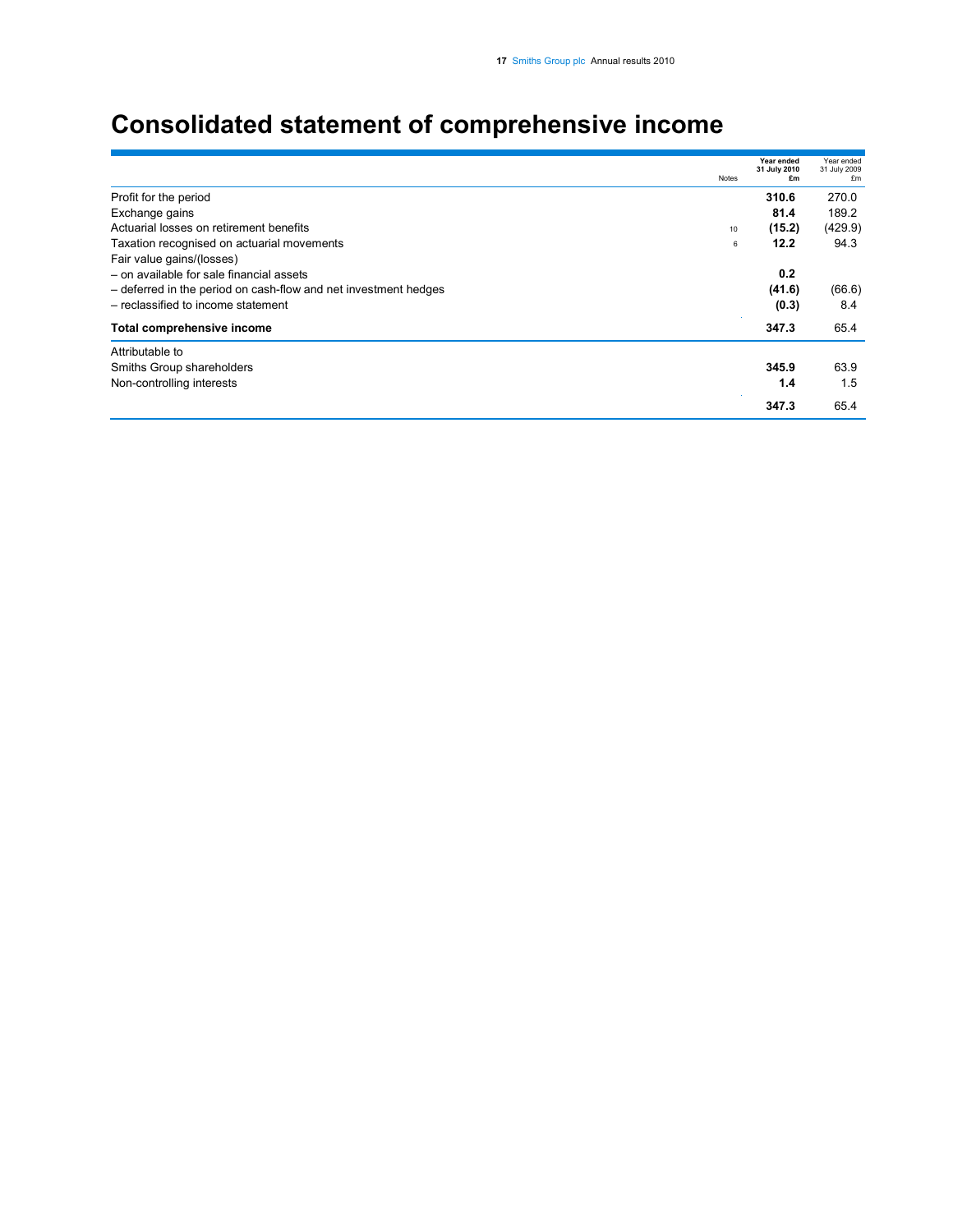# **Consolidated balance sheet**

|                                                                | Notes | 2010<br>£m     | 2009<br>£m     |
|----------------------------------------------------------------|-------|----------------|----------------|
| <b>Non-current assets</b>                                      |       |                |                |
| Intangible assets                                              | 12    | 1,638.6        | 1,500.3        |
| Property, plant and equipment                                  | 13    | 302.7          | 318.0          |
| Investments accounted for using the equity method              | 14    | 13.6           | 11.2           |
| Financial assets - other investments                           | 15    | 27.0           | 7.8            |
| Retirement benefit assets                                      | 10    | 80.3           | 39.2           |
| Deferred tax assets                                            | 6     | 194.2          | 164.7          |
| Trade and other receivables                                    | 17    | 33.8           | 21.3           |
| <b>Financial derivatives</b>                                   | 22    | 10.8           | 13.9           |
|                                                                |       | 2,301.0        | 2,076.4        |
| <b>Current assets</b>                                          |       |                |                |
| Inventories                                                    | 16    | 390.0<br>578.9 | 413.6<br>553.6 |
| Trade and other receivables                                    | 17    |                |                |
| Cash and cash equivalents<br><b>Financial derivatives</b>      | 18    | 172.9<br>15.5  | 91.7<br>40.7   |
|                                                                | 22    |                |                |
|                                                                |       | 1,157.3        | 1,099.6        |
| <b>Total assets</b>                                            |       | 3,458.3        | 3,176.0        |
| <b>Non-current liabilities</b><br><b>Financial liabilities</b> |       |                |                |
| - borrowings                                                   | 20    | (995.0)        | (752.2)        |
| - financial derivatives                                        | 22    | (1.1)          | (6.7)          |
| Provisions for liabilities and charges                         | 23    | (230.8)        | (226.5)        |
| Retirement benefit obligations                                 | 10    | (385.6)        | (378.2)        |
| Deferred tax liabilities                                       | 6     | (77.8)         | (66.5)         |
| Trade and other payables                                       | 19    | (27.3)         | (25.1)         |
|                                                                |       | (1,717.6)      | (1,455.2)      |
| <b>Current liabilities</b>                                     |       |                |                |
| <b>Financial liabilities</b>                                   |       |                |                |
| - borrowings                                                   | 20    | (14.7)         | (224.4)        |
| - financial derivatives                                        | 22    | (14.9)         | (38.9)         |
| Provisions for liabilities and charges                         | 23    | (70.4)         | (77.2)         |
| Trade and other payables                                       | 19    | (428.2)        | (399.8)        |
| Current tax payable                                            |       | (112.7)        | (117.7)        |
|                                                                |       | (640.9)        | (858.0)        |
| <b>Total liabilities</b>                                       |       | (2,358.5)      | (2,313.2)      |
| <b>Net assets</b>                                              |       | 1,099.8        | 862.8          |
| Shareholders' equity                                           |       |                |                |
| Share capital                                                  | 26    | 146.5          | 145.9          |
| Share premium account                                          |       | 315.3          | 306.6          |
| Capital redemption reserve                                     |       | $5.8\,$        | 5.8            |
| Revaluation reserve                                            |       | $1.7$          | 1.7            |
| Merger reserve                                                 |       | 234.8          | 234.8          |
| Retained earnings                                              | 27    | 519.5          | 251.3          |
| Hedge reserve                                                  | 27    | (128.8)        | (87.1)         |
| Total shareholders' equity                                     |       | 1,094.8        | 859.0          |
| Non-controlling interest equity                                |       | 5.0            | 3.8            |
| <b>Total equity</b>                                            |       | 1,099.8        | 862.8          |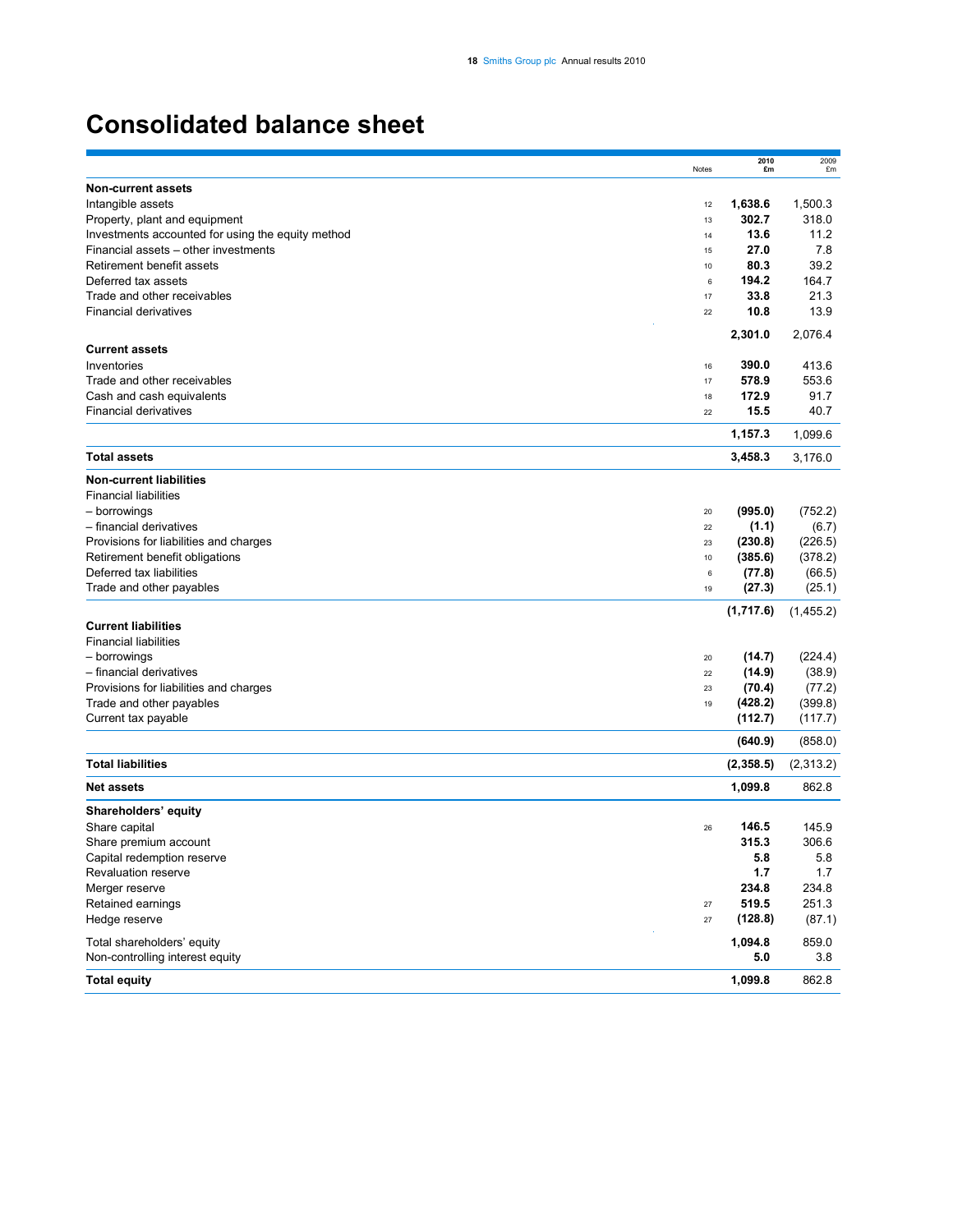# **Consolidated statement of changes in equity**

|                                                                                                   | Notes | Share capital<br>and share<br>premium<br>£m | Other<br>reserves<br>£m | Retained<br>earnings<br>£m | Hedge<br>reserve<br>£m | Equity<br>shareholders'<br>funds<br>£m | Non-controlling<br>Interest<br>£m | Total<br>equity<br>£m   |
|---------------------------------------------------------------------------------------------------|-------|---------------------------------------------|-------------------------|----------------------------|------------------------|----------------------------------------|-----------------------------------|-------------------------|
| At 31 July 2009                                                                                   |       | 452.5                                       | 242.3                   | 251.3                      | (87.1)                 | 859.0                                  | 3.8                               | 862.8                   |
| Profit for the year<br>Other comprehensive income                                                 |       |                                             |                         | 310.0                      |                        | 310.0                                  | 0.6                               | 310.6                   |
| Exchange gains<br>Actuarial losses on retirement benefits net of tax<br>Fair value gains/(losses) |       |                                             |                         | 80.4<br>(3.0)<br>0.2       | 0.2<br>(41.9)          | 80.6<br>(3.0)<br>(41.7)                | 0.8                               | 81.4<br>(3.0)<br>(41.7) |
| Total comprehensive income for the year<br>Transactions relating to ownership interests           |       |                                             |                         | 387.6                      | (41.7)                 | 345.9                                  | 1.4                               | 347.3                   |
| Exercises of share options<br>Taxation recognised on share-based payment                          | 6     | 9.1                                         |                         | 0.6<br>2.4                 |                        | 9.7<br>2.4                             |                                   | 9.7<br>2.4              |
| Purchase of own shares<br><b>Dividends</b>                                                        |       | 0.2                                         |                         | (0.2)                      |                        |                                        |                                   |                         |
| - equity shareholders<br>- non-controlling interest                                               | 8     |                                             |                         | (132.5)                    |                        | (132.5)                                | (0.2)                             | (132.5)<br>(0.2)        |
| Share-based payment                                                                               | 30    |                                             |                         | 10.3                       |                        | 10.3                                   |                                   | 10.3                    |
| At 31 July 2010                                                                                   |       | 461.8                                       | 242.3                   | 519.5                      | (128.8)                | 1,094.8                                | 5.0                               | 1,099.8                 |

|                                                                                        | <b>Notes</b> | Share capital<br>and share<br>premium<br>£m | Other<br>reserves<br>£m | Retained<br>earnings<br>£m | Hedge<br>reserve<br>£m | Equity<br>shareholders'<br>funds<br>£m | Non-controlling<br>Interest<br>£m | Total<br>equity<br>£m |
|----------------------------------------------------------------------------------------|--------------|---------------------------------------------|-------------------------|----------------------------|------------------------|----------------------------------------|-----------------------------------|-----------------------|
| At 31 July 2008                                                                        |              | 449.1                                       | 242.3                   | 253.7                      | (29.2)                 | 915.9                                  | 2.3                               | 918.2                 |
| Profit for the year<br>Other comprehensive income                                      |              |                                             |                         | 269.5                      |                        | 269.5                                  | 0.5                               | 270.0                 |
| Exchange gains                                                                         |              |                                             |                         | 187.9                      | 0.3                    | 188.2                                  | 1.0                               | 189.2                 |
| Actuarial losses on retirement benefits net of tax                                     |              |                                             |                         | (335.6)                    |                        | (335.6)                                |                                   | (335.6)               |
| Fair value losses                                                                      |              |                                             |                         |                            | (58.2)                 | (58.2)                                 |                                   | (58.2)                |
| Total comprehensive income for the year<br>Transactions relating to ownership interest |              |                                             |                         | 121.8                      | (57.9)                 | 63.9                                   | 1.5                               | 65.4                  |
| Exercises of share options                                                             |              | 1.5                                         |                         | 2.6                        |                        | 4.1                                    |                                   | 4.1                   |
| Taxation recognised on share-based payment                                             | 6            |                                             |                         | (4.0)                      |                        | (4.0)                                  |                                   | (4.0)                 |
| Purchase of own shares                                                                 |              | 0.2                                         |                         | (0.2)                      |                        |                                        |                                   |                       |
| Conversion of B shares                                                                 |              | 1.7                                         |                         |                            |                        | 1.7                                    |                                   | 1.7                   |
| Dividends paid to equity shareholders                                                  | 8            |                                             |                         | (132.0)                    |                        | (132.0)                                |                                   | (132.0)               |
| Share-based payment                                                                    | 30           |                                             |                         | 9.4                        |                        | 9.4                                    |                                   | 9.4                   |
| At 31 July 2009                                                                        |              | 452.5                                       | 242.3                   | 251.3                      | (87.1)                 | 859.0                                  | 3.8                               | 862.8                 |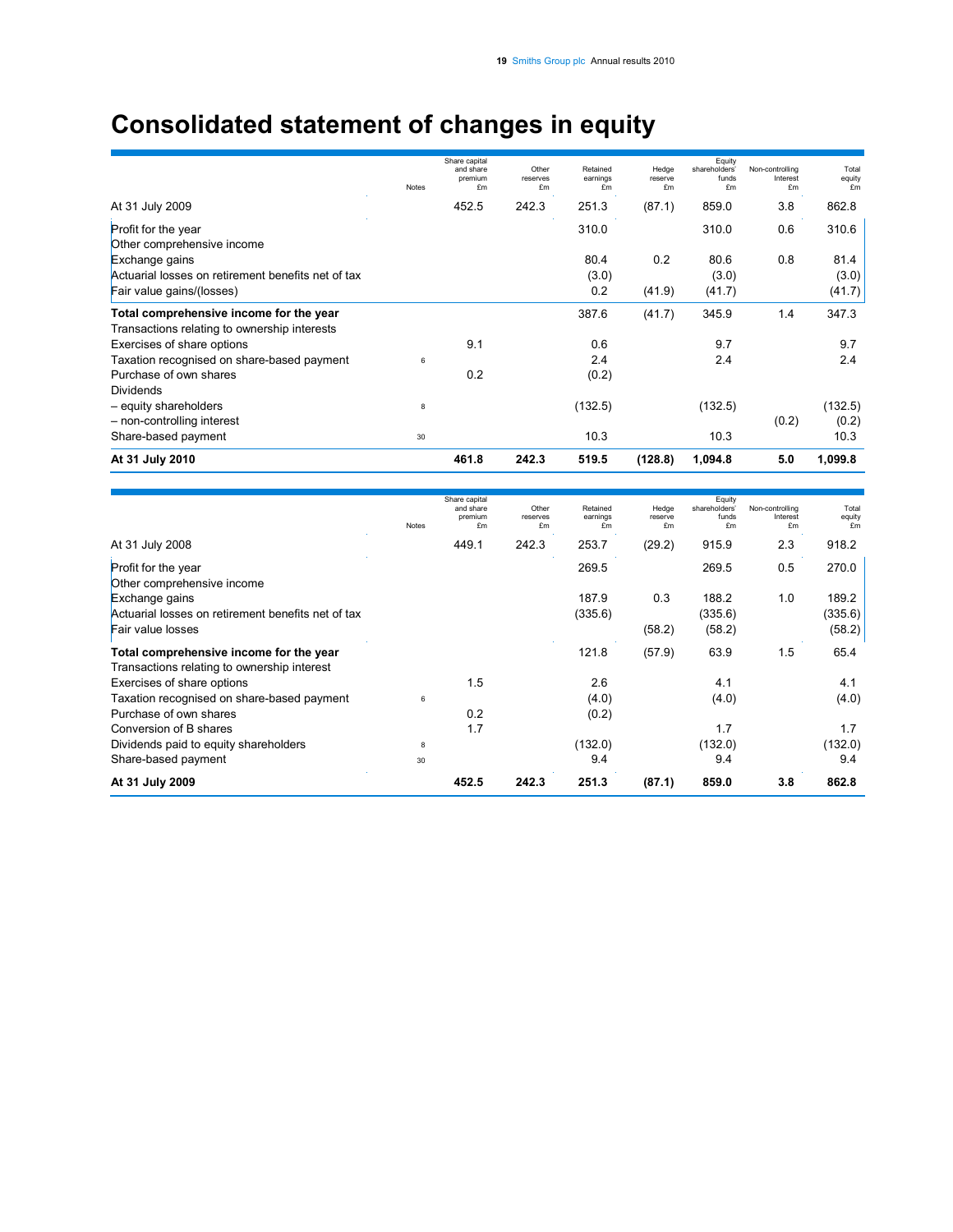# **Consolidated cash-flow statement**

|                                                             |                | Year ended<br>31 July 2010 | Year ended<br>31 July 2009 |
|-------------------------------------------------------------|----------------|----------------------------|----------------------------|
|                                                             | Notes          | £m                         | £m                         |
| Net cash inflow from operating activities                   | 28             | 410.5                      | 332.1                      |
| Cash-flows from investing activities                        |                |                            |                            |
| Expenditure on capitalised development                      |                | (24.3)                     | (22.5)                     |
| Expenditure on other intangible assets                      |                | (7.6)                      | (17.4)                     |
| Purchases of property, plant and equipment                  |                | (47.0)                     | (57.4)                     |
| Disposals of property, plant and equipment                  |                | 24.8                       | 19.8                       |
| Investment in financial assets                              |                | (25.3)                     | (6.6)                      |
| Acquisition of businesses                                   | 29             | (132.7)                    | (103.3)                    |
| Disposal of Aerospace                                       | $\overline{7}$ | 19.9                       | (1.9)                      |
| Disposals of businesses                                     |                | 1.1                        | (0.2)                      |
| Net cash-flow used in investing activities                  |                | (191.1)                    | (189.5)                    |
| Cash-flows from financing activities                        |                |                            |                            |
| Proceeds from exercise of share options                     |                | 9.7                        | 4.1                        |
| Dividends paid to equity shareholders                       | 8              | (132.5)                    | (132.0)                    |
| Dividends paid to non-controlling interests                 |                | (0.2)                      |                            |
| Cash outflow from matured derivative financial instruments  |                | (1.5)                      | (89.9)                     |
| Increase in new borrowings                                  |                | 466.8                      | 495.8                      |
| Reduction and repayment of borrowings                       |                | (408.4)                    | (357.9)                    |
| Net cash-flow used in financing activities                  |                | (66.1)                     | (79.9)                     |
| Net increase in cash and cash equivalents                   |                | 153.3                      | 62.7                       |
| Cash and cash equivalents at beginning of year              |                | 19.7                       | (40.0)                     |
| Exchange differences                                        |                | (0.8)                      | (3.0)                      |
| Cash and cash equivalents at end of year                    | 18             | 172.2                      | 19.7                       |
| Cash and cash equivalents at end of year comprise           |                |                            |                            |
| - cash at bank and in hand                                  |                | 136.3                      | 84.0                       |
| - short-term deposits                                       |                | 36.6                       | 7.7                        |
| - bank overdrafts                                           |                | (0.7)                      | (72.0)                     |
|                                                             |                | 172.2                      | 19.7                       |
| Included in cash and cash equivalents per the balance sheet |                | 172.9                      | 91.7                       |
| Included in overdrafts per the balance sheet                |                | (0.7)                      | (72.0)                     |
|                                                             |                | 172.2                      | 19.7                       |

The consolidated cash-flow statement includes cash-flows relating to discontinued operations. See note 7 for details of these cash-flows.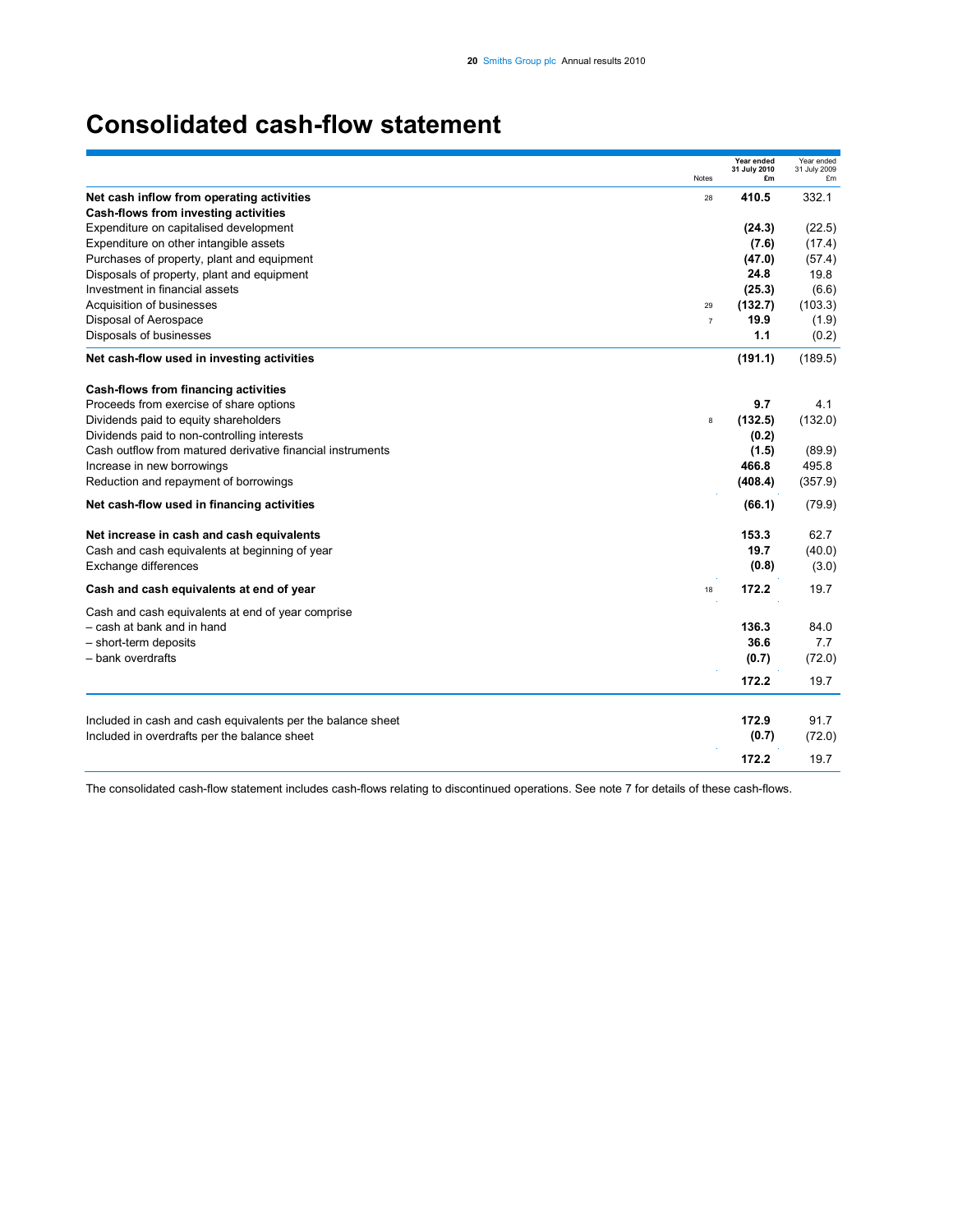# **Accounting policies**

#### **Basis of preparation**

The accounts have been prepared in accordance with the Companies Act 2006 applicable to companies reporting under International Financial Reporting Standards (IFRS) and International Financial Reporting Interpretations Committee (IFRIC) interpretations, as adopted by the European Union in response to the IAS regulation (EC 1606/2002), under the historical cost convention modified to include revaluation of certain financial instruments, share options and pension assets and liabilities, held at fair value as described below.

The accounting policies adopted are consistent with those of the previous financial year except that the Group has adopted:

- amendment to 'IAS 23: Borrowing costs' which requires borrowing costs which are directly attributable to the acquisition or construction of assets that take a substantial period of time to get ready for use or sale to be capitalised as part of the cost of that asset. This represents a change in accounting policy. However the revised standard only applies to qualifying assets for which the commencement date for capitalisation is on or after 1 August 2009, and it has not materially affected the reported position or performance.
- amendment to 'IFRS 2: Share-based payment' which clarifies that vesting conditions are service conditions and performance conditions only, and specifies that all cancellations, whether by the entity or by other parties, should receive the same accounting treatment. This change has had no material effect on reported performance or equity.
- 'IFRS 3: (Revised) business combinations' and 'IAS 27: (Revised) consolidated and separate financial statements', which have required changes to the recognition of goodwill, acquisition costs and contingent consideration relating to acquisitions made after 1 August 2009. Acquisition costs of £1.3m have been expensed in the current year as a result of these changes. IAS 27 (Revised) requires a different accounting treatment for non-controlling interests. This has not affected the reported financial position or performance.
- 'IAS 1: (Revised) Presentation of financial statements', which has required changes to the presentation of the primary financial statements, in particular the consolidated statement of changes in equity has been presented as a primary financial statement.
- 'IFRIC 15: Agreements for the construction of real estate' which clarifies the scope of contract accounting for real estate transactions. The same principles have been applied to contract accounting for transactions undertaken by the Group. This has not materially affected reported financial position or performance.
- amendment to 'IFRS 7: Financial instruments: Disclosures' which requires enhanced disclosures about fair value measurement and liquidity risk. The amendment requires disclosure of fair value measurements by reference to a fair value measurement hierarchy. The amendment is concerned with disclosure only and has no impact on reported financial position or performance.

#### **Significant judgements, key assumptions and estimates**

The preparation of the accounts in conformity with generally accepted accounting principles requires management to make estimates and assumptions that affect the reported amounts of assets and liabilities and disclosure of contingent assets and liabilities at the date of the accounts and the reported amounts of revenues and expenses during the reporting period. Actual results may differ from these estimates. The key estimates and assumptions used in these consolidated financial statements are set out below.

#### **Revenue recognition**

The timing of revenue recognition on long-term funded contracts depends on the assessed stage of completion of contract activity at the balance sheet date. This assessment requires the expected total contract revenues and costs to be estimated based on the current progress of the contract.

Revenue of £23.6m (2009: £46.9m) has been recognised in respect of contracts in progress at the year end with a total expected value of £116.2m (2009: £145.6m). A 5% increase in the proportion of the contract activity recognised in the current year would have increased operating profit by an estimated £0.4m (2009: £0.2m).

#### **Impairment**

Goodwill is tested at least annually for impairment in accordance with the accounting policy for goodwill set out below. The recoverable amounts of cash generating units are determined based on value in use calculations. These calculations require the use of estimates including projected future cash-flows and other future events. See note 12 for details of the critical assumptions made and disclosures on the sensitivity of the impairment testing to these key assumptions.

#### **Provisions for liabilities and charges**

The consolidated financial statements include a provision for litigation of £191.4m (2009: £185.4m).

As previously reported, John Crane, Inc., a subsidiary of the Group, is currently one of many co-defendants in litigation relating to products previously manufactured which contained asbestos. Provision has been made for the future defence costs which the Group is expected to incur and the expected costs of future adverse judgments against John Crane, Inc. However, because of the significant uncertainty associated with the future level of asbestos claims and of the costs arising out of the related litigation, there can be no guarantee that the assumptions used to estimate the provision will result in an accurate prediction of the actual costs that may be incurred and, as a result, the provision may be subject to potentially material revisions from time to time if new information becomes available as a result of future events. John Crane, Inc. takes account of the advice of an expert in asbestos liability estimation in quantifying the expected costs of future adverse judgments. See note 23 for details.

#### **Retirement benefits**

The consolidated financial statements include costs in relation to, and provision for, retirement benefit obligations. The costs and the present value of any related pension assets and liabilities depend on such factors as life expectancy of the members, the returns that plan assets generate and the discount rate used to calculate the present value of the liabilities. The Group uses previous experience and impartial actuarial advice to select the values of critical estimates. The estimates, and the effect of variances in key estimates, are disclosed in note 10.

#### **Taxation**

The Group has recognised deferred tax assets relating to UK losses of £117m (2009: £111m). The recognition of assets pertaining to these losses involves judgement by management as to the likelihood of realisation of these deferred tax assets and this is based on a number of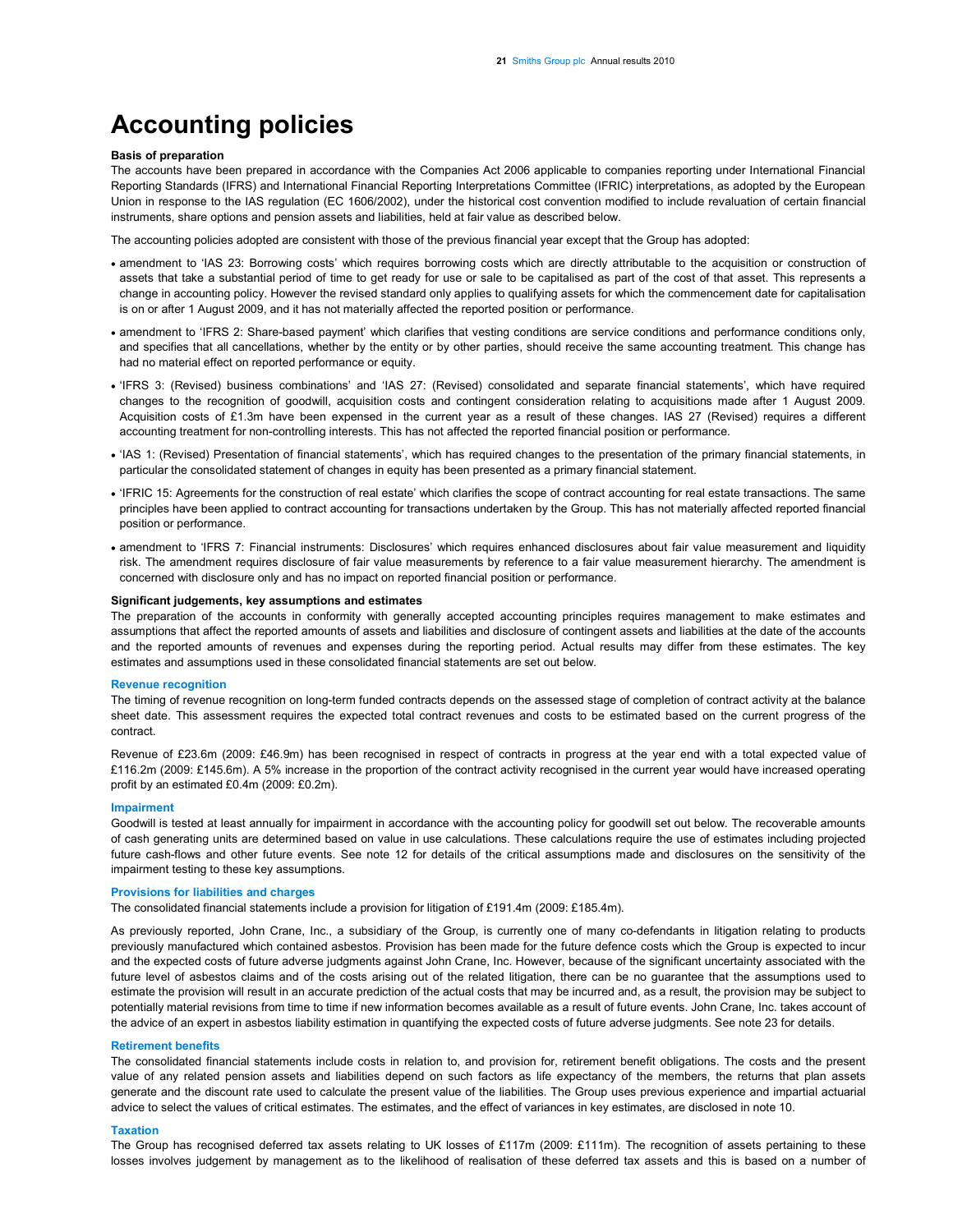factors, which seek to assess the expectation that the benefit of deferred tax assets will be realised, including appropriate taxable temporary timing differences and it has been concluded that there are sufficient taxable profits in future periods to support recognition.

Further detail on the Group's deferred taxation position is included in note 6.

## **Accounting policies**

## **Basis of consolidation**

The consolidated accounts incorporate the financial statements of Smiths Group plc ("the Company") and its subsidiary undertakings, together with the Group's share of the results of its associates.

Subsidiaries are all entities over which the Company has the power to govern the financial and operating policies generally accompanying a shareholding of more than one half of the voting rights. Subsidiaries are fully consolidated from the date on which this power is transferred to the Company to the date that control ceases.

Associates are entities over which the Group has significant influence but does not control, generally accompanied by a share of between 20% and 50% of the voting rights. Investments in associates are accounted for using the equity method.

#### **Foreign currencies**

The Company's presentational currency is sterling. The results and financial position of all subsidiaries and associates that have a functional currency different from sterling are translated into sterling as follows:

- assets and liabilities are translated at the rate of exchange at the date of that balance sheet;
- income and expenses are translated at average exchange rates for the period; and
- all resulting exchange differences are recognised as a separate component of equity.

On consolidation, exchange differences arising from the translation of the net investment in foreign entities, and of borrowings and other currency instruments designated as hedges of such investments, are taken to shareholders' equity. When a foreign operation is sold, the cumulative amount of such exchange differences is recognised in the income statement as part of the gain or loss on sale.

Exchange differences arising on transactions are recognised in the income statement. Those arising on trading are taken to operating profit; those arising on borrowings are classified as finance income or cost.

#### **Revenue**

Revenue from the sale of goods is recognised when the risks and rewards of ownership have been transferred to the customer, which is usually when title passes.

Revenue from services is recognised in accounting periods in which the services are rendered, by reference to completion of the specific transaction, assessed on the basis of the actual service provided as a proportion of the total services to be provided.

Revenue is measured at the fair value of the consideration received, net of trade discounts and sales taxes.

#### Long-term funded contracts

Where the outcome of a contract can be estimated reliably, revenue and costs are recognised by reference to the stage of completion of the contract activity at the balance sheet date. The Group uses the 'percentage of completion method' to determine the appropriate amount to recognise in a given period. The assessment of the stage of completion is dependent on the nature of the contract, but will generally be based on the estimated proportion of the total contract costs which have been incurred to date. If a contract is expected to be loss-making, a provision is recognised for the entire loss.

#### **Employee benefits**

Pension obligations and post-retirement benefits

The Group has both defined benefit and defined contribution plans.

For defined benefit plans the liability for each scheme recognised in the balance sheet is the present value of the defined benefit obligation at the balance sheet date less the fair value of plan assets. The defined benefit obligation is calculated annually by independent actuaries using the projected unit credit method. The present value of the defined benefit obligation is determined by discounting the estimated future cash outflows using interest rates of high-quality corporate bonds that are denominated in the currency in which the benefits will be paid, and that have terms to maturity approximating to the terms of the related pension liability. Actuarial gains and losses arising from experience adjustments and changes in actuarial assumptions are recognised in full in the period in which they occur, outside of the income statement and are presented in the statement of comprehensive income. Past service costs are recognised immediately in the income statement, unless the changes to the pension plan are conditional on the employees remaining in service for a specified period of time (the vesting period). In this case, the past service costs are amortised on a straight-line basis over the vesting period.

For defined contribution plans, the Group pays contributions to publicly or privately administered pension insurance plans on a mandatory, contractual or voluntary basis. Contributions are expensed as incurred.

The Group also has certain post-retirement healthcare schemes which are accounted for on a similar basis to the defined benefit plans.

#### Share-based compensation

The Group operates a number of equity-settled and cash-settled share-based compensation plans.

The fair value of the shares or share options granted is recognised as an expense over the vesting period to reflect the value of the employee services received. The fair value of options granted, excluding the impact of any non-market vesting conditions, is calculated using established option pricing models, principally binomial models. The probability of meeting non-market vesting conditions, which include profitability targets, is used to estimate the number of share options which are likely to vest.

For cash-settled share-based payment, a liability is recognised based on the fair value of the payment earned by the balance sheet date. For equity-settled share-based payment, the corresponding credit is recognised directly in reserves.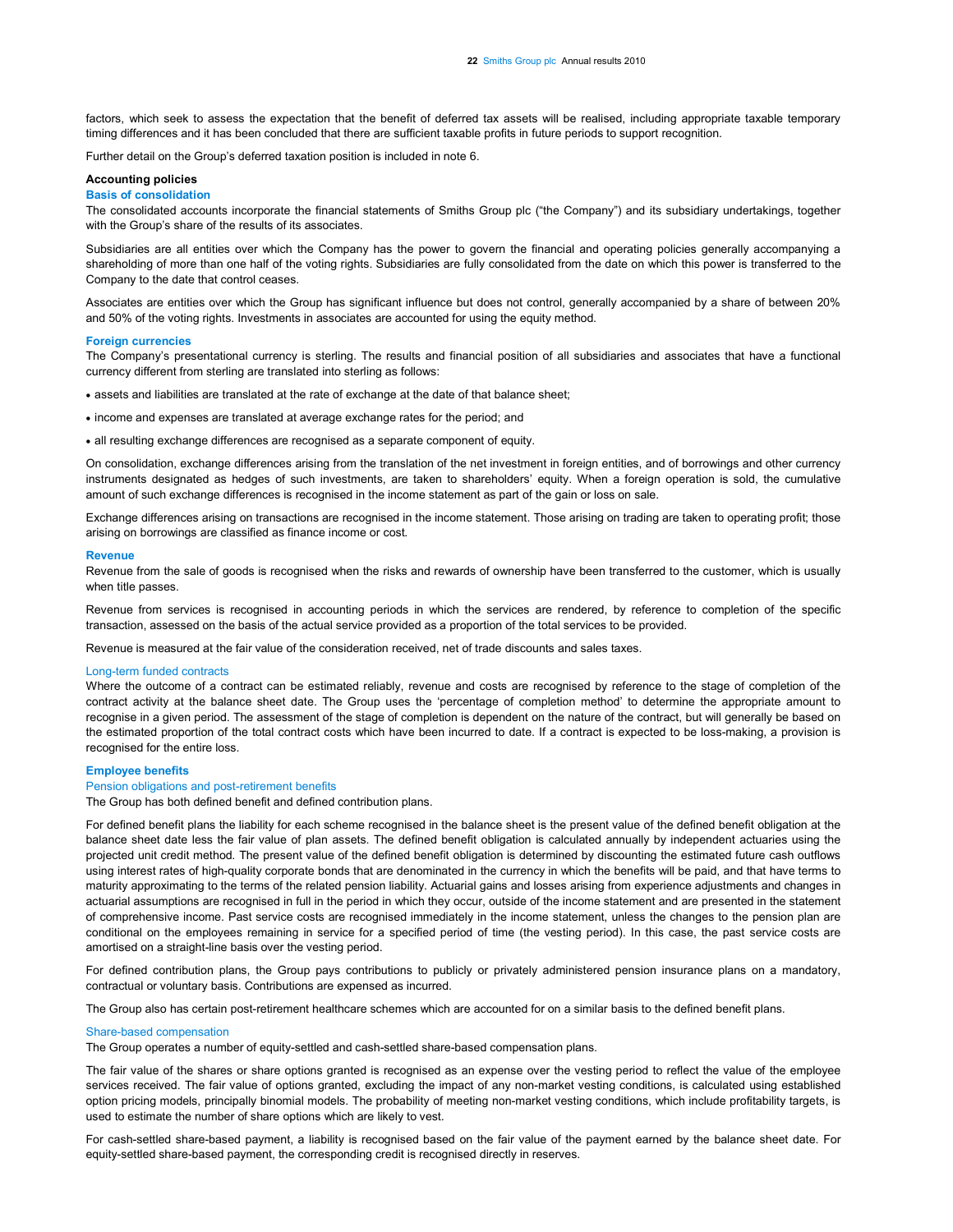#### **Exceptional items**

Items which are material either because of their size or their nature, and which are non-recurring, are presented within their relevant consolidated income statement category, but highlighted through separate disclosure. The separate reporting of exceptional items helps provide a better picture of the Company's underlying performance. Items which are included within the exceptional category include:

- profits/(losses) on disposal of businesses and costs of acquisitions;
- spend on the integration of significant acquisitions and other major restructuring programmes;
- significant goodwill or other asset impairments;
- income and expenditure relating to John Crane, Inc. asbestos litigation; and
- other particularly significant or unusual items.
- Exceptional items are excluded from the headline profit measures used by the Group. The basis of calculation of these measures is explained in note 3.

#### **Discontinued operations**

A discontinued operation is a component of the Group's business that represents a separate major line of business or geographical area of operations that has been disposed of, has been abandoned or meets the criteria to be classified as held for sale.

Discontinued operations are presented on the income statement as a separate line and are shown net of tax.

#### **Assets and businesses held for sale**

Assets and businesses classified as held for sale are measured at the lower of carrying amount and fair value less costs to sell. Impairment losses on initial classification as held for sale and gains or losses on subsequent re-measurements are included in the income statement. No depreciation is charged on assets and businesses classified as held for sale.

Assets and businesses are classified as held for sale if their carrying amount will be recovered or settled principally through a sale transaction rather than through continuing use. The asset or business must be available for immediate sale and the sale must be highly probable within one year.

#### **Intangible assets**

#### Goodwill

Goodwill represents the excess of the cost of an acquisition over the fair value of the Group's share of the identifiable net assets of the acquired subsidiary at the date of acquisition.

Goodwill arising from acquisitions of subsidiaries after 1 August 1998 is included in intangible assets, tested annually for impairment and carried at cost less accumulated impairment losses. Gains and losses on the disposal of an entity include the carrying amount of goodwill relating to the entity sold. Goodwill arising from acquisitions of subsidiaries before 1 August 1998 was set against reserves in the year of acquisition.

Goodwill is tested for impairment at least annually. Any impairment is recognised immediately in the income statement. Subsequent reversals of impairment losses for goodwill are not recognised.

#### Research and development

Expenditure on research and development is charged to the income statement in the year in which it is incurred with the exception of:

- amounts recoverable from third parties; and
- expenditure incurred in respect of the development of major new products where the outcome of those projects is assessed as being reasonably certain as regards viability and technical feasibility. Such expenditure is capitalised and amortised straight line over the estimated period of sale for each product, commencing in the year that sales of the product are first made.
- The cost of development projects which are expected to take a substantial period of time to complete, and commenced after 1 August 2009, includes attributable borrowing costs.

## Intangible assets acquired in business combinations

The identifiable net assets acquired as a result of a business combination may include intangible assets other than goodwill. Any such intangible assets are amortised straight line over their expected future lives.

The estimated useful lives are as follows:

| Patents, licences and trademarks | up to 20 years |
|----------------------------------|----------------|
| Technology                       | up to 12 years |
| Customer relationships           | up to 7 years  |

The assets' useful lives are reviewed, and adjusted if appropriate, at each balance sheet date.

#### **Property, plant and equipment**

Property, plant and equipment is stated at historical cost less accumulated depreciation and any recognised impairment losses.

Land is not depreciated. Depreciation is provided on other assets estimated to write off the depreciable amount of relevant assets by equal annual instalments over their estimated useful lives. In general, the rates used are: Freehold and long leasehold buildings – 2%; Short leasehold property – over the period of the lease; Plant, machinery, etc. – 10% to 20%; Fixtures, fittings, tools and other equipment – 10% to 33%.

The cost of any assets which are expected to take a substantial period of time to complete whose construction began after 1 August 2009 includes attributable borrowing costs.

The assets' residual values and useful lives are reviewed, and adjusted if appropriate, at each balance sheet date. An asset's carrying amount is written down immediately to its recoverable amount if the asset's carrying amount is greater than its estimated recoverable amount.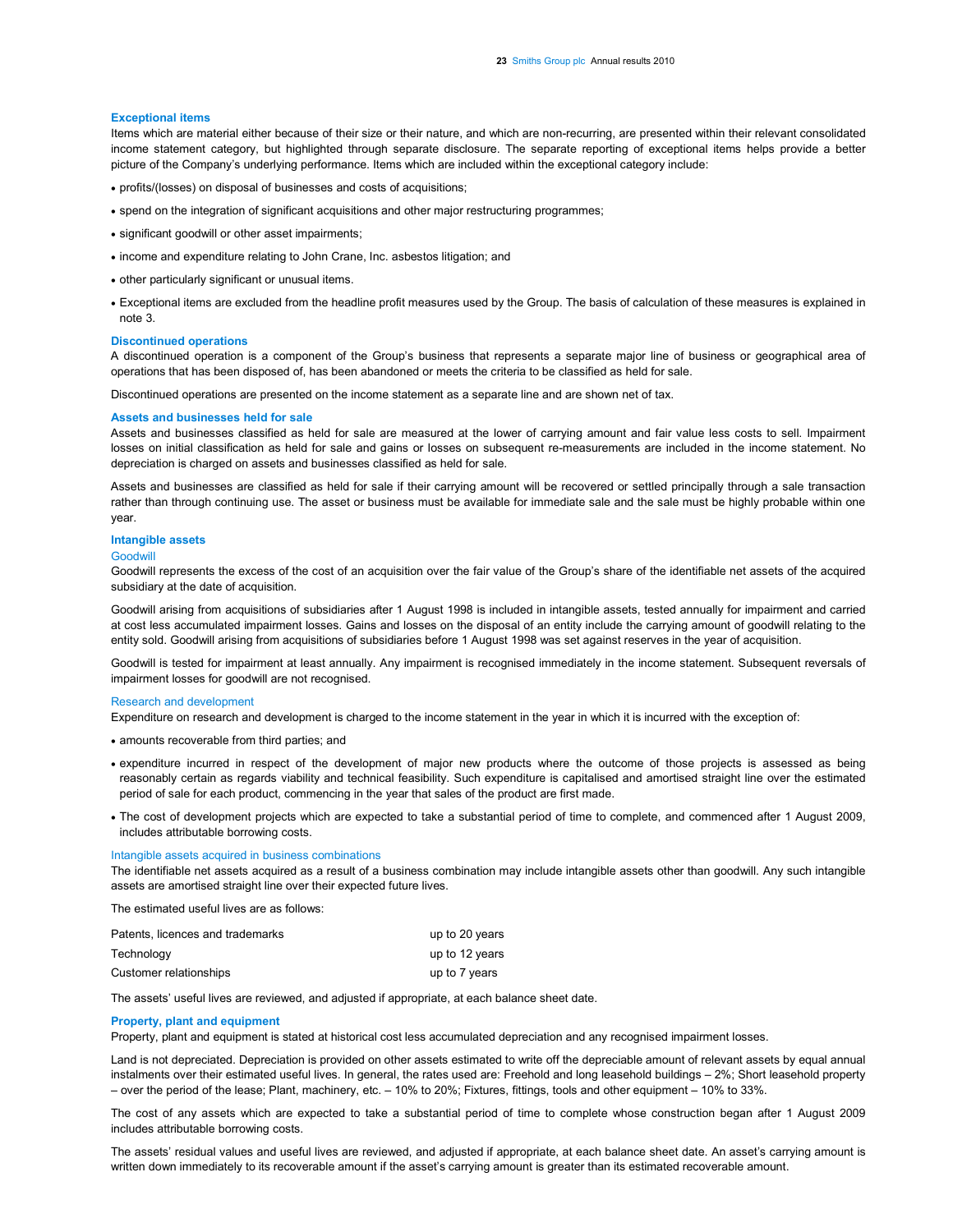#### **Leases**

Leases in which a significant portion of the risks and rewards of ownership are retained by the lessor are classified as operating leases. Payments made under operating leases are charged to the income statement on a straight-line basis over the period of the lease.

#### **Inventories**

Inventories are stated at the lower of cost and net realisable value. Cost is determined using the first-in, first-out (FIFO) method. The cost of finished goods and work in progress comprises raw materials, direct labour, other direct costs and related production overheads (based on normal operating capacity). The cost of items of inventory which take a substantial period of time to complete includes attributable borrowing costs for all items whose production began after 1 August 2009. Net realisable value is the estimated selling price in the ordinary course of business, less applicable variable selling expenses.

#### **Trade and other receivables**

Trade receivables are initially recognised at fair value and subsequently measured at amortised cost, less any appropriate provision for estimated irrecoverable amounts. A provision is established for irrecoverable amounts when there is objective evidence that amounts due under the original payment terms will not be collected.

#### **Cash and cash equivalents**

Cash and cash equivalents include cash at bank and in hand and highly liquid interest-bearing securities with maturities of three months or less.

In the cash-flow statement, cash and cash equivalents are shown net of bank overdrafts, which are included as current borrowings in liabilities on the balance sheet.

#### **Provisions**

Provisions for warranties and product liability, disposal indemnities, restructuring costs, vacant leasehold property and legal claims are recognised when: the Company has a legal or constructive obligation as a result of a past event; it is probable that an outflow of resources will be required to settle the obligation; and the amount has been reliably estimated. Provisions are not recognised for future operating losses.

Provisions are discounted where the time value of money is material.

Where there are a number of similar obligations, for example where a warranty has been given, the likelihood that an outflow will be required in settlement is determined by considering the class of obligations as a whole. A provision is recognised even if the likelihood of an outflow with respect to any one item included in the same class of obligations may be small.

#### **Taxation**

The charge for taxation is based on profits for the year and takes into account taxation deferred because of temporary differences between the treatment of certain items for taxation and accounting purposes.

Deferred tax is provided in full using the balance sheet liability method. A deferred tax asset is recognised where it is probable that future taxable income will be sufficient to utilise the available relief. Tax is charged or credited to the income statement except when it relates to items charged or credited directly to equity, in which case the tax is also dealt with in equity.

Deferred tax is provided on temporary differences arising on investments in subsidiaries and associates, except where the timing of the reversal of the temporary differences is controlled by the Company and it is probable that the temporary difference will not reverse in the foreseeable future.

Deferred tax liabilities and assets are not discounted.

#### **Financial assets**

The classification of financial assets depends on the purpose for which the assets were acquired. Management determines the classification of an asset at initial recognition and re-evaluates the designation at each reporting date. Financial assets are classified as: loans and receivables, available for sale financial assets or financial assets where changes in fair value are charged (or credited) to the income statement.

Financial assets are initially recognised at transaction price when the Group becomes party to contractual obligations. The transaction price used includes transaction costs unless the asset is being fair valued through the income statement.

The subsequent measurement of financial assets depends on their classification. Loans and receivables are measured at amortised cost using the effective interest rate method. Available for sale financial assets are subsequently measured at fair value, with unrealised gains and losses being recognised in other comprehensive income. Financial assets where changes in fair value are charged (or credited) to the income statement are subsequently measured at fair value. Realised and unrealised gains and losses arising from changes in the fair value of the 'financial assets at fair value through the income statement' category are included in the income statement in the period in which they arise.

Financial assets are derecognised when the right to receive cash-flows from the assets has expired, or has been transferred, and the Company has transferred substantially all of the risks and rewards of ownership. When securities classified as available for sale are sold or impaired, the accumulated fair value adjustments previously taken to reserves are included in the income statement.

Financial assets are classified as current if they are expected to be realised within 12 months of the balance sheet date.

#### **Financial liabilities**

Borrowings are initially recognised at the fair value of the proceeds, net of related transaction costs. These transaction costs, and any discount or premium on issue, are subsequently amortised under the effective interest rate method through the income statement as interest over the life of the loan, and added to the liability disclosed in the balance sheet. Related accrued interest is included in the borrowings figure.

Borrowings are classified as current liabilities unless the Group has an unconditional right to defer settlement of the liability for at least one year after the balance sheet date.

#### **Derivative financial instruments and hedging activities**

Derivatives are initially recognised at fair value on the date a derivative contract is entered into and are subsequently remeasured at their fair value. The method of recognising any resulting gain or loss depends on whether the derivative is designated as a hedging instrument and, if so, the nature of the item being hedged.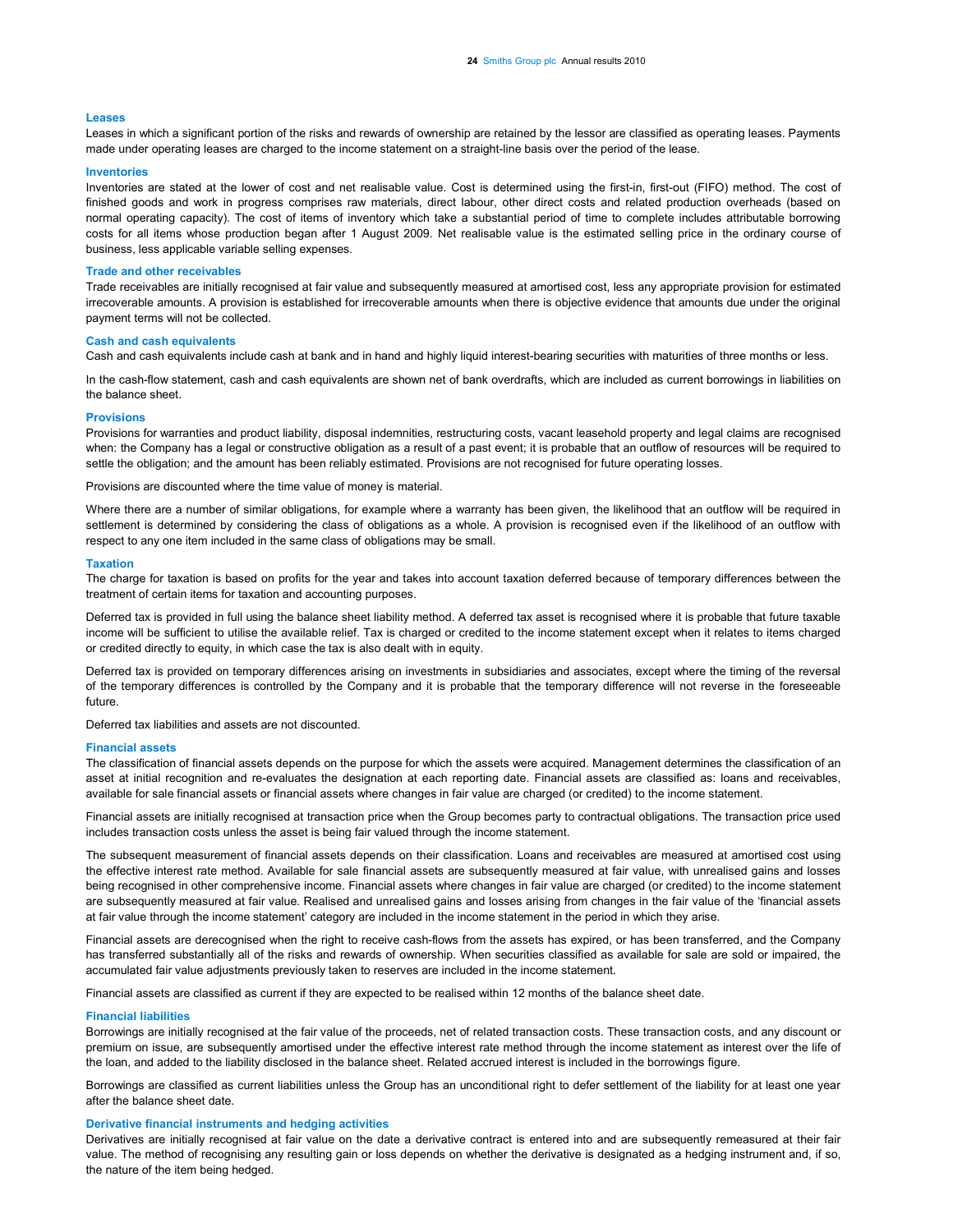Changes in the fair value of any derivative instruments that do not qualify for hedge accounting are recognised immediately in the income statement.

#### Fair value hedge

Changes in the fair values of derivatives that are designated and qualify as fair value hedges are recorded in the income statement, together with any changes in the fair values of the hedged assets or liabilities that are attributable to the hedged risk.

#### Cash-flow hedge

The effective portions of changes in the fair values of derivatives that are designated and qualify as cash-flow hedges are recognised in equity. The gain or loss relating to any ineffective portion is recognised immediately in the income statement.

Amounts accumulated in the hedge reserve are recycled in the income statement in the periods when the hedged items will affect profit or loss (for instance when the forecast sale that is hedged takes place). If a forecast transaction that is hedged results in the recognition of a nonfinancial asset (for example, inventory) or a liability, the gains and losses previously deferred in the hedge reserve are transferred from the reserve and included in the initial measurement of the cost of the asset or liability.

When a hedging instrument expires or is sold, or when a hedge no longer meets the criteria for hedge accounting, any cumulative gain or loss existing in the hedge reserve at that time remains in the reserve and is recognised when the forecast transaction is ultimately recognised in the income statement. When a forecast transaction is no longer expected to occur, the cumulative gain or loss that was reported in other comprehensive income is immediately transferred to the income statement.

#### Net investment hedge

Hedges of net investments in foreign operations are accounted for similarly to cash-flow hedges. Any gain or loss on the hedging instrument relating to the effective portion of the hedge is recognised in other comprehensive income; the gain or loss relating to any ineffective portion is recognised immediately in the income statement.

When a foreign operation is disposed of gains and losses accumulated in equity related to that operation are included in the income statement.

#### **Fair value of financial assets and liabilities**

The fair values of financial assets and financial liabilities are the amounts at which the instrument could be exchanged in a current transaction between willing parties, other than in a forced or liquidation sale.

'IFRS 7: Financial instruments: Disclosures' requires fair value measurements to be classified according to the following hierarchy:

- level 1 quoted prices in active markets for identical assets or liabilities;
- level 2 valuations in which all inputs are observable either directly (ie as prices) or indirectly (ie derived from prices); and
- level 3 valuations in which one or more inputs for the asset or liability that are not based on observable market data.
- The Group uses the following methods to estimate the fair values of its financial instruments:
- cash, trade receivables and payables and floating rate borrowings the carrying value is a good approximation of the fair value;
- government bonds quoted market prices (level 1);
- fixed rate borrowings quoted market prices of equivalent instruments (level 2); and
- forward exchange contracts, currency swaps, interest rate instruments and embedded derivatives net present value of the future cash-flows, calculated using market data at the balance sheet date (principally exchange rates and yield curves) (level 2).

Borrowings are carried on the balance sheet at amortised cost adjusted for fair value interest rate hedging. The fair value of fixed rate borrowings is only used for supplementary disclosures.

#### **Financial guarantees**

Financial guarantees are initially recognised at the fair value of the consideration received.

At each subsequent balance sheet date an estimate is made of the payments which will be required under the guarantee in accordance with 'IAS 37: Provisions, contingent liabilities and contingent assets'. The guarantee is then valued at the higher of its initial value less revenue recognised to date and the best estimate of the total payments which will be required under the contract.

Any gains or losses on the contract are recognised in the income statement.

#### **Dividends**

Dividends are recognised as a liability in the period in which they are authorised. The interim dividend is recognised when it is paid and the final dividend is recognised when it has been approved by shareholders at the Annual General Meeting.

#### **Recent accounting developments**

The following standards and interpretations have been issued by the IASB and may affect future annual reports and accounts.

- Amendment to IFRIC 14, IAS 19 Prepayments of a minimum funding requirement
- Amendment to 'IAS 24: Related party disclosures'
- Amendment to 'IAS 32: Financial instruments: Presentation on classification of rights issues'
- 'IFRIC 19: Extinguishing financial liabilities with equity instruments'
- 'IFRS 2: Share-based payment' Group cash-settled share-based payment transactions
- 'IFRS 9: Financial instruments'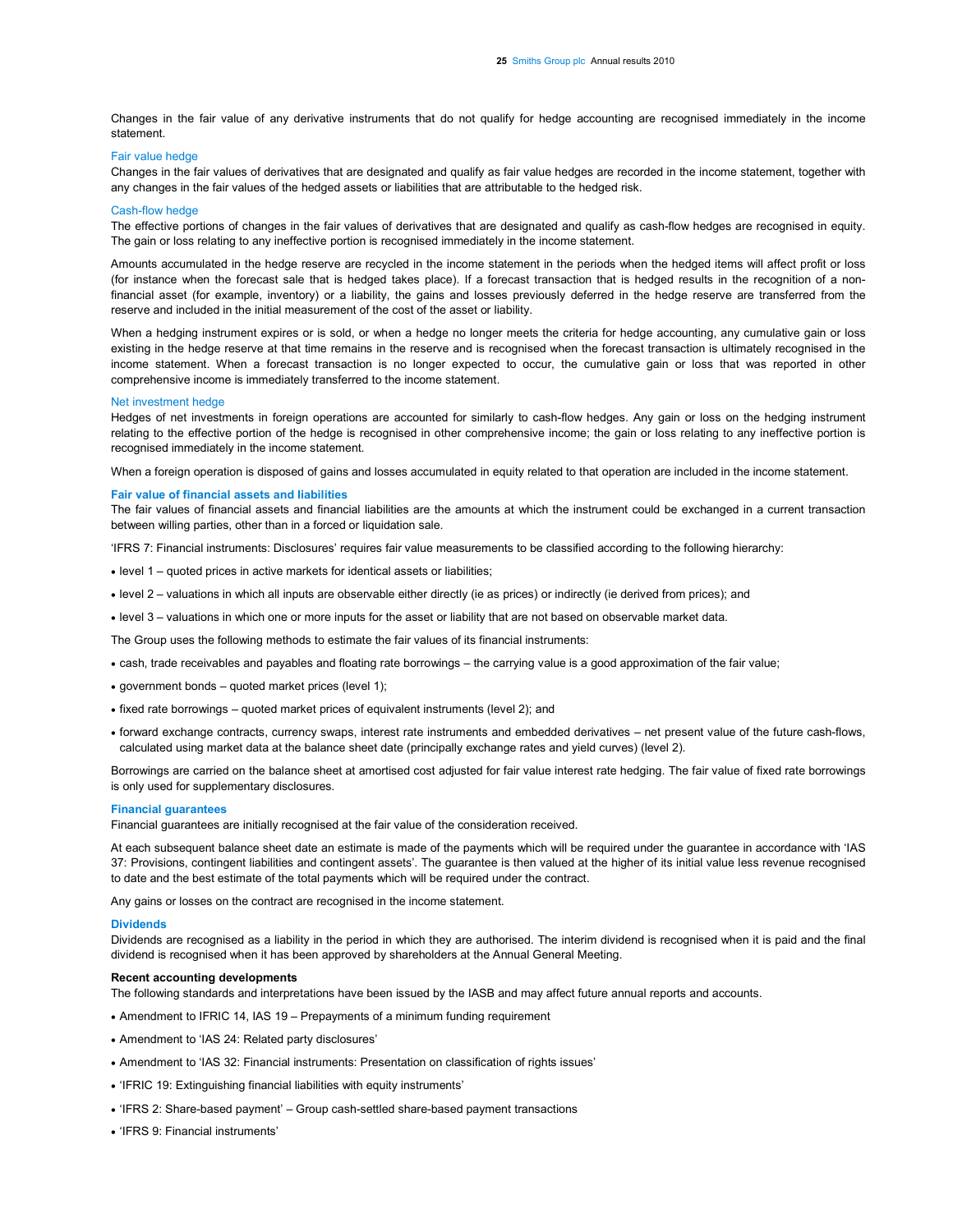A review of the impact of these standards and interpretations is being undertaken, and the impact of adopting them will be determined once this review has been completed. Based on the work completed to date, none of the changes are expected to have a material impact on the Group's reported position or performance.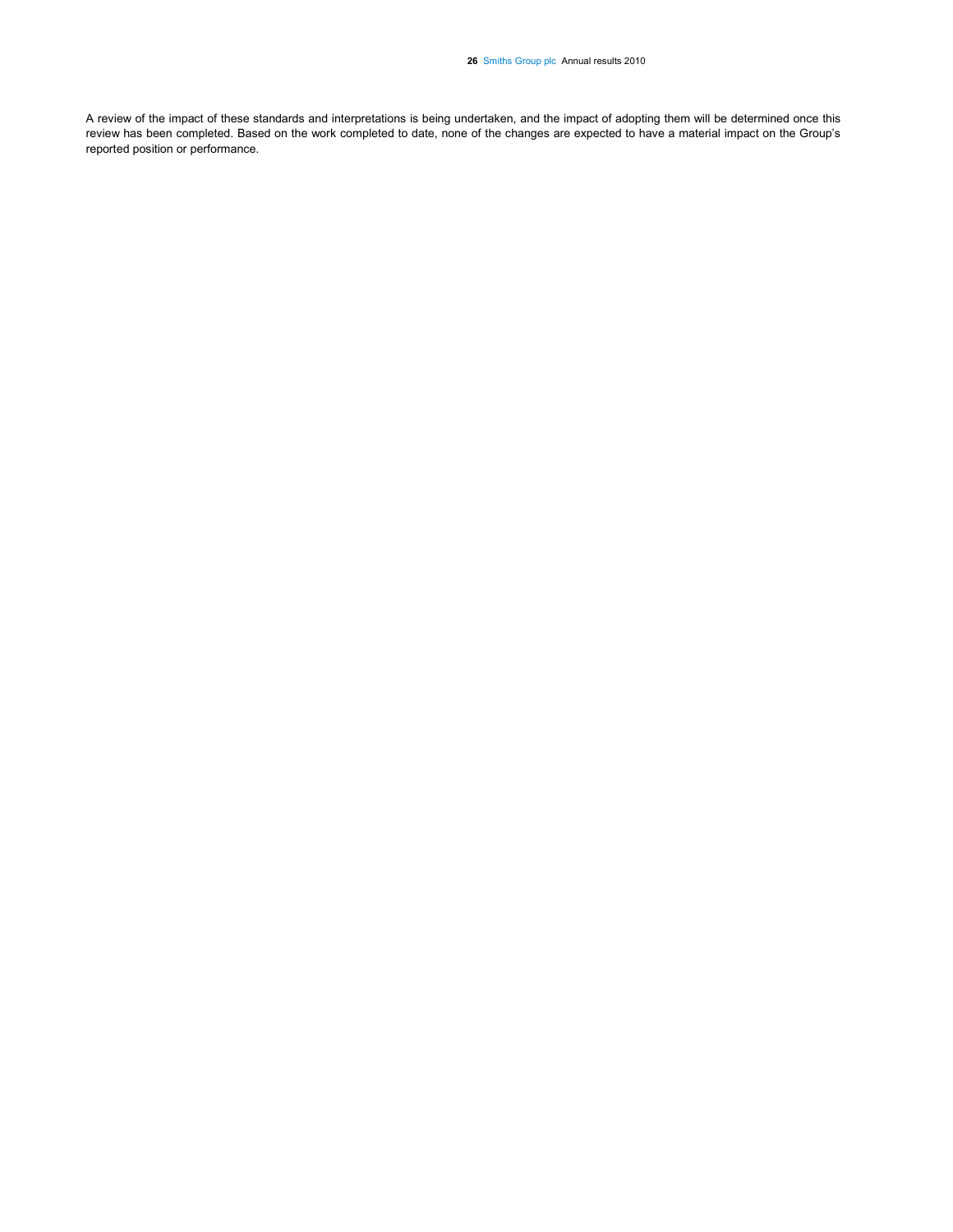# **Notes to the accounts**

## **1 Segment information**

#### **Analysis by operating segment**

The Group is organised into five divisions: Smiths Detection, John Crane, Smiths Medical, Smiths Interconnect and Flex-Tek. These divisions design and manufacture the following products:

- Smiths Detection sensors that detect and identify explosives, narcotics, weapons, chemical agents, biohazards and contraband;
- John Crane mechanical seals, seal support systems, engineered bearings, power transmission couplings and specialist filtration systems;
- Smiths Medical medication delivery systems, vital care products and safety devices that prevent needlestick injuries and reduce crossinfection;
- Smiths Interconnect specialised electronic and radio frequency components and sub-systems that connect, protect and control critical systems;
- Flex-Tek engineered components that heat and move fluids and gases, flexible hosing and rigid tubing.

The position and performance of each division is reported monthly to the Board of Directors. This information is prepared using the same accounting policies as the consolidated financial information except that the Group uses headline operating profit to monitor divisional results and operating assets to monitor divisional position. See note 3 for an explanation of which items are excluded from headline measures.

Intersegment sales and transfers are charged at arm's length prices.

|                                                                                                                 |                                         |                  |                                       |                                     |                       | Year ended 31 July 2010 |
|-----------------------------------------------------------------------------------------------------------------|-----------------------------------------|------------------|---------------------------------------|-------------------------------------|-----------------------|-------------------------|
|                                                                                                                 | <b>Smiths</b><br><b>Detection</b><br>£m | John Crane<br>£m | <b>Smiths</b><br><b>Medical</b><br>£m | <b>Smiths</b><br>Interconnect<br>£m | <b>Flex-Tek</b><br>£m | Total<br>£m             |
| Revenue                                                                                                         | 574.1                                   | 786.1            | 857.6                                 | 339.9                               | 211.9                 | 2,769.6                 |
| Divisional headline operating profit<br>Corporate headline operating costs                                      | 89.9                                    | 162.7            | 184.2                                 | 61.9                                | 23.5                  | 522.2<br>(29.8)         |
| Headline operating profit                                                                                       | 89.9                                    | 162.7            | 184.2                                 | 61.9                                | 23.5                  | 492.4                   |
| Divisional exceptional operating items (note 4)                                                                 | (0.3)                                   | (22.3)           | 5.4                                   | (0.9)                               | (2.3)                 | (20.4)                  |
| Corporate exceptional operating items (note 4)                                                                  |                                         |                  |                                       |                                     |                       | 6.0                     |
| Amortisation of acquired intangible assets                                                                      | (0.4)                                   | (16.2)           | (17.3)                                | (8.2)                               |                       | (42.1)                  |
| <b>Operating profit</b>                                                                                         | 89.2                                    | 124.2            | 172.3                                 | 52.8                                | 21.2                  | 435.9                   |
| Exceptional finance<br>$costs - adjustment to$<br>discounted<br>provision (note 4)<br>Net finance costs – other |                                         | (7.0)            |                                       |                                     |                       | (7.0)<br>(57.6)         |
| Share of post-tax profits of associate companies                                                                | 1.8                                     |                  |                                       |                                     |                       | 1.8                     |
| <b>Profit before taxation</b>                                                                                   |                                         |                  |                                       |                                     |                       | 373.1                   |

|                                                                            |                           |                  |                         |                              |                | Year ended 31 July 2009 |
|----------------------------------------------------------------------------|---------------------------|------------------|-------------------------|------------------------------|----------------|-------------------------|
|                                                                            | Smiths<br>Detection<br>£m | John Crane<br>£m | Smiths<br>Medical<br>£m | Smiths<br>Interconnect<br>£m | Flex-Tek<br>£m | Total<br>£m             |
| Revenue                                                                    | 500.9                     | 789.8            | 833.5                   | 318.1                        | 222.3          | 2,664.6                 |
| Divisional headline operating profit<br>Corporate headline operating costs | 63.1                      | 142.8            | 163.9                   | 55.5                         | 21.9           | 447.2<br>(29.7)         |
| Headline operating profit                                                  | 63.1                      | 142.8            | 163.9                   | 55.5                         | 21.9           | 417.5                   |
| Divisional exceptional operating items (note 4)                            |                           | (23.8)           | 0.5                     |                              | (4.4)          | (27.7)                  |
| Corporate exceptional operating items (note 4)                             |                           |                  |                         |                              |                | 73.3                    |
| Amortisation of acquired intangible assets                                 | (0.5)                     | (13.3)           | (16.6)                  | (4.2)                        |                | (34.6)                  |
| <b>Operating profit</b>                                                    | 62.6                      | 105.7            | 147.8                   | 51.3                         | 17.5           | 428.5                   |
| Exceptional finance costs - adjustment<br>discounted<br>to                 |                           |                  |                         |                              |                |                         |
| provision (note 4)                                                         |                           | (7.1)            |                         |                              |                | (7.1)                   |
| Net finance costs - other                                                  |                           |                  |                         |                              |                | (51.0)                  |
| Share of post-tax profits of associate companies                           | 0.4                       |                  |                         |                              |                | 0.4                     |
| <b>Profit before taxation</b>                                              |                           |                  |                         |                              |                | 370.8                   |

Divisional headline operating profit is stated after charging/(crediting) the following items:

|                      |                                         |                  |                                       |                                     |                |                            | Year ended 31 July 2010 |
|----------------------|-----------------------------------------|------------------|---------------------------------------|-------------------------------------|----------------|----------------------------|-------------------------|
|                      | <b>Smiths</b><br><b>Detection</b><br>£m | John Crane<br>£m | <b>Smiths</b><br><b>Medical</b><br>£m | <b>Smiths</b><br>Interconnect<br>£m | Flex-Tek<br>£m | Reconciling<br>items<br>£m | Total<br>£m             |
| Depreciation         | 9.7                                     | 14.9             | 27.6                                  | 7.8                                 | 4.8            | 0.9                        | 65.7                    |
| Amortisation         | 11.2                                    | 3.0              | 10.0                                  | 0.5                                 | 0.2            | 42.7                       | 67.6                    |
| Other non-cash items |                                         |                  |                                       |                                     |                |                            |                         |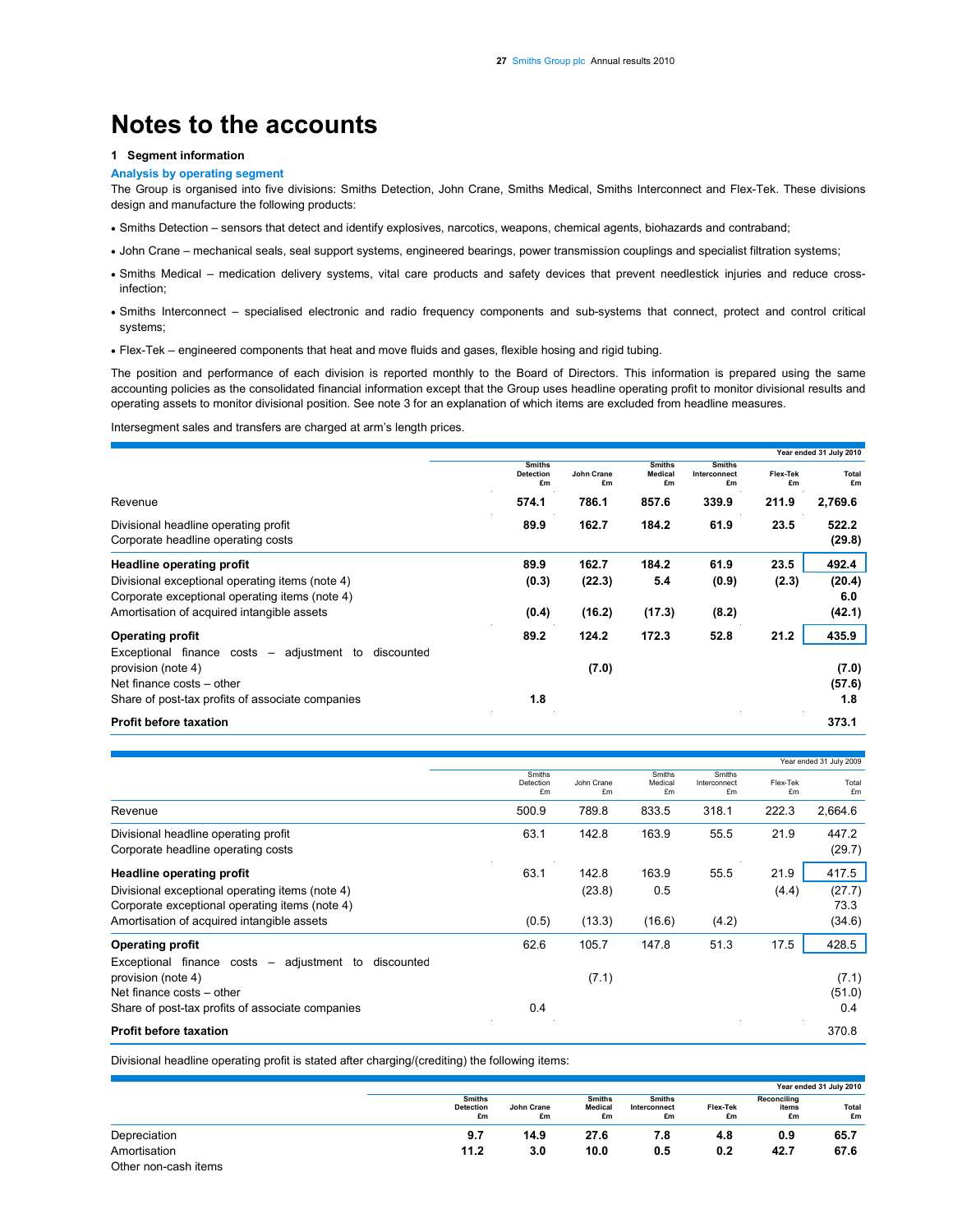#### **28** Smiths Group plc Annual results 2010

| - share-based payment<br>- goodwill and other asset impairments | 2.5                       | (0.2)            | 3.3                     | 0.6                          | 0.5            | 4.6<br>(2.1)               | 11.3<br>(2.1)           |
|-----------------------------------------------------------------|---------------------------|------------------|-------------------------|------------------------------|----------------|----------------------------|-------------------------|
|                                                                 |                           |                  |                         |                              |                |                            | Year ended 31 July 2009 |
|                                                                 | Smiths<br>Detection<br>£m | John Crane<br>£m | Smiths<br>Medical<br>£m | Smiths<br>Interconnect<br>£m | Flex-Tek<br>£m | Reconciling<br>items<br>£m | Total<br>£m             |
| Depreciation                                                    | 8.8                       | 12.8             | 28.7                    | 6.5                          | 4.5            | 0.9                        | 62.2                    |
| Amortisation                                                    | 7.6                       | 2.9              | 8.8                     | 0.7                          | 0.1            | 35.1                       | 55.2                    |
| Other non-cash items                                            |                           |                  |                         |                              |                |                            |                         |
| - share-based payment                                           | 0.6                       | 2.5              | 0.7                     | 0.1                          | 0.1            | 4.0                        | 8.0                     |
| - goodwill and other asset impairments                          |                           |                  | 0.6                     |                              |                | 3.4                        | 4.0                     |

The reconciling items are central costs, amortisation of acquired intangible assets and charges which qualify as exceptional.

The capital expenditure for each division is:

|                                             | Smiths<br>Detection<br>£m | John Crane<br>£m | Smiths<br>Medical<br>£m | Smiths<br>Interconnect<br>£m | Flex-Tek<br>£m | Reconciling<br>items<br>£m | Total<br>£m |
|---------------------------------------------|---------------------------|------------------|-------------------------|------------------------------|----------------|----------------------------|-------------|
| Capital expenditure year ended 31 July 2010 | 21.4                      | 16.2             | 28.1                    | 10.3                         |                |                            | 78.9        |
| Capital expenditure year ended 31 July 2009 | 26.6                      | 19.0             | 33.7                    |                              | 4.             | 6.0                        | 97.3        |

The operating assets and liabilities of the five divisions are set out below:

|                                                                        |                                         |                  |                                |                                     |                | 31 July 2010       |
|------------------------------------------------------------------------|-----------------------------------------|------------------|--------------------------------|-------------------------------------|----------------|--------------------|
|                                                                        | <b>Smiths</b><br><b>Detection</b><br>£m | John Crane<br>£m | <b>Smiths</b><br>Medical<br>£m | <b>Smiths</b><br>Interconnect<br>£m | Flex-Tek<br>£m | <b>Total</b><br>£m |
| Property, plant, equipment, development projects and other intangibles | 103.8                                   | 101.4            | 170.1                          | 35.6                                | 25.0           | 435.9              |
| Investments in associates                                              | 13.6                                    |                  |                                |                                     |                | 13.6               |
| Working capital assets                                                 | 269.0                                   | 288.0            | 256.6                          | 117.9                               | 65.8           | 997.3              |
| <b>Operating assets</b>                                                | 386.4                                   | 389.4            | 426.7                          | 153.5                               | 90.8           | 1,446.8            |
| Derivatives, tax and retirement benefit assets                         |                                         |                  |                                |                                     |                | 300.8              |
| Goodwill and acquired intangibles                                      |                                         |                  |                                |                                     |                | 1,502.4            |
| Corporate assets                                                       |                                         |                  |                                |                                     |                | 35.4               |
| Cash                                                                   |                                         |                  |                                |                                     |                | 172.9              |
| <b>Total assets</b>                                                    |                                         |                  |                                |                                     |                | 3,458.3            |
| Working capital liabilities                                            | (136.5)                                 | (139.4)          | (100.5)                        | (47.9)                              | (34.2)         | (458.5)            |
| Corporate and non-headline liabilities                                 |                                         |                  |                                |                                     |                | (298.2)            |
| Derivatives, tax and retirement benefit liabilities                    |                                         |                  |                                |                                     |                | (592.1)            |
| <b>Borrowings</b>                                                      |                                         |                  |                                |                                     |                | (1,009.7)          |
| <b>Total liabilities</b>                                               |                                         |                  |                                |                                     |                | (2,358.5)          |
| Average divisional capital employed                                    | 674.8                                   | 733.3            | 1,219.0                        | 358.0                               | 127.4          | 3,112.5            |
| Average corporate capital employed                                     |                                         |                  |                                |                                     |                | (154.0)            |
| Average total capital employed                                         |                                         |                  |                                |                                     |                | 2,958.5            |

Non-headline liabilities comprise provisions and accruals relating to exceptional items, acquisitions and disposals.

Capital employed is a non-statutory measure of invested resources. It comprises statutory net assets adjusted to add goodwill recognised directly in reserves in respect of subsidiaries acquired before 1 August 1998 of £815.2m (2009: £815.2m) and eliminate post-retirement benefit assets and liabilities, net of related tax, and net debt.

|                                                                                                                                            |                           |                  |                         |                              |                | 31 July 2009                                |
|--------------------------------------------------------------------------------------------------------------------------------------------|---------------------------|------------------|-------------------------|------------------------------|----------------|---------------------------------------------|
|                                                                                                                                            | Smiths<br>Detection<br>£m | John Crane<br>£m | Smiths<br>Medical<br>£m | Smiths<br>Interconnect<br>£m | Flex-Tek<br>£m | Total<br>£m                                 |
| Property, plant, equipment, development projects and other intangibles<br>Investments in associates                                        | 101.9<br>11.2             | 101.0            | 180.9                   | 30.0                         | 26.6           | 440.4<br>11.2                               |
| Working capital assets                                                                                                                     | 300.2                     | 266.2            | 262.3                   | 96.3                         | 58.9           | 983.9                                       |
| <b>Operating assets</b><br>Derivatives, tax and retirement benefit assets<br>Goodwill and acquired intangibles<br>Corporate assets<br>Cash | 413.3                     | 367.2            | 443.2                   | 126.3                        | 85.5           | 1,435.5<br>258.5<br>1,373.5<br>16.8<br>91.7 |
| <b>Total assets</b>                                                                                                                        |                           |                  |                         |                              |                | 3,176.0                                     |
| Working capital liabilities                                                                                                                | (141.5)                   | (115.7)          | (100.0)                 | (47.2)                       | (25.8)         | (430.2)                                     |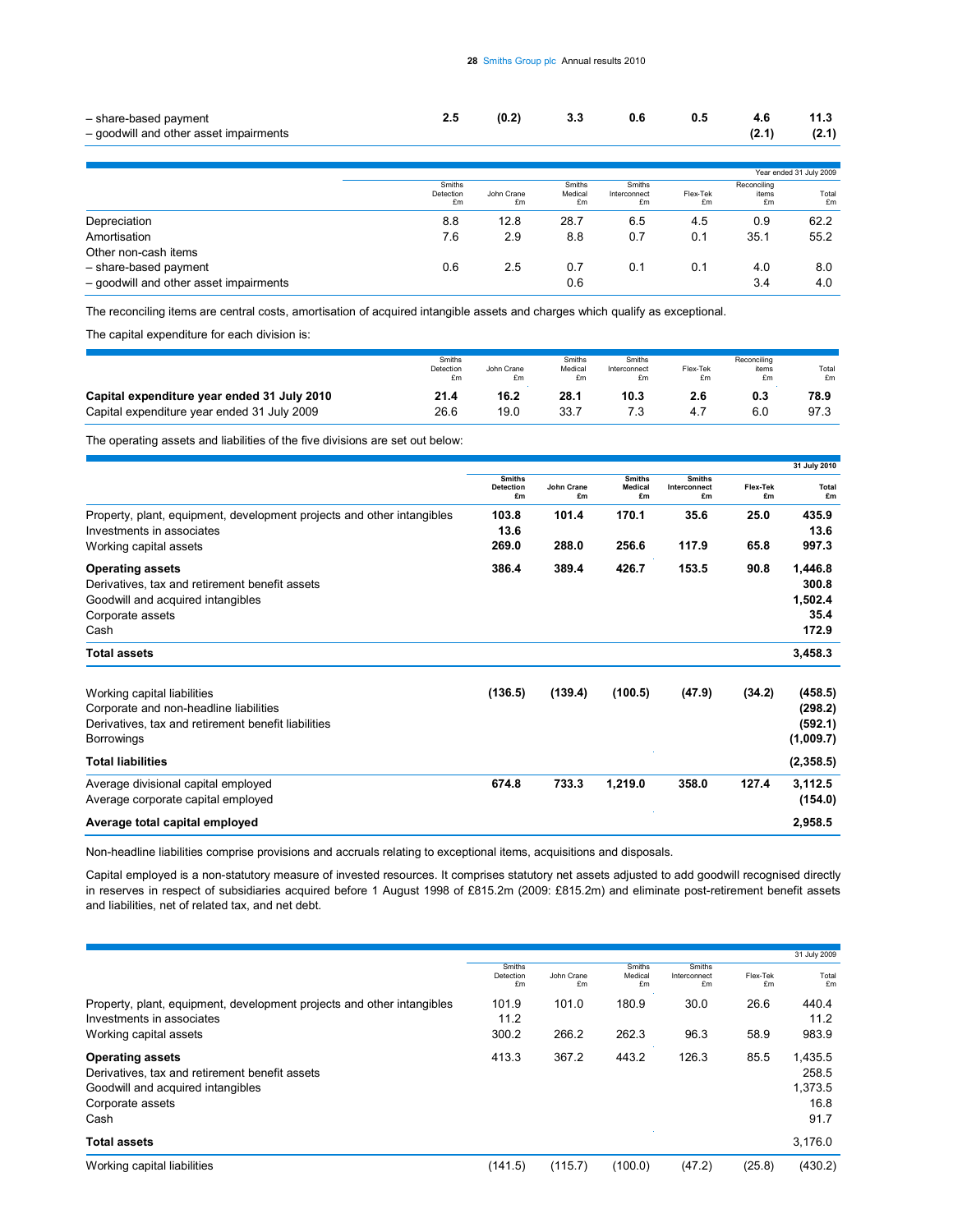| Corporate and non-headline liabilities<br>Derivatives, tax and retirement benefit liabilities<br><b>Borrowings</b> |       |       |         |       |       | (298.4)<br>(608.0)<br>(976.6) |
|--------------------------------------------------------------------------------------------------------------------|-------|-------|---------|-------|-------|-------------------------------|
| <b>Total liabilities</b>                                                                                           |       |       |         |       |       | (2,313.2)                     |
| Average divisional capital employed<br>Average corporate capital employed                                          | 667.0 | 700.4 | 1.276.6 | 301.2 | 131.3 | 3.076.5<br>(226.2)            |
| Average total capital employed                                                                                     |       |       |         |       |       | 2.850.3                       |

Non-headline liabilities comprise provisions and accruals relating to exceptional items, acquisitions and disposals.

Capital employed is a non-statutory measure of invested resources. It comprises statutory net assets adjusted to add goodwill recognised directly in reserves in respect of subsidiaries acquired before 1 August 1998 of £815.2m and eliminate post-retirement benefit assets and liabilities, net of related tax, and net debt.

#### **Analysis of revenue**

The revenue for the main product and service lines for each division is:

|                                 |                                | Ports and     |                     | Emergency            | Critical                        |                        | Total       |
|---------------------------------|--------------------------------|---------------|---------------------|----------------------|---------------------------------|------------------------|-------------|
| <b>Smiths Detection</b>         | Transportation<br>£m           | borders<br>£m | Military<br>£m      | responders<br>£m     | infrastructure<br>£m            | Non-security<br>£m     | £m          |
| Revenue year ended 31 July 2010 | 220.7                          | 90.9          | 138.0               | 24.7                 | 59.0                            | 40.8                   | 574.1       |
| Revenue year ended 31 July 2009 | 181.9                          | 53.1          | 131.6               | 27.5                 | 67.4                            | 39.4                   | 500.9       |
|                                 |                                |               |                     |                      |                                 |                        |             |
|                                 | Original equipment manufacture |               | Oil, gas and        | Chemical and         |                                 | Aftermarket<br>General | Total       |
| John Crane                      |                                | £m            | petrochemical<br>£m | pharmaceutical<br>£m | Distributors<br>£m              | industry<br>£m         | £m          |
| Revenue year ended 31 July 2010 |                                | 287.5         | 298.6               | 69.4                 | 52.0                            | 78.6                   | 786.1       |
| Revenue year ended 31 July 2009 |                                | 295.6         | 296.1               | 71.8                 | 48.6                            | 77.7                   | 789.8       |
|                                 |                                |               |                     | Medication           |                                 | Safety                 |             |
| <b>Smiths Medical</b>           |                                |               |                     | delivery<br>£m       | Vital care<br>£m                | devices<br>£m          | Total<br>£m |
| Revenue year ended 31 July 2010 |                                |               |                     | 235.0                | 351.8                           | 270.8                  | 857.6       |
| Revenue year ended 31 July 2009 |                                |               |                     | 237.3                | 335.2                           | 261.0                  | 833.5       |
|                                 |                                |               |                     |                      |                                 | Rail, Medical          |             |
| <b>Smiths Interconnect</b>      |                                |               |                     | Telecom<br>£m        | Military and<br>Aerospace<br>£m | Automation, Test<br>£m | Total<br>£m |
| Revenue year ended 31 July 2010 |                                |               |                     | 91.1                 | 170.2                           | 78.6                   | 339.9       |
| Revenue year ended 31 July 2009 |                                |               |                     | 95.9                 | 154.8                           | 67.4                   | 318.1       |
|                                 |                                |               |                     |                      | Flexible                        | Heat                   |             |
| Flex-Tek                        |                                |               |                     | Aerospace<br>£m      | Solutions<br>£m                 | Solutions<br>£m        | Total<br>£m |
| Revenue year ended 31 July 2010 |                                |               |                     | 51.0                 | 49.4                            | 111.5                  | 211.9       |
| Revenue year ended 31 July 2009 |                                |               |                     | 59.7                 | 49.0                            | 113.6                  | 222.3       |

## **Analysis of revenue** continued

The Group's statutory revenue is analysed as follows:

|               | Year ended<br>31 July 2010<br>£m | Year ended<br>31 July 2009<br>£m |
|---------------|----------------------------------|----------------------------------|
| Sale of goods | 2,535.4                          | 2,460.9                          |
| Contracts     | 71.8                             | 67.4                             |
| Services      | 162.4                            | 136.3                            |
|               | 2,769.6                          | 2,664.6                          |

## **Analysis by geographical areas**

The Group's revenue by destination and non-current operating assets by location are shown below:

|                          |                    |                    |         | Intangible assets, property<br>plant and equipment and |  |
|--------------------------|--------------------|--------------------|---------|--------------------------------------------------------|--|
|                          |                    |                    |         | investments accounted for                              |  |
|                          |                    | Revenue            |         | using the equity method                                |  |
|                          | Year ended         | Year ended         |         |                                                        |  |
|                          | 31 July 2010<br>£m | 31 July 2009<br>£m | 2010    | 2009                                                   |  |
|                          |                    |                    | £m      | £m                                                     |  |
| United Kingdom           | 118.4              | 115.8              | 150.4   | 143.9                                                  |  |
| Germany                  | 149.7              | 148.4              | 317.9   | 335.7                                                  |  |
| France                   | 97.6               | 98.2               | 16.5    | 15.1                                                   |  |
| Other European           | 323.6              | 333.9              | 89.8    | 126.4                                                  |  |
| United States of America | 1,274.1            | 1,287.6            | 1,211.8 | 1,056.8                                                |  |
| Canada                   | 142.2              | 98.9               | 15.4    | 15.5                                                   |  |
| Mexico                   | 20.1               | 24.5               | 7.5     | 6.8                                                    |  |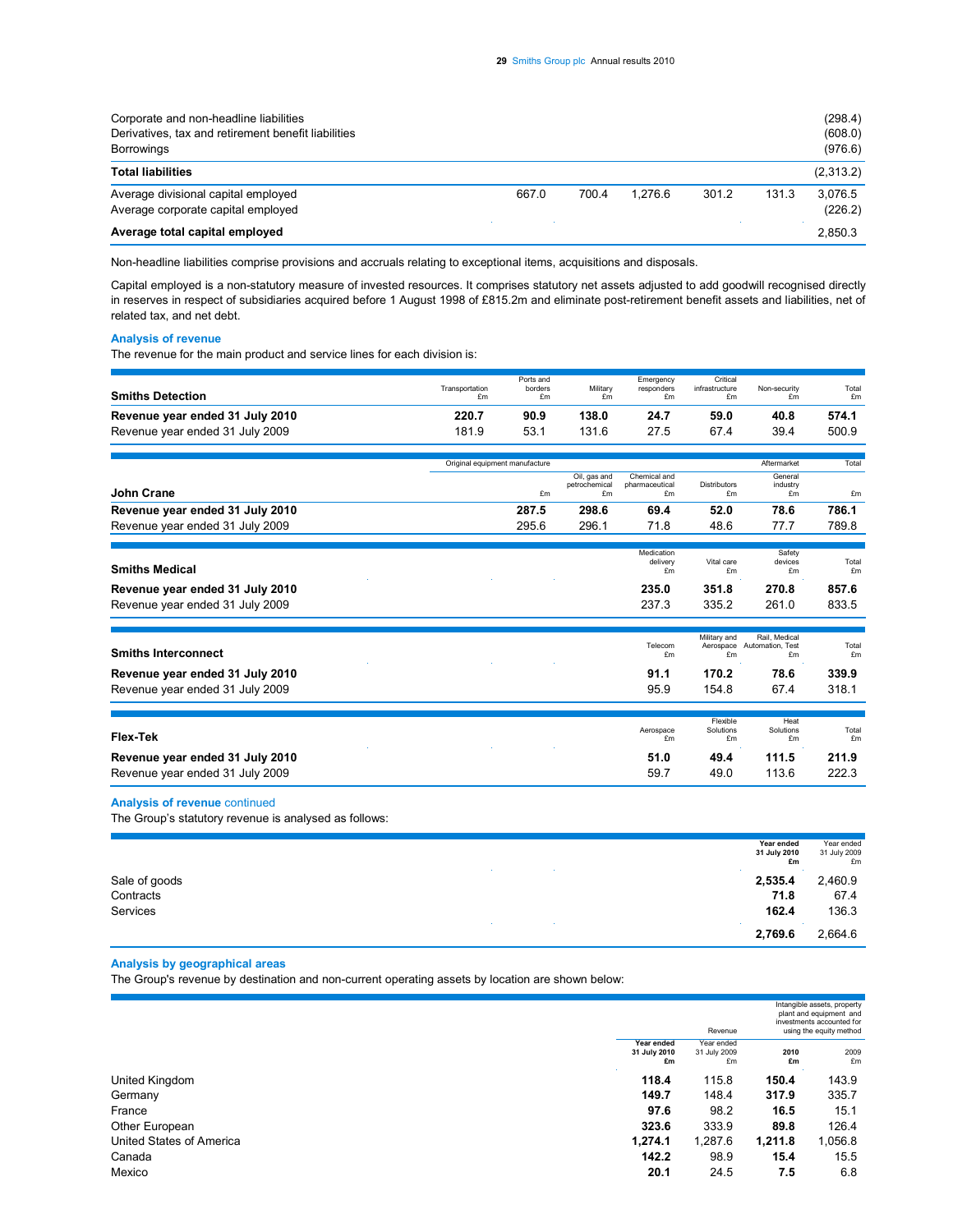| Japan             | 120.0   | 106.1   | 20.9    | 19.8    |
|-------------------|---------|---------|---------|---------|
| China             | 82.9    | 70.6    | 73.5    | 74.0    |
| Rest of the World | 441.0   | 380.6   | 51.2    | 35.5    |
|                   | 2.769.6 | 2,664.6 | 1.954.9 | 1,829.5 |

#### **2 Operating profit is stated after charging**

|                                          | Year ended<br>31 July 2010<br>£m | Year ended<br>31 July 2009<br>£m |
|------------------------------------------|----------------------------------|----------------------------------|
| Research and development expense         | 69.2                             | 66.7                             |
| Operating leases<br>- land and buildings | 24.4                             | 21.7                             |
| $-$ other                                | 10.2                             | 9.4                              |

|                                                                                                      | Year ended<br>31 July 2010<br>£m | Year ended<br>31 July 2009<br>£m |
|------------------------------------------------------------------------------------------------------|----------------------------------|----------------------------------|
| Audit services                                                                                       |                                  |                                  |
| Fees payable to the Company's auditors for the audit of the parent company and consolidated accounts | 0.5                              | 0.5                              |
| Fees payable to the Company's auditors and its associates for other services                         |                                  |                                  |
| - the audit of the Company's subsidiaries, pursuant to legislation                                   | 3.4                              | 3.4                              |
| - other services pursuant to legislation                                                             | 0.1                              | 0.1                              |
|                                                                                                      | 4.0                              | 4.0                              |
| Tax services                                                                                         |                                  |                                  |
| - advisory services                                                                                  | 0.3                              | 0.2                              |
| All other services                                                                                   | 0.3                              | 0.3                              |

Other services relate to one-off projects.

#### **3 Headline profit measures**

The Company seeks to present a measure of underlying performance which is not impacted by exceptional items or items considered nonoperational in nature. This measure of profit is described as 'headline' and is used by management to measure and monitor performance.

The following items have been excluded from the headline measure:

- exceptional items, including income and expenditure relating to John Crane, Inc. asbestos litigation;
- amortisation of intangible assets acquired in a business combination the amortisation charge is a non-cash item, and the directors believe that it should be added back to give a clearer picture of underlying performance; and
- other financing gains and losses, which represent the potentially volatile gains and losses on derivatives and other financial instruments which do not fall to be hedge accounted under IAS 39.

The excluded items are referred to as 'non-headline' items.

|                                              | Notes          | Year ended<br>31 July 2010<br>£m | Year ended<br>31 July 2009<br>£m |
|----------------------------------------------|----------------|----------------------------------|----------------------------------|
| <b>Operating profit</b>                      |                | 435.9                            | 428.5                            |
| Exclude                                      |                |                                  |                                  |
| - exceptional operating items                | $\overline{4}$ | 14.4                             | (45.6)                           |
| - amortisation of acquired intangible assets | 12             | 42.1                             | 34.6                             |
| Non-headline items in operating profit       |                | 56.5                             | (11.0)                           |
| <b>Headline operating profit</b>             |                | 492.4                            | 417.5                            |
| <b>Finance costs</b>                         |                | (64.6)                           | (58.1)                           |
| Exclude                                      |                |                                  |                                  |
| - exceptional finance costs                  | 4              | 7.0                              | 7.1                              |
| - other financing gains and losses           | 5              | (1.6)                            | 3.8                              |
| Non-headline items in finance costs          |                | 5.4                              | 10.9                             |
| <b>Headline finance costs</b>                |                | (59.2)                           | (47.2)                           |
| <b>Profit before taxation</b>                |                | 373.1                            | 370.8                            |
| Non-headline items in operating profit       |                | 56.5                             | (11.0)                           |
| Non-headline items in finance costs          |                | 5.4                              | 10.9                             |
| Headline profit before taxation              |                | 435.0                            | 370.7                            |
|                                              |                |                                  |                                  |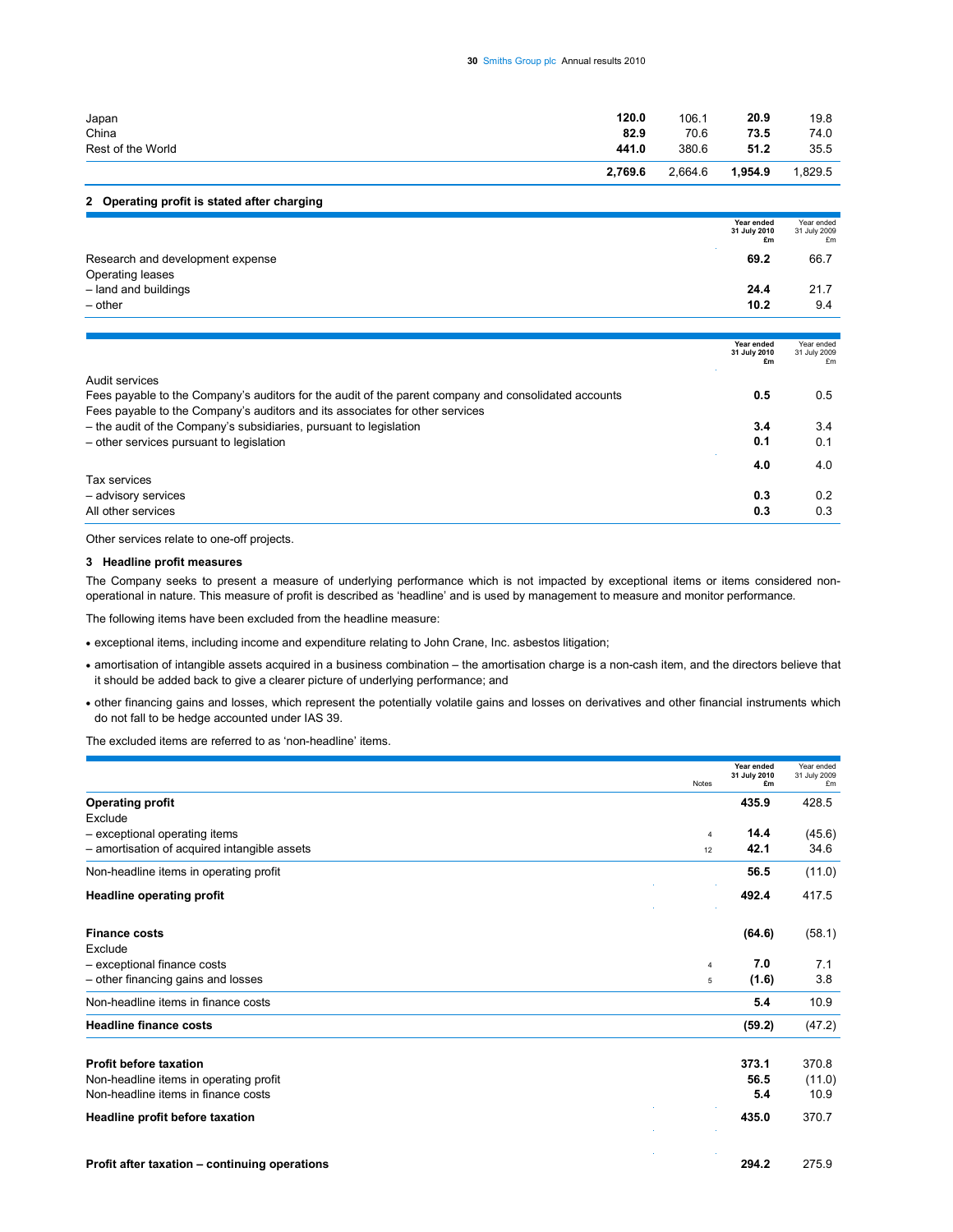## Exclude

| -------<br>- non-headline items in profit before taxation<br>- tax on excluded items | 61.9<br>(25.4) | (0.1)<br>6.1 |
|--------------------------------------------------------------------------------------|----------------|--------------|
|                                                                                      | 36.5           | 6.0          |
| Headline profit after taxation – continuing operations                               | 330.7          | 281.9        |

## **4 Exceptional items**

An analysis of the amounts presented as exceptional items in these financial statements is given below:

|                                                                          | Year ended<br>31 July 2010<br>$\mathbf{f}$ m | Year ended<br>31 July 2009<br>£m |
|--------------------------------------------------------------------------|----------------------------------------------|----------------------------------|
| <b>Operating items</b>                                                   |                                              |                                  |
| Restructuring of corporate headquarters and divisional reorganisation    | (8.2)                                        | (23.7)                           |
| Gains on changes to post-retirement benefits                             | 3.9                                          | 70.3                             |
| Profit on disposal of businesses                                         | 3.3                                          | 1.6                              |
| Profit on disposal of property                                           | 5.5                                          | 12.6                             |
| Costs of acquisitions                                                    | (1.3)                                        |                                  |
| Litigation                                                               |                                              |                                  |
| - provision for John Crane, Inc. asbestos litigation (note 23)           | (17.6)                                       | (15.2)                           |
|                                                                          | (14.4)                                       | 45.6                             |
| <b>Financing items</b>                                                   |                                              |                                  |
| Exceptional finance costs – adjustment to discounted provision (note 23) | (7.0)                                        | (7.1)                            |
|                                                                          | (21.4)                                       | 38.5                             |

#### **Year ended 31 July 2010**

In the current year £8.2m has been charged in respect of the restructuring of corporate centre and divisional reorganisation. This cost has been reduced by a partial reversal of the impairment loss recognised in 2009. The total costs are expected to amount to approximately £45m.

The UK defined benefit pension schemes were closed with effect from 31 October 2009 and the curtailment gain of £3.6m arising has been reflected in the income statement. There was also a net gain of £0.3m due to the closure of a small US scheme.

The profit on disposal of businesses includes £3.8m in respect of additional consideration relating to the Group's disposal of its automotive seals manufacturing business to Cyclam Holdings LLC on 31 July 2007. This consideration was contingent on the acquirer successfully restructuring the business.

Property disposals include £5.5m arising from the grant of planning permission in respect of a property sold in the previous year.

Costs of acquisition comprise costs directly attributable to the work undertaken during the year to investigate and complete acquisitions.

The operating charge of £17.6m in respect of John Crane, Inc. asbestos litigation comprises £8.1m in respect of increased provision for adverse legal judgments, £5.2m arising from movements in the discounting due to changes in US interest rates and £4.3m in respect of legal fees in connection with litigation against insurers and defence strategy.

#### **Year ended 31 July 2009**

On 3 June 2008 the Company announced a number of changes to its corporate centre and divisional organisation. The total cost of this restructuring, including redundancy, relocation and consolidation of manufacturing, was considered exceptional by virtue of its size. In the year ended 31 July 2009 £23.7m was charged in respect of this restructuring, including an impairment charge of £3.1m in respect of affected properties.

The Group closed the US defined benefit pension plan with effect from 30 April 2009, and recognised a curtailment gain of £19.4m. In addition the cost of post-retirement healthcare provision in both the UK and US was reduced by requiring greater beneficiary contributions, generating a past service benefit of £50.9m.

The operating charge of £15.2m in respect of John Crane, Inc. asbestos litigation comprised £10.6m in respect of increased provision for adverse legal judgments, £2.5m arising from movements in the discounting due to changes in US interest rates and £2.1m in respect of legal fees in connection with litigation against insurers.

#### **5 Net finance costs**

|                                        | Year ended<br>31 July 2010<br>£m | Year ended<br>31 July 2009<br>£m |
|----------------------------------------|----------------------------------|----------------------------------|
| Interest receivable                    | 3.6                              | 2.1                              |
| Interest payable                       |                                  |                                  |
| - bank loans and overdrafts            | (7.7)                            | (17.4)                           |
| - other loans                          | (57.4)                           | (37.0)                           |
| Interest payable                       | (65.1)                           | (54.4)                           |
| Other financing gains/(losses)         |                                  |                                  |
| - fair value losses on hedged debt     | (2.9)                            | (5.6)                            |
| - fair value gains on fair value hedge | 2.9                              | 5.6                              |
| - net foreign exchange gains/(losses)  | 1.6                              | (3.8)                            |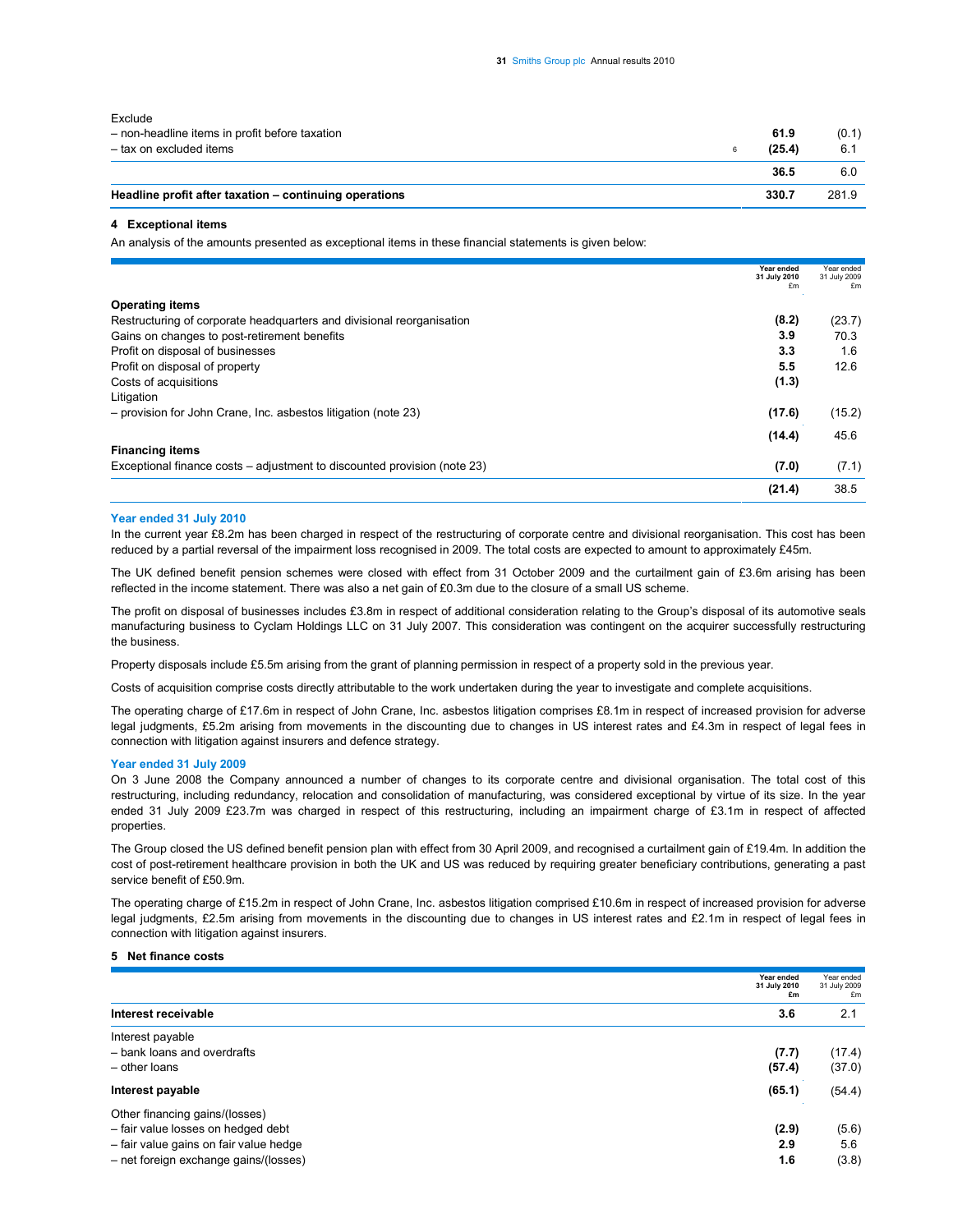| - exceptional finance costs - adjustment to discounted provision         | (7.0)            | (7.1)            |
|--------------------------------------------------------------------------|------------------|------------------|
| <b>Other financing losses</b>                                            | (5.4)            | (10.9)           |
| <b>Retirement benefits</b><br>- return on plan assets<br>- interest cost | 183.7<br>(181.4) | 204.1<br>(199.0) |
| <b>Retirement benefits</b>                                               | 2.3              | 5.1              |
| Net finance costs                                                        | (64.6)           | (58.1)           |

**6 Taxation** 

|                                                | Continuing<br>Year ended<br>31 July 2010<br>£m | Continuing<br>Year ended<br>31 July 2009<br>£m | <b>Discontinued</b><br>Year ended<br>31 July 2010<br>£m | Discontinued<br>Year ended<br>31 July 2009<br>£m |
|------------------------------------------------|------------------------------------------------|------------------------------------------------|---------------------------------------------------------|--------------------------------------------------|
| The taxation charge for the year comprises     |                                                |                                                |                                                         |                                                  |
| - current taxation                             | 81.1                                           | 65.7                                           |                                                         |                                                  |
| - deferred taxation                            | (2.2)                                          | 29.2                                           |                                                         | 0.2                                              |
| Total taxation expense in the income statement | 78.9                                           | 94.9                                           |                                                         | 0.2                                              |
| Current taxation                               |                                                |                                                |                                                         |                                                  |
| - UK corporation tax                           |                                                |                                                |                                                         |                                                  |
| - foreign tax                                  | 81.1                                           | 65.7                                           |                                                         |                                                  |
|                                                | 81.1                                           | 65.7                                           |                                                         |                                                  |

## **Reconciliation of the total tax charge**

The tax expense on the profit for the period is different from the standard rate of corporation tax in the UK of 28% (2009: 28%). The difference is reconciled as follows:

|                                                         | Continuina<br>Year ended<br>31 July 2010<br>£m | Continuing<br>Year ended<br>31 July 2009<br>£m | <b>Discontinued</b><br>Year ended<br>31 July 2010<br>£m | Discontinued<br>Year ended<br>31 July 2009<br>£m |
|---------------------------------------------------------|------------------------------------------------|------------------------------------------------|---------------------------------------------------------|--------------------------------------------------|
| Profit before tax                                       | 373.1                                          | 370.8                                          | 16.4                                                    | (5.7)                                            |
| Notional taxation expense at UK rate of 28% (2009: 28%) | 104.5                                          | 103.8                                          | 4.6                                                     | (1.6)                                            |
| Effect of overseas taxation                             | 14.7                                           | 10.6                                           |                                                         |                                                  |
| Compliance benefits                                     | (15.2)                                         | (16.8)                                         |                                                         |                                                  |
| Local incentives                                        | (16.9)                                         | (8.8)                                          |                                                         |                                                  |
| Tax effect of other non-headline items                  | (8.2)                                          | 6.1                                            |                                                         |                                                  |
| Tax effect of Aerospace sale                            |                                                |                                                | (4.6)                                                   | 1.8                                              |
|                                                         | 78.9                                           | 94.9                                           |                                                         | 0.2                                              |
| Comprising                                              |                                                |                                                |                                                         |                                                  |
| - taxation on headline profit                           | 104.3                                          | 88.8                                           |                                                         |                                                  |
| - tax on non-headline profit/(loss)                     | (25.4)                                         | 6.1                                            |                                                         |                                                  |
| - tax on sale of discontinued operations                |                                                |                                                |                                                         | 0.2                                              |
| Total taxation expense in the income statement          | 78.9                                           | 94.9                                           |                                                         | 0.2                                              |
|                                                         |                                                |                                                | Year ended<br>31 July 2010<br>£m                        | Year ended<br>31 July 2009<br>£m                 |
| Tax on items charged/(credited) to equity               |                                                |                                                |                                                         |                                                  |
| Deferred tax charge/(credit)                            |                                                |                                                |                                                         |                                                  |
| - retirement benefit schemes                            |                                                |                                                | (12.2)                                                  | (94.3)                                           |
| - share-based payment                                   |                                                |                                                | (2.4)                                                   | 4.0                                              |
|                                                         |                                                |                                                | (14.6)                                                  | (90.3)                                           |
| <b>Deferred taxation</b>                                |                                                |                                                |                                                         |                                                  |

|                                     | Excess tax<br>depreciation<br>on fixed assets<br>and goodwill<br>£m | Share-based<br>payment<br>£m | Retirement<br>benefit<br>obligations<br>£m | Capitalised<br>development<br>expenditure<br>£m | Other<br>£m | Total<br>£m |
|-------------------------------------|---------------------------------------------------------------------|------------------------------|--------------------------------------------|-------------------------------------------------|-------------|-------------|
| At 31 July 2008                     | (64.3)                                                              | 12.2                         | (10.5)                                     | (12.0)                                          | 106.5       | 31.9        |
| Credit/(charge) to income statement | 8.0                                                                 | (4.3)                        | (35.8)                                     | (4.0)                                           | 6.7         | (29.4)      |
| Credit/(charge) to equity           |                                                                     | (4.0)                        | 94.3                                       |                                                 |             | 90.3        |
| Other                               | (4.1)                                                               |                              |                                            |                                                 |             | (4.1)       |
| Exchange adjustments                | (8.0)                                                               |                              | 3.0                                        | (1.6)                                           | 16.1        | 9.5         |
| At 31 July 2009                     | (68.4)                                                              | 3.9                          | 51.0                                       | (17.6)                                          | 129.3       | 98.2        |
| Deferred tax assets                 | (4.9)                                                               | 3.9                          | 50.6                                       | (8.9)                                           | 124.0       | 164.7       |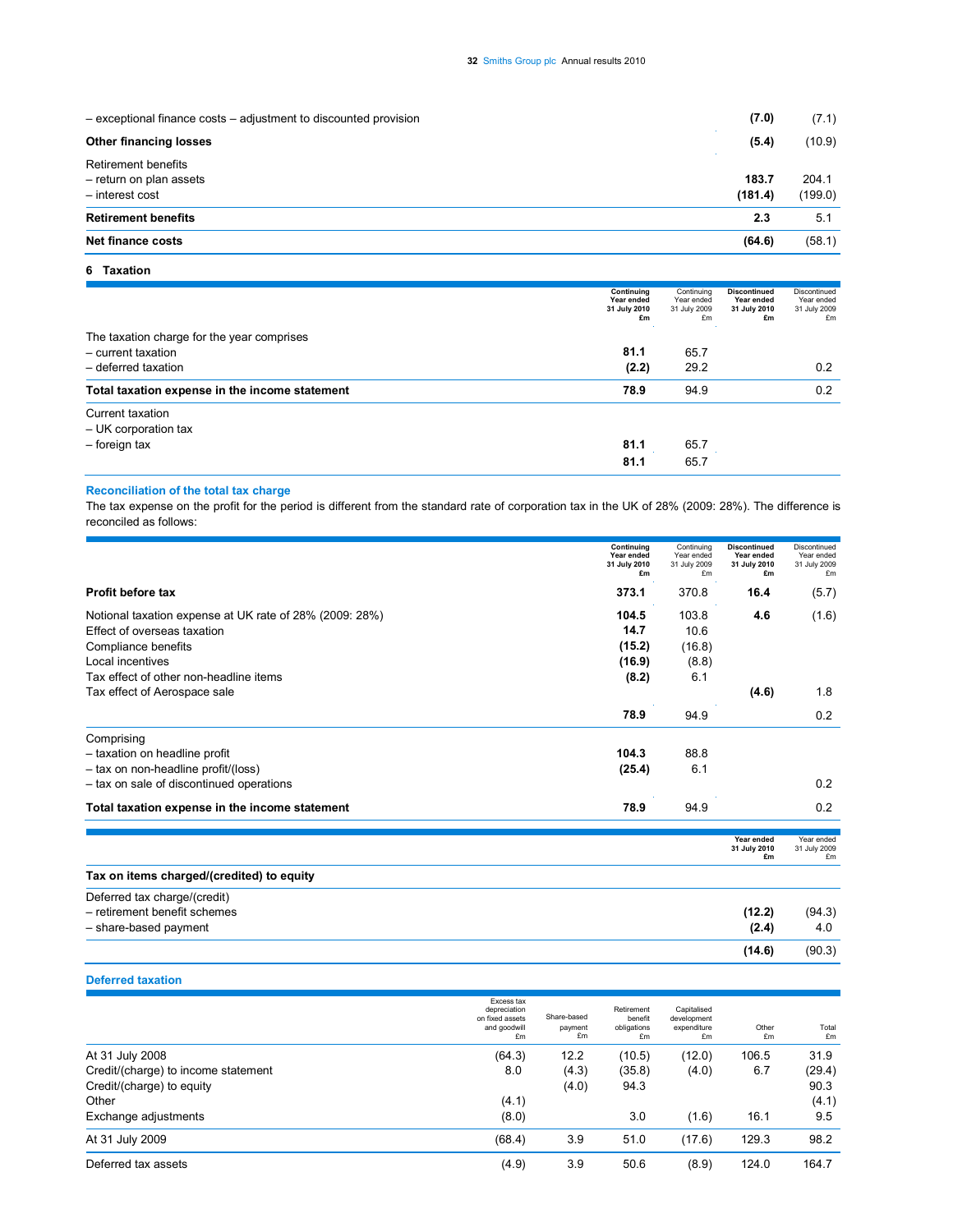| Deferred tax liabilities            | (63.5) |     | 0.4  | (8.7)  | 5.3    | (66.5) |
|-------------------------------------|--------|-----|------|--------|--------|--------|
| At 31 July 2009                     | (68.4) | 3.9 | 51.0 | (17.6) | 129.3  | 98.2   |
| Credit/(charge) to income statement | 22.0   | 2.8 | 0.7  | (3.8)  | (19.5) | 2.2    |
| Credit/(charge) to equity           |        | 2.4 | 12.2 |        |        | 14.6   |
| Business combinations               | (3.5)  |     |      |        |        | (3.5)  |
| Exchange adjustments                | (3.7)  |     | 3.2  | (1.0)  | 6.4    | 4.9    |
| At 31 July 2010                     | (53.6) | 9.1 | 67.1 | (22.4) | 116.2  | 116.4  |
| Deferred tax assets                 | 18.0   | 9.1 | 65.2 | (2.3)  | 104.2  | 194.2  |
| Deferred tax liabilities            | (71.6) |     | 1.9  | (20.1) | 12.0   | (77.8) |
| At 31 July 2010                     | (53.6) | 9.1 | 67.1 | (22.4) | 116.2  | 116.4  |

Included in Other above is a deferred tax liability of £4.0m (2009: £4.0m) relating to unremitted overseas earnings. No additional tax liabilities have been recognised because the Group is in a position to control the timing of other temporary differences and it is probable that such differences will not reverse in the future. Other deferred tax also includes the tax benefits of losses carried forward amounting to £31.9m (2009: £31.3m).

The Group has not recognised deferred tax assets relating to tax losses of £92.4m (2009: £78.3m) and pensions and other long term liabilities of £194.5m (2009: £240.6m) due to uncertainty as to their recoverability.

The expiry date of operating losses carried forward is dependent upon the law of the various territories in which the losses arise. A summary of expiry dates for losses in respect of which restrictions apply is set out below.

## **Restricted losses**

|                                            | 2010<br>£m             | Expiry of<br>losses    | 2009<br>£m | Expiry of<br>losses |
|--------------------------------------------|------------------------|------------------------|------------|---------------------|
| Territory                                  |                        |                        |            |                     |
| - Americas<br>- Asia                       | 13.9<br>2.5            | 2019-2025<br>2014-2017 | 10.7       | 2019-2025           |
| <b>Total restricted losses</b>             | <b>Section</b><br>16.4 |                        | 10.7       |                     |
| Unrestricted losses:<br>- operating losses | 76.0                   | No expiry              | 67.6       | No expiry           |
| <b>Total</b>                               | 92.4                   |                        | 78.3       |                     |

#### **7 Discontinued operations**

On 5 May 2007, the Group sold its Aerospace operations to General Electric Company. The Aerospace operations sold comprised the previously reported Aerospace business segment and a US microwave company. The disposal group was treated as a discontinued operation in the 2007 Annual Report and Accounts.

#### **Profit/(loss) on disposal of operation**

|                                                                       | Year ended<br>31 July 2010<br>£m | Year ended<br>31 July 2009<br>£m |
|-----------------------------------------------------------------------|----------------------------------|----------------------------------|
| Consideration                                                         | 19.9                             |                                  |
| Provisions and disposal costs                                         | (3.5)                            | (5.7)                            |
| Pre-tax profit/(loss) on disposal                                     | 16.4                             | (5.7)                            |
| Cash received from disposal of Aerospace operations<br>Disposal costs | 19.9                             | 0.2<br>(2.1)                     |
| Net cash inflow/(outflow) on disposal                                 | 19.9                             | (1.9)                            |

The further consideration of £19.9m recognised in the year was received following settlement of prior year tax filings. The loss of £3.5m in provisions and disposal costs comprises exchange gains and losses.

Financial information for the Aerospace operations after Group eliminations is presented below.

**Results from discontinued operations** 

|                                                               | Year ended<br>31 July 2010<br>£m | Year ended<br>31 July 2009<br>£m |
|---------------------------------------------------------------|----------------------------------|----------------------------------|
| Profit/(loss) on disposal<br>Attributable tax charge (note 6) | 16.4                             | (5.7)<br>(0.2)                   |
| Profit/(loss) for the period                                  | 16.4                             | (5.9)                            |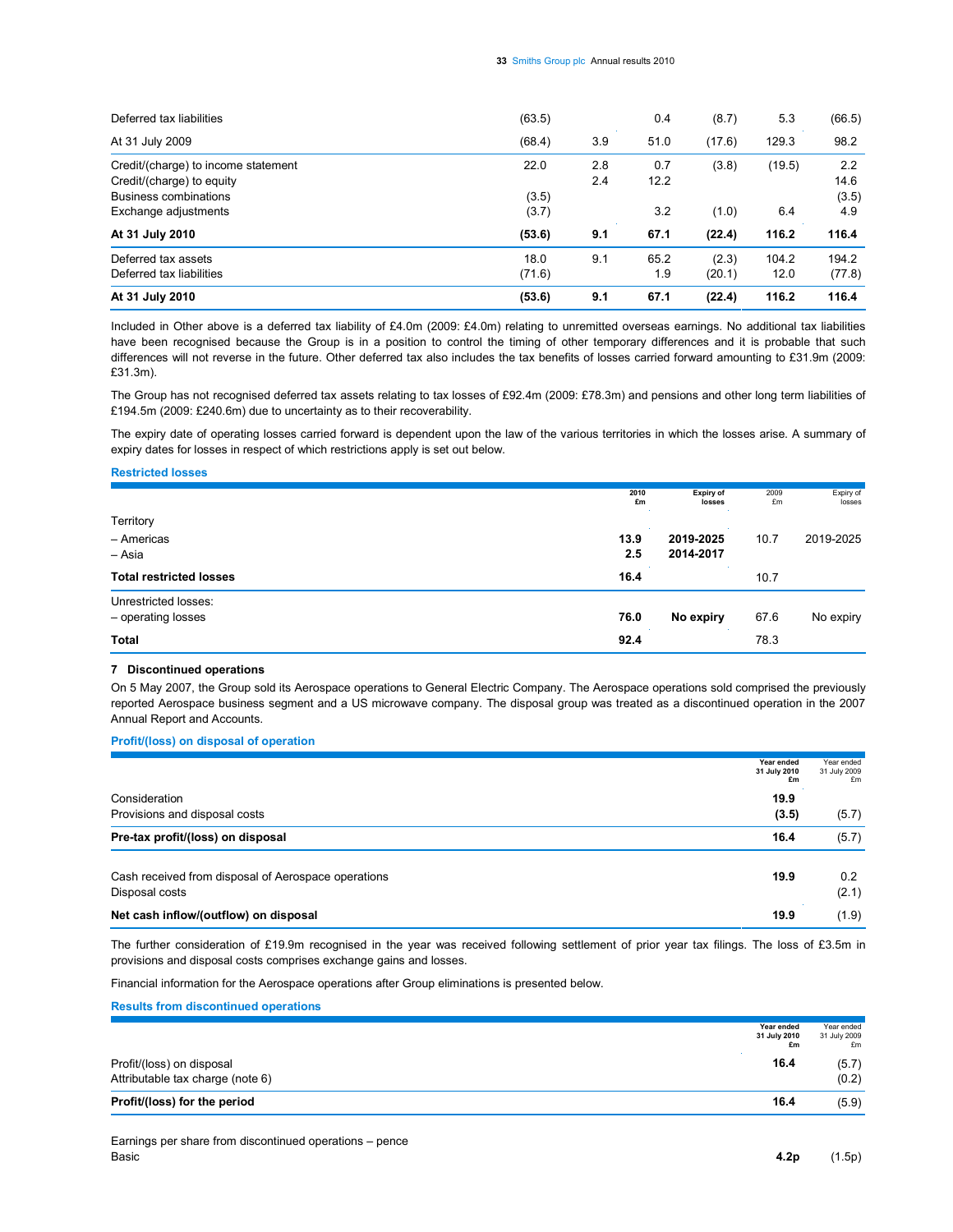| Diluted                                                                                                                                      | 4.1 <sub>p</sub>                 | (1.5p)                           |
|----------------------------------------------------------------------------------------------------------------------------------------------|----------------------------------|----------------------------------|
| <b>Cash-flows from discontinued operations</b>                                                                                               |                                  |                                  |
|                                                                                                                                              | Year ended<br>31 July 2010<br>£m | Year ended<br>31 July 2009<br>£m |
| Profit/(loss) before taxation (including profit on disposal of Aerospace operations)<br>Profit/(loss) on disposal of discontinued operations | 16.4<br>(16.4)                   | (5.7)<br>5.7                     |
| Net cash inflow from operating activities                                                                                                    |                                  |                                  |
|                                                                                                                                              |                                  |                                  |
|                                                                                                                                              | Year ended<br>31 July 2010<br>£m | Year ended<br>31 July 2009<br>fm |

|                                                     | 31 July 2010<br>£m | 31 July 2009<br>£m |
|-----------------------------------------------------|--------------------|--------------------|
| Investing activities                                | 19.9               | (1.9)              |
| Net cash inflow/(outflow) from investing activities | 19.9               | (1.9)              |

#### **8 Dividends**

The following dividends were declared and paid in the period:

|                                                                                                                                                                 | Year ended<br>31 July 2010<br>£m | Year ended<br>31 July 2009<br>£m |
|-----------------------------------------------------------------------------------------------------------------------------------------------------------------|----------------------------------|----------------------------------|
| Ordinary final dividend of 23.50p for 2009 (2008: 23.50p) paid 20 November 2009<br>Ordinary interim dividend of 10.5p for 2010 (2009: 10.5p) paid 23 April 2010 | 91.6<br>40.9                     | 91.1<br>40.9                     |
|                                                                                                                                                                 | 132.5                            | 132.0                            |

The final dividend for the year ended 31 July 2010 of 23.5p per share was declared by the Board on 28 September 2010 and will be paid to shareholders on 19 November 2010, subject to approval by the shareholders. This dividend has not been included as a liability in these accounts and is payable to all shareholders on the register of Members at close of business on 22 October 2010.

#### **9 Earnings per share**

Basic earnings per share are calculated by dividing the profit for the year attributable to equity shareholders of the Parent Company by the average number of ordinary shares in issue during the year.

|                                                         | Year ended<br>31 July 2010<br>£m | Year ended<br>31 July 2009<br>£m |
|---------------------------------------------------------|----------------------------------|----------------------------------|
| Profit attributable to equity shareholders for the year |                                  |                                  |
| - continuing                                            | 293.6                            | 275.4                            |
| - total                                                 | 310.0                            | 269.5                            |
| Average number of shares in issue during the year       | 390.034.777                      | 388,786,063                      |

Diluted earnings per share are calculated by dividing the profit attributable to ordinary shareholders by 392,773,151 (2009: 392,591,613) ordinary shares, being the average number of ordinary shares in issue during the year adjusted by the dilutive effect of employee share schemes. For the year ended 31 July 2010 options over 1,729,551 (2009: 5,017,907) shares were excluded from this calculation because their effect was antidilutive for continuing operations.

A reconciliation of basic and headline earnings per share – continuing is as follows:

|                                                                             |       | Year ended 31 July 2010 | Year ended 31 July 2009 |                   |
|-----------------------------------------------------------------------------|-------|-------------------------|-------------------------|-------------------|
|                                                                             | £m    | <b>EPS</b><br>(p)       | £m                      | <b>EPS</b><br>(p) |
| Profit attributable to equity shareholders of the Parent Company<br>Exclude | 293.6 | 75.3                    | 275.4                   | 70.8              |
| Non-headline items and related tax (note 3)                                 | 36.5  | 9.3                     | 6.0                     | 1.6               |
| Headline                                                                    | 330.1 | 84.6                    | 281.4                   | 72.4              |
| Headline $EPS -$ diluted (p)                                                |       | 84.0                    |                         | 71.7              |

#### **10 Post-retirement benefits**

Smiths operates a number of defined benefit plans throughout the world. The principal schemes are in the United Kingdom and in the United States and assets are held in separate trustee-administered funds. These schemes are closed, and no further benefits are being accrued. The Group also provides defined contribution plans for its UK and US employees.

The UK defined benefit pension plans were closed with effect from 31 October 2009 and the US defined benefit pension plan was closed with effect from 30 April 2009. In 2009 future benefits accruing under the US and UK post-retirement healthcare schemes were substantially reduced.

Pension costs are assessed in accordance with the advice of independent, professionally-qualified actuaries. The most recent actuarial valuations of the two principal UK schemes were performed using the Projected Unit Method as at 31 March 2009. The most recent valuations of the six principal US pension and post-retirement healthcare plans were performed at 1 January 2008. These valuations have been updated by independent qualified actuaries in order to assess the liabilities of the schemes as at 31 July 2010. Scheme assets are stated at their market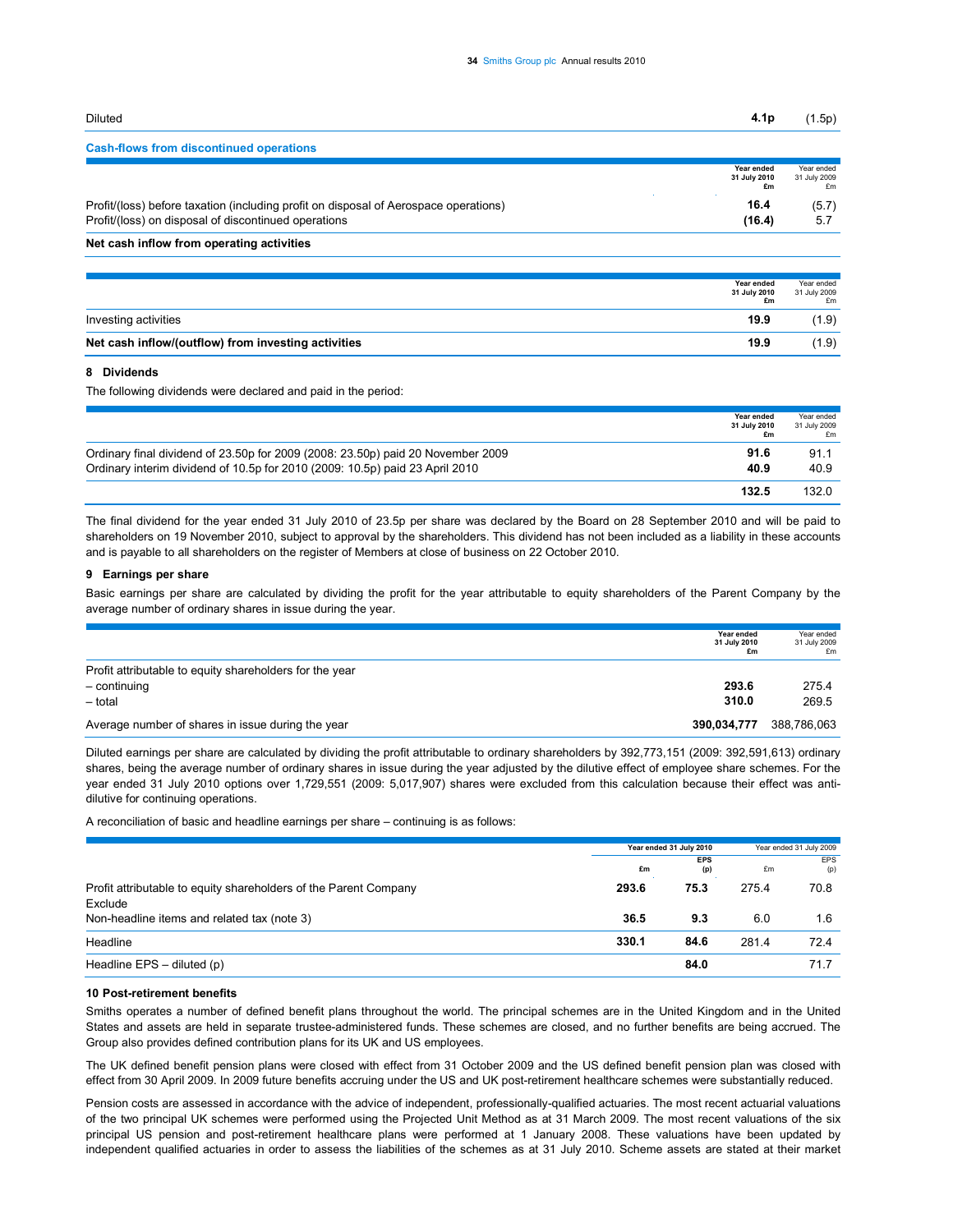values. Contributions to the schemes are made on the advice of the actuaries with the objective that the benefits be fully funded during the scheme members' average working lives.

**The principal assumptions used in updating the valuations are set out below:** 

|                                              | UK   | US   | 2010<br>Other | <b>UK</b> | US   | 2009<br>Other |
|----------------------------------------------|------|------|---------------|-----------|------|---------------|
| Rate of increase in salaries                 | n/a  | n/a  | 3.0%          | 3.8%      | n/a  | 3.1%          |
| Rate of increase for active deferred members | 4.1% | n/a  | n/a           | n/a       | n/a  | n/a           |
| Rate of increase in pensions in payment      | 3.2% | n/a  | 1.4%          | 3.3%      | n/a  | 1.4%          |
| Rate of increase in deferred pensions        | 3.2% | n/a  | 0.6%          | 3.3%      | n/a  | 0.6%          |
| Discount rate                                | 5.4% | 5.2% | 5.2%          | 5.9%      | 6.0% | 5.9%          |
| Inflation rate                               | 3.2% | n/a  | 1.8%          | 3.3%      | n/a  | 1.7%          |
| Healthcare cost increases                    | 5.0% | n/a  | 3.0%          | 5.0%      | n/a  | 3.0%          |

The assumptions used are estimates chosen from a range of possible actuarial assumptions which, due to the timescale covered, may not necessarily occur in practice. For countries outside the UK and USA these are disclosed as a weighted average.

The mortality assumptions used in the principal UK schemes are based on the SAPS All Birth year tables with relevant scaling factors based on recent actual mortality experience of members within each. They allow for future improvements in life expectancy in line with 80% and 60% of the long cohort for males and females respectively with an annual 1% underpin. The mortality assumptions used in the principal US schemes are based on the most recent mortality study table produced for retired pensioners in the US (RP 2000 table). The table selected allows for future mortality improvements and applies an adjustment for job classification (blue collar versus white collar). The assumptions give the following:

| Expected further years of life                          |      | UK     |      | US     |
|---------------------------------------------------------|------|--------|------|--------|
|                                                         | Male | Female | Male | Female |
| Member who retires next year at age 65                  |      |        |      | 21     |
| Member, currently 45, when they retire in 20 years time |      |        |      | 21     |

The assets in the scheme and the expected rates of return as at 31 July 2010 were:

|                                               |                             |                   |                             |                   |                             |                 | 2010         |
|-----------------------------------------------|-----------------------------|-------------------|-----------------------------|-------------------|-----------------------------|-----------------|--------------|
|                                               |                             | <b>UK schemes</b> |                             | <b>US</b> schemes |                             | Other countries | <b>Total</b> |
|                                               | Long-term<br>rate of return | Value<br>£m       | Long-term<br>rate of return | Value<br>£m       | Long-term<br>rate of return | Value<br>£m     | £m           |
| Equities                                      | 8.2%                        | 1,361.2           | 8.8%                        | 222.7             | 9.4%                        | 16.1            | 1,600.0      |
| Government bonds                              | 4.2%                        | 268.9             | 3.8%                        | 91.5              | 5.8%                        | 8.1             | 368.5        |
| Corporate bonds                               | 5.4%                        | 272.7             | 5.2%                        | 58.5              | 3.7%                        | 0.9             | 332.1        |
| Insured liabilities                           | 5.4%                        | 488.0             | 5.2%                        | 2.0               |                             |                 | 490.0        |
| Property                                      | 7.2%                        | 155.9             |                             |                   | 3.7%                        | 0.4             | 156.3        |
| Other                                         | 4.6%                        | 69.6              | $3.0\%$                     | 11.9              | 4.0%                        | 14.7            | 96.2         |
| Total market value                            |                             | 2,616.3           |                             | 386.6             |                             | 40.2            | 3,043.1      |
| Present value of funded scheme liabilities    |                             | (2,658.0)         |                             | (543.4)           |                             | (57.1)          | (3, 258.5)   |
| Deficit                                       |                             | (41.7)            |                             | (156.8)           |                             | (16.9)          | (215.4)      |
| Unfunded pension plans                        |                             | (37.3)            |                             | (6.1)             |                             | (22.6)          | (66.0)       |
| Post-retirement healthcare                    |                             | (8.0)             |                             | (14.4)            |                             | (0.8)           | (23.2)       |
| Present value of unfunded obligations         |                             | (45.3)            |                             | (20.5)            |                             | (23.4)          | (89.2)       |
| Unrecognised asset due to surplus restriction |                             |                   |                             |                   |                             | (0.7)           | (0.7)        |
| <b>Net pension liability</b>                  |                             | (87.0)            |                             | (177.3)           |                             | (41.0)          | (305.3)      |
| Post-retirement assets                        |                             | 80.3              |                             |                   |                             |                 | 80.3         |
| Post-retirement liabilities                   |                             | (167.3)           |                             | (177.3)           |                             | (41.0)          | (385.6)      |
| <b>Net pension liability</b>                  |                             | (87.0)            |                             | (177.3)           |                             | (41.0)          | (305.3)      |

|                                            |                             |             |                             |             |                             |                 | 2009      |
|--------------------------------------------|-----------------------------|-------------|-----------------------------|-------------|-----------------------------|-----------------|-----------|
|                                            | UK schemes                  |             |                             | US schemes  |                             | Other countries |           |
|                                            | Long-term<br>rate of return | Value<br>£m | Long-term<br>rate of return | Value<br>£m | Long-term<br>rate of return | Value<br>£m     | £m        |
| Equities                                   | 8.2%                        | 1,113.1     | 8.8%                        | 198.6       | 9.3%                        | 7.8             | 1,319.5   |
| Government bonds                           | 4.5%                        | 242.5       | 4.3%                        | 68.5        | 4.6%                        | 3.5             | 314.5     |
| Corporate bonds                            | 5.9%                        | 267.1       | 6.0%                        | 44.2        | 7.7%                        | 2.5             | 313.8     |
| Insured liabilities                        | 5.9%                        | 490.1       | $6.0\%$                     | 1.8         | n/a                         |                 | 491.9     |
| Property                                   | 7.2%                        | 137.8       | n/a                         |             | 2.9%                        | 0.2             | 138.0     |
| Other                                      | 5.0%                        | 163.1       | 3.0%                        | 21.4        | 5.0%                        | 12.9            | 197.4     |
| Total market value                         |                             | 2.413.7     |                             | 334.5       |                             | 26.9            | 2.775.1   |
| Present value of funded scheme liabilities |                             | (2,531.8)   |                             | (462.6)     |                             | (33.2)          | (3,027.6) |
| Deficit                                    |                             | (118.1)     |                             | (128.1)     |                             | (6.3)           | (252.5)   |
| Unfunded pension plans                     |                             | (36.0)      |                             | (4.9)       |                             | (18.7)          | (59.6)    |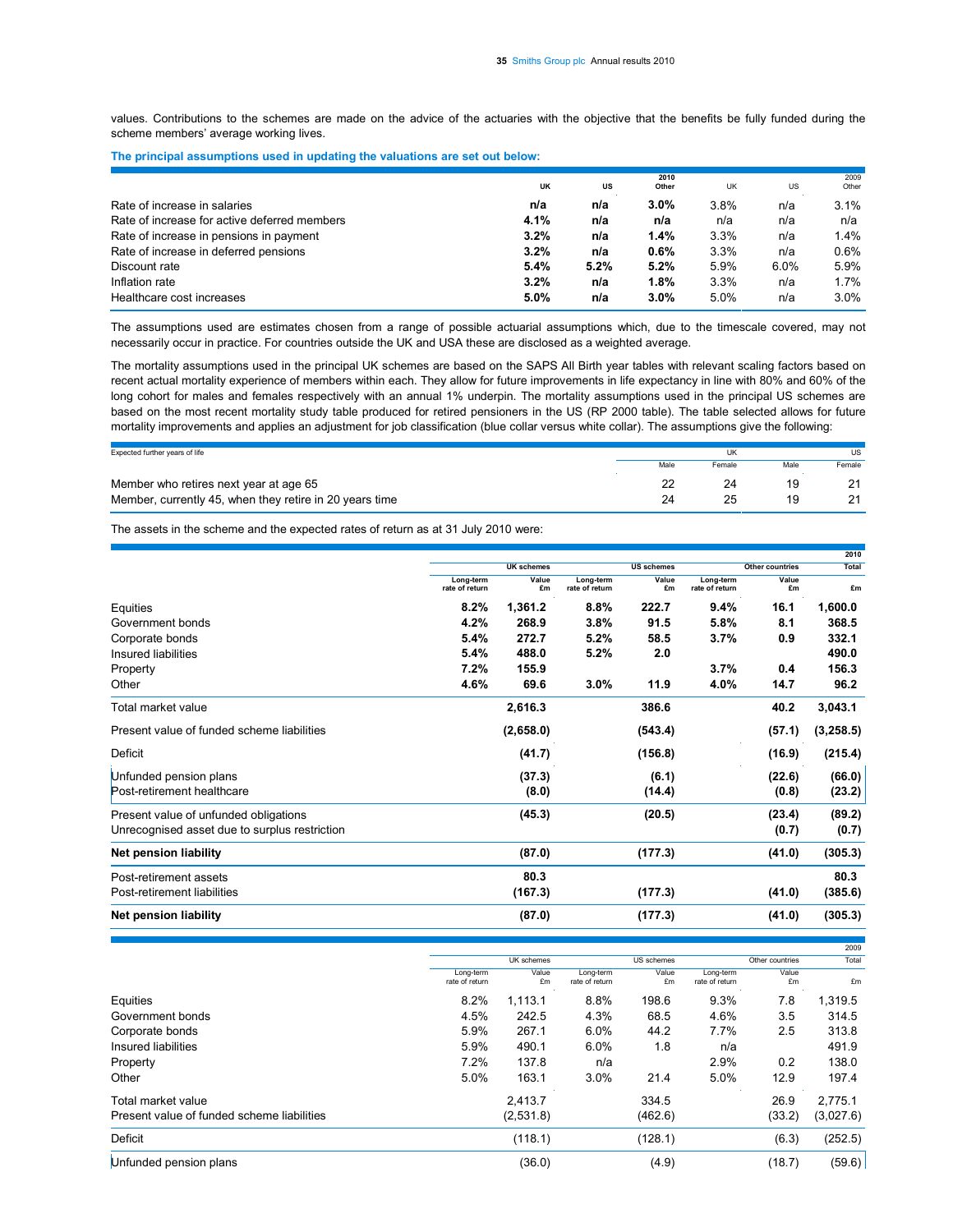| Post-retirement healthcare                                                             | (6.2)           | (18.0)  | (0.7)           | (24.9)          |
|----------------------------------------------------------------------------------------|-----------------|---------|-----------------|-----------------|
| Present value of unfunded obligations<br>Unrecognised asset due to surplus restriction | (42.2)          | (22.9)  | (19.4)<br>(2.0) | (84.5)<br>(2.0) |
| Net pension liability                                                                  | (160.3)         | (151.0) | (27.7)          | (339.0)         |
| Post-retirement assets<br>Post-retirement liabilities                                  | 39.2<br>(199.5) | (151.0) | (27.7)          | 39.2<br>(378.2) |
| Net pension liability                                                                  | (160.3)         | (151.0) | (27.7)          | (339.0)         |

Other assets in the UK and US comprise cash and current assets.

The scheme assets do not include any of the Group's own financial instruments, nor any property occupied by, nor other assets used by, the Group. The expected rates of return on individual categories of scheme assets are determined by reference to relevant industries. The overall rate of return is calculated by weighting the individual rates in accordance with the anticipated balance in the schemes' investment portfolios.

**Amounts recognised in the income statement** 

|                                                                   |         |                                                     |       | Year ended 31 July 2010                                      |         |                                                     |       | Year ended 31 July 2009                               |
|-------------------------------------------------------------------|---------|-----------------------------------------------------|-------|--------------------------------------------------------------|---------|-----------------------------------------------------|-------|-------------------------------------------------------|
|                                                                   |         |                                                     |       | <b>Unfunded</b><br>pension/post-<br>retirement<br>healthcare |         |                                                     |       | Unfunded<br>pension/post-<br>retirement<br>healthcare |
|                                                                   | UK      | Funded defined benefit pension schemes<br><b>US</b> | Other | plans                                                        | UK      | Funded defined benefit pension schemes<br><b>US</b> | Other | plans                                                 |
|                                                                   | £m      | £m                                                  | £m    | £m                                                           | £m      | £m                                                  | £m    | £m                                                    |
| (credited)/charged<br><b>Amounts</b><br>to<br>operating<br>profit |         |                                                     |       |                                                              |         |                                                     |       |                                                       |
| Current service cost                                              | 2.8     | 0.3                                                 | 1.6   | 1.4                                                          | 9.4     | 7.4                                                 | 1.6   | 2.5                                                   |
| Past service cost                                                 |         | 0.1                                                 |       | 0.3                                                          |         |                                                     |       | (51.5)                                                |
| Curtailment (gains)/losses                                        | (3.7)   | (0.3)                                               |       | 0.1                                                          |         | (19.4)                                              |       |                                                       |
| Total (credit)/charge                                             | (0.9)   | 0.1                                                 | 1.6   | 1.8                                                          | 9.4     | (12.0)                                              | 1.6   | (49.0)                                                |
| Amounts (credited)/charged to finance costs                       |         |                                                     |       |                                                              |         |                                                     |       |                                                       |
| Expected return on pension scheme assets                          | (156.4) | (25.0)                                              | (2.3) |                                                              | (174.0) | (28.3)                                              | (1.8) |                                                       |
| Interest on pension scheme liabilities                            | 144.8   | 28.8                                                | 3.0   | 4.8                                                          | 158.8   | 30.0                                                | 2.2   | 8.0                                                   |
| Net return                                                        | (11.6)  | 3.8                                                 | 0.7   | 4.8                                                          | (15.2)  | 1.7                                                 | 0.4   | 8.0                                                   |
| Total charge/(credit) to income statement                         | (12.5)  | 3.9                                                 | 2.3   | 6.6                                                          | (5.8)   | (10.3)                                              | 2.0   | (41.0)                                                |

The actual return on scheme assets was a profit of £351.2m (2009: loss of £141.3m).

The 2009 past service gain of £51.5m included £41.9m related to benefit changes in the US post-retirement healthcare plans, £9.0m related to benefit changes in the UK post-retirement healthcare plans and £0.6m related to the withdrawal of a UK Christmas bonus scheme. £50.9m of this gain was recorded under exceptional operating items in the income statement.

The curtailment gains of £3.9m (2009: £19.4m) relate to the closure of the UK and US defined benefit schemes.

**The operating cost is charged/(credited) as follows:** 

|                              | Year ended<br>31 July 2010<br>£m | Year ended<br>31 July 2009<br>£m |
|------------------------------|----------------------------------|----------------------------------|
| Cost of sales                | 3.4                              | 4.0                              |
| Sales and distribution costs | 2.6                              | 3.3                              |
| Administrative expenses      | 0.5                              | 13.0                             |
| Exceptional operating items  | (3.9)                            | (70.3)                           |

**Amounts recognised directly in the consolidated statement of comprehensive income** 

Actuarial losses of £15.2m (2009: losses of £429.9m) have been reported in the statement of comprehensive income. This includes a gain of £1.3m (2009: loss of £0.5m) in respect of unrecognised assets owing to surplus restriction. Cumulative actuarial losses from 1 August 2004 reported in the statement of comprehensive income are £558.3m (2009: cumulative losses of £543.0m).

## **Changes in present value of defined benefit obligations**

|                                          |                                        |          |             | Year ended 31 July 2010                                               | Year ended 31 July 2009                |          |             |                                                                |
|------------------------------------------|----------------------------------------|----------|-------------|-----------------------------------------------------------------------|----------------------------------------|----------|-------------|----------------------------------------------------------------|
|                                          | Funded defined benefit pension schemes |          |             | <b>Unfunded</b><br>pension/post-<br>retirement<br>healthcare<br>plans | Funded defined benefit pension schemes |          |             | Unfunded<br>pension/post-<br>retirement<br>healthcare<br>plans |
|                                          | UK<br>£m                               | US<br>£m | Other<br>£m | £m                                                                    | UK<br>£m                               | US<br>£m | Other<br>£m | £m                                                             |
| At beginning of period                   | (2,531.8)                              | (462.6)  | (33.2)      | (84.5)                                                                | (2,468.8)                              | (357.0)  | (30.7)      | (112.4)                                                        |
| Reclassification of Irish pension scheme | 11.6                                   |          | (11.6)      |                                                                       |                                        |          |             |                                                                |
| Current service cost                     | (2.8)                                  | (0.3)    | (1.6)       | (1.4)                                                                 | (9.4)                                  | (7.4)    | (1.6)       | (2.5)                                                          |
| Interest on obligations                  | (144.8)                                | (28.8)   | (3.0)       | (4.8)                                                                 | (158.8)                                | (30.0)   | (2.2)       | (8.0)                                                          |
| Employee contributions                   |                                        |          | (0.4)       |                                                                       | (0.2)                                  |          | (0.1)       |                                                                |
| Past service cost                        |                                        | (0.1)    |             | (0.3)                                                                 |                                        |          |             | 51.5                                                           |
| Actuarial (loss)/gain on liabilities     | (126.7)                                | (46.3)   | (6.4)       | (4.7)                                                                 | (31.7)                                 | (45.4)   | 3.5         | (10.4)                                                         |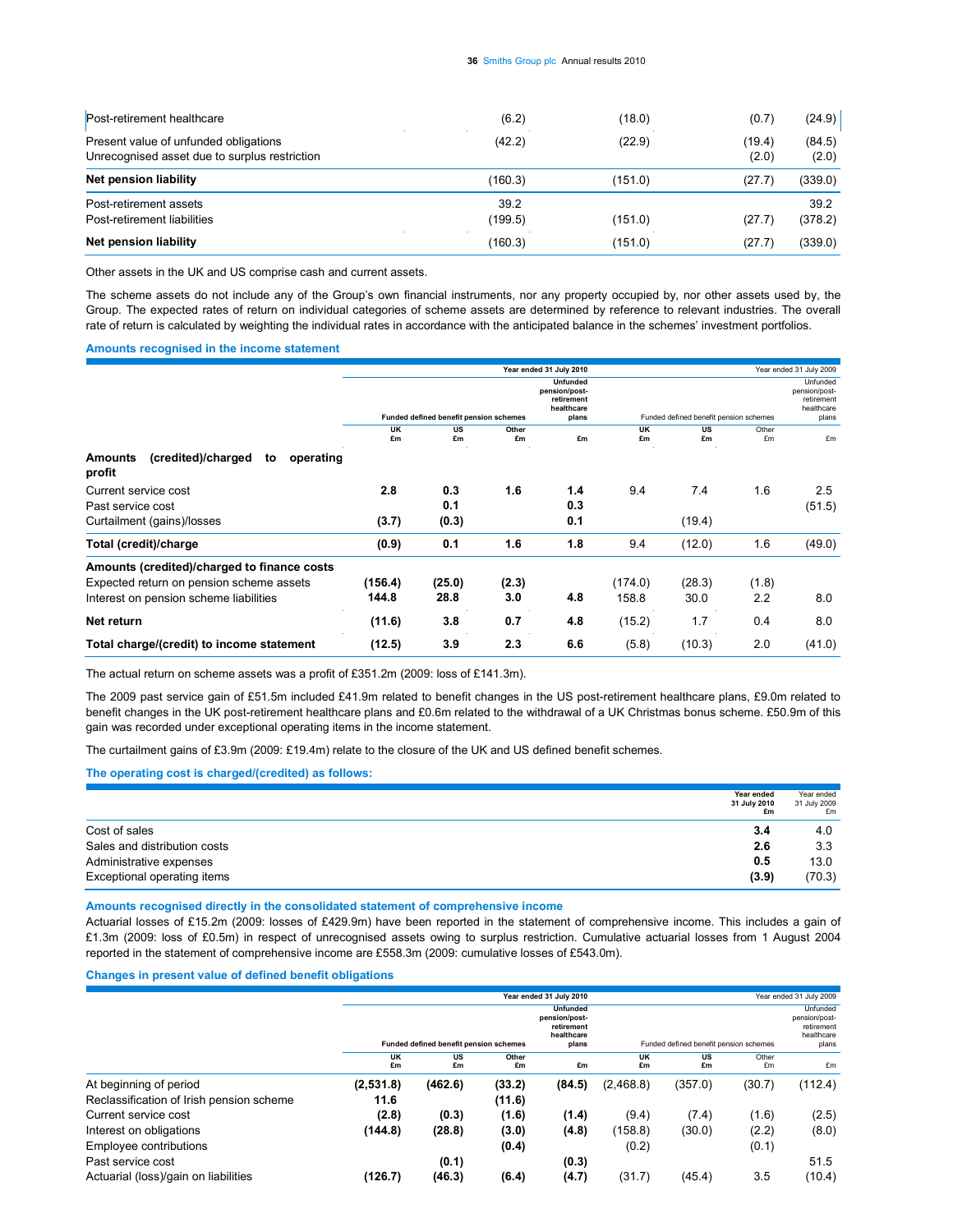| At end of period     | (2.658.0) | (543.4) | (57.1) | (89.2) | (2,531.8) | (462.6) | (33.2) | (84.5) |
|----------------------|-----------|---------|--------|--------|-----------|---------|--------|--------|
| Benefits paid        | 132.8     | 23.9    | 1.3    |        | 137.8     | 22.4    | 1.8    | 9.4    |
| Exchange adjustments |           | (29.5)  | (2.2)  | (1.2)  | (0.7)     | (64.6)  | (3.9)  | (12.1) |
| Curtailment gain     | 3.7       | 0.3     |        | (0.1)  |           | 19.4    |        |        |
|                      |           |         |        |        |           |         |        |        |

#### **Changes in present value of scheme assets**

|                                          |                                        |          |             | Year ended 31 July 2010                                                                                         |          |                 |             | Year ended 31 July 2009                                        |
|------------------------------------------|----------------------------------------|----------|-------------|-----------------------------------------------------------------------------------------------------------------|----------|-----------------|-------------|----------------------------------------------------------------|
|                                          | Funded defined benefit pension schemes |          |             | <b>Unfunded</b><br>pension/post-<br>retirement<br>healthcare<br>Funded defined benefit pension schemes<br>plans |          |                 |             | Unfunded<br>pension/post-<br>retirement<br>healthcare<br>plans |
|                                          | <b>UK</b><br>£m                        | US<br>£m | Other<br>£m | £m                                                                                                              | UK<br>£m | <b>US</b><br>£m | Other<br>£m | £m                                                             |
| At beginning of period                   | 2,413.7                                | 334.5    | 26.9        |                                                                                                                 | 2.618.4  | 316.5           | 25.0        |                                                                |
| Reclassification of Irish pension scheme | (6.7)                                  |          | 6.7         |                                                                                                                 |          |                 |             |                                                                |
| Expected return on assets                | 156.4                                  | 25.0     | 2.3         |                                                                                                                 | 174.0    | 28.3            | 1.8         |                                                                |
| Actuarial gain/(loss) on scheme assets   | 150.6                                  | 16.9     |             |                                                                                                                 | (279.6)  | (61.9)          | (3.9)       |                                                                |
| <b>Employer contributions</b>            | 35.1                                   | 12.7     | 3.0         | 7.8                                                                                                             | 38.0     | 12.6            | 2.5         | 9.4                                                            |
| Employee contributions                   |                                        |          | 0.4         |                                                                                                                 | 0.2      |                 | 0.1         |                                                                |
| Exchange adjustments                     |                                        | 21.4     | 2.2         |                                                                                                                 | 0.5      | 61.4            | 3.2         |                                                                |
| Benefits paid                            | (132.8)                                | (23.9)   | (1.3)       | (7.8)                                                                                                           | (137.8)  | (22.4)          | (1.8)       | (9.4)                                                          |
| At end of period                         | 2,616.3                                | 386.6    | 40.2        |                                                                                                                 | 2.413.7  | 334.5           | 26.9        |                                                                |

#### **Cash contributions**

Company contributions to the funded defined benefit pension plans for 2010 totalled £50.8m (2009: £53.1m). Company contributions in 2010 included special covenant payments of £13.1m (2009: £13.1m).

Following completion of the triennial actuarial valuation of the principal UK defined benefit schemes (SIPS and TIGPS) as at 31 March 2009 and 5 April 2009, the Group agreed 10 year funding plans which require the following contributions:

- Cash contributions to SIPS of £36m a year for 10 years.
- An initial investment of £25m in index-linked gilts which will be held in an escrow account with further ongoing monthly investments of £2m for nine years commencing in July 2011. The escrow account remains an asset of the Group (see note 15) until 2020. At that time the assets in escrow are allocated subject to the funding position of SIPS. In addition, the escrow account may revert to the Group, should there be a surplus at an intervening triennial review.
- A conditional cash contribution to the TIGPS of up to £50m is payable in May 2012, with further biannual payments of £8m thereafter. These payments may not be made, or paid only in part, subject to the funding position of the Scheme in the six months ending 5 April 2012.

In addition to the funding plans referred to above, the Group agreed to make cash contributions in respect of any future service cost based on actuarial advice. In 2011 payments to the Group's principal defined benefit schemes are expected to total approximately £65m.

## **History of schemes**

|                                                 | 2010<br>£m         | 2009<br>£m         | 2008<br>£m         | 2007<br>£m         | 2006<br>£m          |
|-------------------------------------------------|--------------------|--------------------|--------------------|--------------------|---------------------|
| Balance sheet                                   |                    |                    |                    |                    |                     |
| Present value of defined benefit obligation     | (3,347.7)          | (3, 112.1)         | (2,968.9)          | (3, 132.9)         | (3, 162.6)          |
| Fair value of scheme assets                     | 3,043.1            | 2.775.1            | 2,959.9            | 3.318.9            | 3,111.0             |
| Unrecognised asset due to surplus restriction   | (0.7)              | (2.0)              | (1.5)              | (2.4)              | (0.5)               |
| (Deficit)/surplus                               | (305.3)            | (339.0)            | (10.5)             | 183.6              | (52.1)              |
| Post-retirement assets                          | 80.3               | 39.2               | 174.2              | 333.7              | 183.7               |
| Post-retirement liabilities                     | (385.6)            | (378.2)            | (184.7)            | (150.1)            | (235.8)             |
| (Deficit)/surplus                               | (305.3)            | (339.0)            | (10.5)             | 183.6              | (52.1)              |
|                                                 | Year ended         | Year ended         | Year ended         | Period ended       | Period ended        |
|                                                 | 31 July 2010<br>£m | 31 July 2009<br>£m | 31 July 2008<br>£m | 31 July 2007<br>£m | 5 August 2006<br>£m |
| Experience gains/(losses)                       |                    |                    |                    |                    |                     |
| Experience gains/(losses) on scheme liabilities | 31.5               | 100.5              | (6.4)              | (57.6)             | 17.6                |
| Experience gains/(losses) on scheme assets      | 167.5              | (345.4)            | (350.0)            | 95.7               | 76.6                |
| Movement on restricted surplus                  | 1.3                | (0.5)              | 0.9                | (1.9)              | (0.5)               |

Experience gains on the liabilities in 2009 include the impact of using the latest member data for the UK triennial valuations which were in progress at 31 July 2009.

#### **Sensitivity**

Valuation of post-retirement schemes involves judgements about uncertain future events. Sensitivities in respect of the key assumptions used to measure the principal pension schemes as at 31 July 2010 are set out below. These sensitivities show the hypothetical impact of a change in each of the listed assumptions in isolation, with the exception of the sensitivity to inflation which incorporates the impact of certain correlating assumptions. While each of these sensitivities holds all other assumptions constant, in practice such assumptions rarely change in isolation and the impacts may offset to some extent.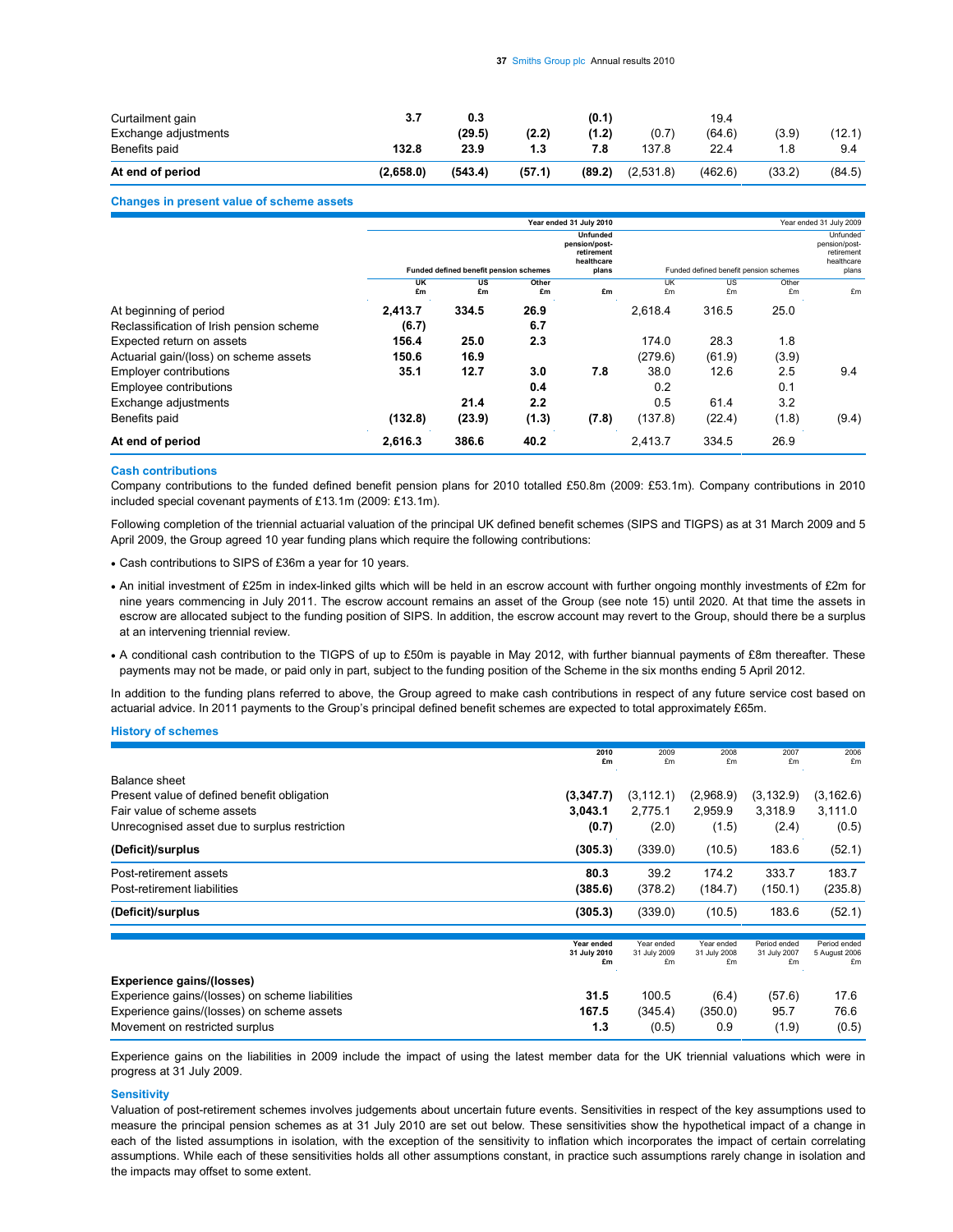|                                                         | Profit before tax<br>for year ended<br>31 July 2011<br>£m | Increase/<br>(decrease) in<br>scheme assets<br>fm | (Increase)/<br>decrease in<br>scheme<br>liabilities<br>£m |
|---------------------------------------------------------|-----------------------------------------------------------|---------------------------------------------------|-----------------------------------------------------------|
| Rate of mortality $-1$ year increase in life expectancy | (3.5)                                                     | 24.3                                              | (90.6)                                                    |
| Rate of mortality – 1 year decrease in life expectancy  | 3.7                                                       | (24.8)                                            | 92.9                                                      |
| Rate of inflation $-0.25%$ increase                     | (3.7)                                                     | 8.5                                               | (78.8)                                                    |
| Discount rate - 0.25% increase                          | (0.8)                                                     | (11.2)                                            | 117.6                                                     |
| Expected return on scheme assets - 0.25% increase       | 5.4                                                       |                                                   |                                                           |
| Market value of scheme assets - 2.5% increase           | 4.3                                                       | 63.3                                              | (0.1)                                                     |
| Healthcare cost trends - 1% increase                    |                                                           |                                                   | (0.4)                                                     |
| Healthcare cost trends - 1% decrease                    | 0.1                                                       |                                                   | 0.4                                                       |

The effect on profit before tax reflects the impact of current service cost, interest cost and expected return on assets.

#### **Defined contribution plans**

The Group operates a number of defined contribution plans. The total expense recognised in the income statement in respect of these plans was £27.1m (2009: £15.6m).

### **11 Employees**

|                                                                  | Year ended<br>31 July 2010 | Year ended<br>31 July 2009 |
|------------------------------------------------------------------|----------------------------|----------------------------|
|                                                                  | £m                         | £m                         |
| Staff costs during the period                                    |                            |                            |
| Wages and salaries                                               | 686.1                      | 660.2                      |
| Social security                                                  | 82.0                       | 79.5                       |
| Share-based payment (note 30)                                    | 11.3                       | 8.0                        |
| Pension costs (including defined contribution schemes) (note 10) | 33.8                       | 35.1                       |
|                                                                  | 813.2                      | 782.8                      |

The average number of persons employed was:

|                     | Year ended<br>31 July 2010 | Year ended<br>31 July 2009 |
|---------------------|----------------------------|----------------------------|
| Smiths Detection    | 2,400                      | 2,400                      |
| John Crane          | 6,700                      | 6,600                      |
| Smiths Medical      | 8,400                      | 7,400                      |
| Smiths Interconnect | 4,000                      | 3,350                      |
| Flex-Tek            | 2,000                      | 2,000                      |
| Corporate           | 50                         | 50                         |
|                     | 23,550                     | 21,800                     |

## **Key management**

The key management of the Group comprises Smiths Group plc Board directors and Executive Committee members. Their aggregate compensation is shown below.

|                                           | Year ended<br>31 July 2010<br>£m | Year ended<br>31 July 2009<br>£m |
|-------------------------------------------|----------------------------------|----------------------------------|
| Key management compensation               |                                  |                                  |
| Salaries and short-term employee benefits | 10.3                             | 72                               |
| Cost of post-retirement benefits          | 0.1                              | 0.6                              |
| Cost of share-based incentive plans       | 2.4                              | 1.0                              |

No member of key management had any material interest during the period in a contract of significance (other than a service contract or a qualifying third party indemnity provision) with the Company or any of its subsidiaries. Options and awards held at the end of the period by key management in respect of the Company's share-based incentive plans were:

| Year ended 31 July 2009   |                                  | Year ended 31 July 2010   |                                   |
|---------------------------|----------------------------------|---------------------------|-----------------------------------|
| Weighted<br>average price | Number of<br>instruments<br>'000 | Weighted<br>average price | Number of<br>instruments<br>'000' |
|                           | 340                              |                           | 315                               |
| £8.44                     | 170                              | £8.73                     | 220                               |
|                           | 598                              |                           | 241                               |
|                           | 949                              |                           | 753                               |
| £6.90                     | 8                                | £6.45                     | 5                                 |

The disclosure above does not include options held by individuals who retired before the year end.

#### **Related party transactions**

The Group has a service contract with a company connected to a member of the Executive Committee. Costs of £0.2m (2009: £0.2m) were incurred in respect of this arrangement.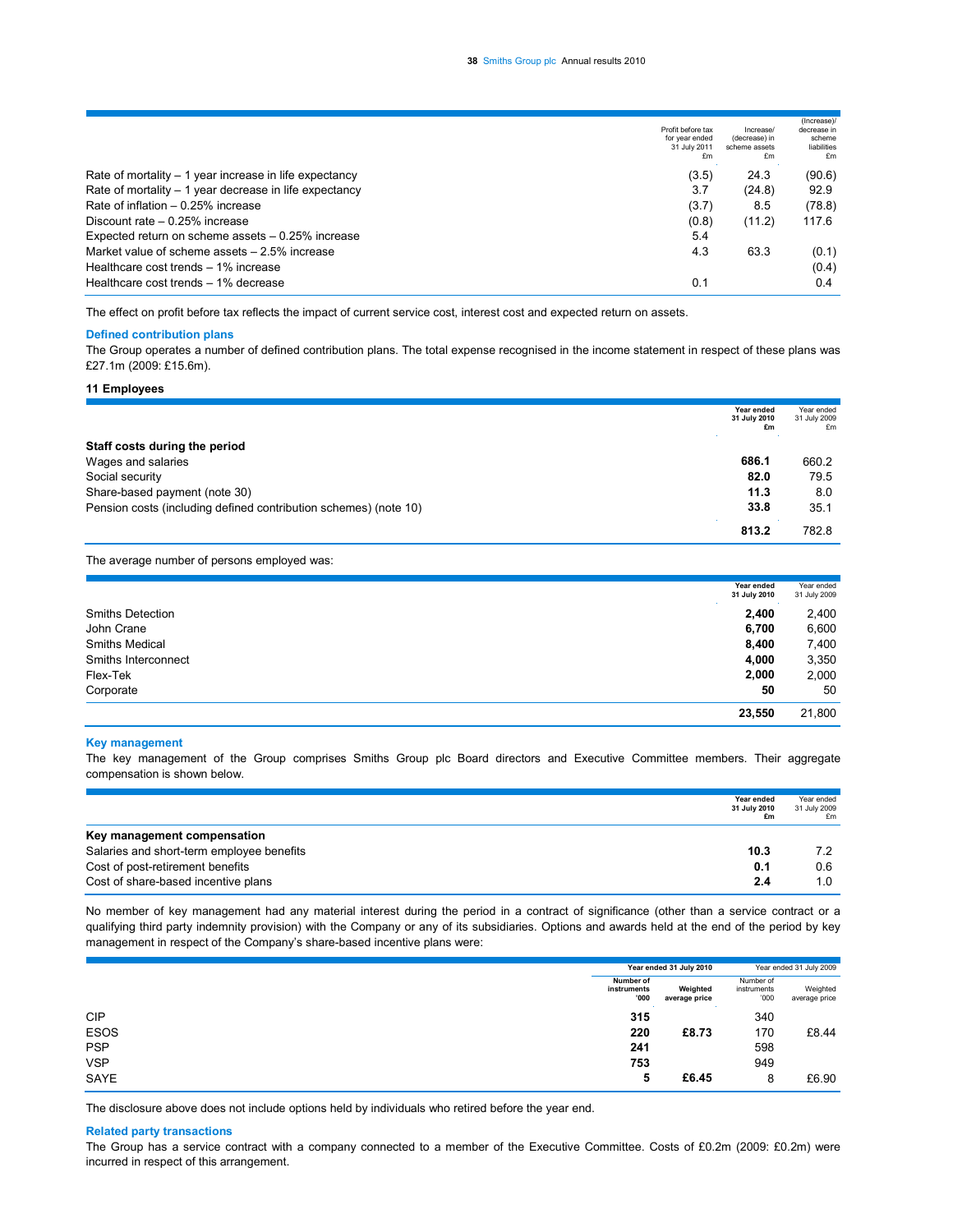## **12 Intangible assets**

|                                                 | Goodwill<br>£m | Development<br>costs<br>£m | Acquired<br>intangibles<br>(see table on<br>next page)<br>£m | Software.<br>patents and<br>intellectual<br>property<br>£m | Total<br>£m |
|-------------------------------------------------|----------------|----------------------------|--------------------------------------------------------------|------------------------------------------------------------|-------------|
| Cost                                            |                |                            |                                                              |                                                            |             |
| At 1 August 2008                                | 1,071.8        | 73.5                       | 212.8                                                        | 94.3                                                       | 1,452.4     |
| Exchange adjustments                            | 145.1          | 10.2                       | 32.4                                                         | 6.2                                                        | 193.9       |
| <b>Business combinations</b>                    | 50.3           |                            | 45.0                                                         |                                                            | 95.3        |
| Adjustments to prior year business combinations | (0.7)          |                            |                                                              |                                                            | (0.7)       |
| Additions                                       |                | 22.5                       |                                                              | 17.4                                                       | 39.9        |
| Disposals                                       |                |                            |                                                              | (1.6)                                                      | (1.6)       |
| At 31 July 2009                                 | 1,266.5        | 106.2                      | 290.2                                                        | 116.3                                                      | 1,779.2     |
| Exchange adjustments                            | 48.7           | 5.4                        | 13.8                                                         | 3.0                                                        | 70.9        |
| <b>Business combinations</b>                    | 64.1           |                            | 51.5                                                         |                                                            | 115.6       |
| Adjustments to prior year business combinations | 0.2            |                            |                                                              |                                                            | 0.2         |
| Additions                                       |                | 24.3                       |                                                              | 7.6                                                        | 31.9        |
| <b>Disposals</b>                                |                | (0.7)                      |                                                              | (2.0)                                                      | (2.7)       |
| At 31 July 2010                                 | 1,379.5        | 135.2                      | 355.5                                                        | 124.9                                                      | 1,995.1     |
| Amortisation                                    |                |                            |                                                              |                                                            |             |
| At 1 August 2008                                | 82.1           | 18.8                       | 50.6                                                         | 47.7                                                       | 199.2       |
| Exchange adjustments                            | 9.9            | 2.6                        | 6.0                                                          | 7.4                                                        | 25.9        |
| Charge for the year                             |                | 10.8                       | 34.6                                                         | 9.8                                                        | 55.2        |
| Adjustments to prior year business combinations |                | 0.2                        |                                                              |                                                            | 0.2         |
| Disposals                                       |                |                            |                                                              | (1.6)                                                      | (1.6)       |
| At 31 July 2009                                 | 92.0           | 32.4                       | 91.2                                                         | 63.3                                                       | 278.9       |
| Exchange adjustments                            | 3.1            | 2.0                        | 4.2                                                          | 2.3                                                        | 11.6        |
| Charge for the year                             |                | 13.8                       | 42.1                                                         | 11.7                                                       | 67.6        |
| <b>Disposals</b>                                |                |                            |                                                              | (1.6)                                                      | (1.6)       |
| At 31 July 2010                                 | 95.1           | 48.2                       | 137.5                                                        | 75.7                                                       | 356.5       |
| Net book value at 31 July 2010                  | 1,284.4        | 87.0                       | 218.0                                                        | 49.2                                                       | 1,638.6     |
| Net book value at 31 July 2009                  | 1,174.5        | 73.8                       | 199.0                                                        | 53.0                                                       | 1,500.3     |
| Net book value at 1 August 2008                 | 989.7          | 54.7                       | 162.2                                                        | 46.6                                                       | 1,253.2     |

In addition to goodwill, the acquired intangible assets comprise:

|                                 | Patents, licences<br>and trademarks<br>£m | Technology<br>£m | Customer<br>relationships<br>£m | Total acquired<br>intangibles<br>£m |
|---------------------------------|-------------------------------------------|------------------|---------------------------------|-------------------------------------|
| Cost                            |                                           |                  |                                 |                                     |
| At 1 August 2008                | 53.3                                      | 77.1             | 82.4                            | 212.8                               |
| Exchange adjustments            | 9.1                                       | 13.5             | 9.8                             | 32.4                                |
| Business combinations (note 28) | 1.9                                       | 3.8              | 39.3                            | 45.0                                |
| At 31 July 2009                 | 64.3                                      | 94.4             | 131.5                           | 290.2                               |
| Exchange adjustments            | 4.4                                       | 5.3              | 4.1                             | 13.8                                |
| Business combinations (note 28) |                                           | 22.8             | 28.7                            | 51.5                                |
| At 31 July 2010                 | 68.7                                      | 122.5            | 164.3                           | 355.5                               |
| Amortisation                    |                                           |                  |                                 |                                     |
| At 1 August 2008                | 8.5                                       | 19.2             | 22.9                            | 50.6                                |
| Exchange adjustments            | 0.4                                       | 2.5              | 3.1                             | 6.0                                 |
| Charge for the year             | 4.9                                       | 10.6             | 19.1                            | 34.6                                |
| At 31 July 2009                 | 13.8                                      | 32.3             | 45.1                            | 91.2                                |
| Exchange adjustments            | 0.9                                       | 2.0              | 1.3                             | 4.2                                 |
| Charge for the year             | 5.3                                       | 11.7             | 25.1                            | 42.1                                |
| At 31 July 2010                 | 20.0                                      | 46.0             | 71.5                            | 137.5                               |
| Net book value at 31 July 2010  | 48.7                                      | 76.5             | 92.8                            | 218.0                               |
| Net book value at 31 July 2009  | 50.5                                      | 62.1             | 86.4                            | 199.0                               |
| Net book value at 1 August 2008 | 44.8                                      | 57.9             | 59.5                            | 162.2                               |

## **Significant cash generating units**

Goodwill is not amortised but is tested for impairment at least annually. Value in use calculations are used to determine the recoverable amount of goodwill held within each cash generating unit (CGU). Value in use is calculated as the net present value of the projected risk-adjusted post-tax cash-flows of the CGU, applying a discount rate based on the Group's post-tax weighted average cost of capital adjusted where appropriate for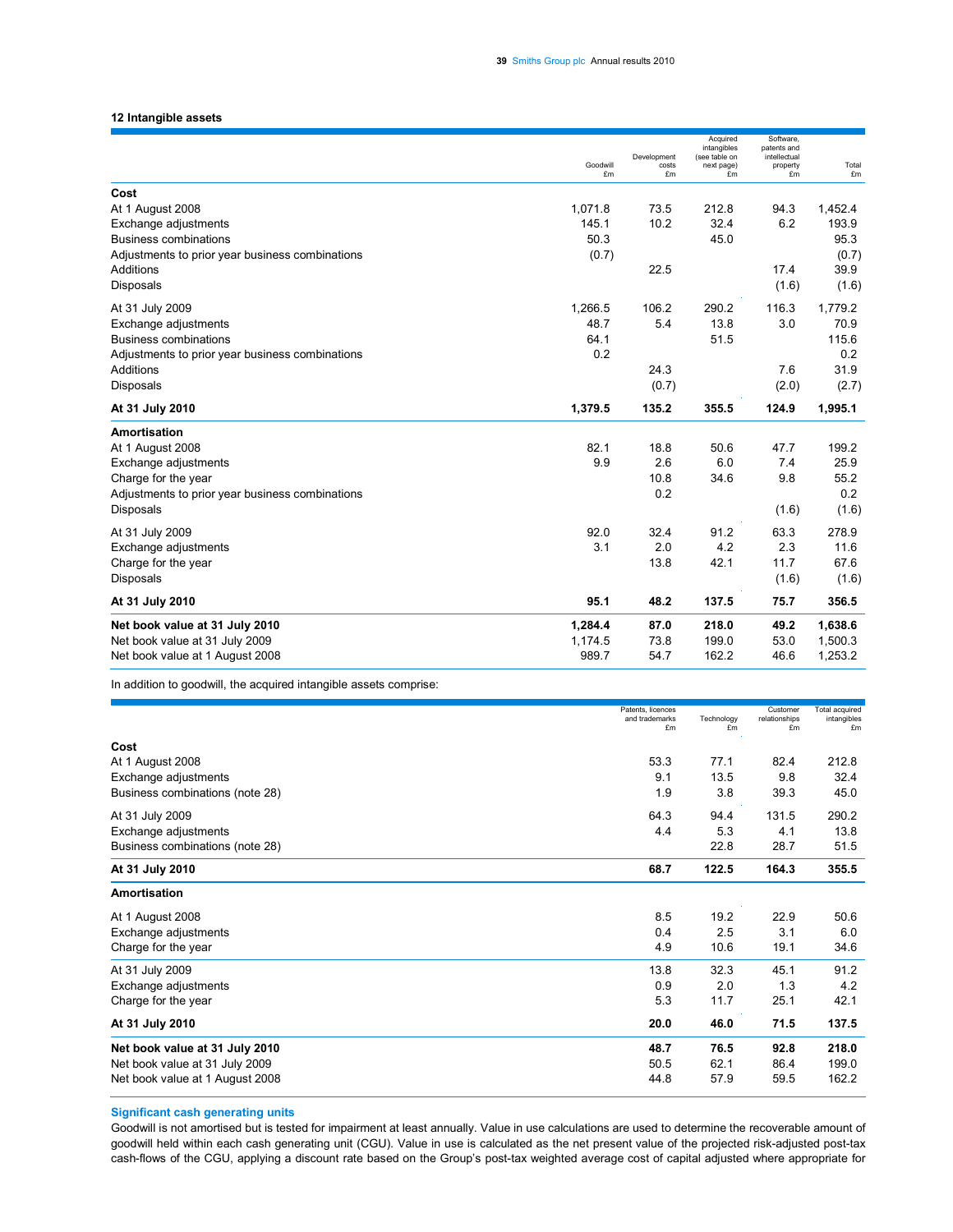risks specific to the CGU. This approximates to applying a pre-tax discount rate to pre-tax cash-flows. These forecast cash-flows are based on approved budgets and represent a best estimate of future performance.

The assumptions used in the discounted cash-flow forecasts incorporate past performance, historical growth rates and margins achievable in our key markets. The assumptions used in the impairment testing of significant CGUs are as follows:

|                                          | Smiths Medical Critical Care                                                                  |         |         | Smiths Detection Civil |
|------------------------------------------|-----------------------------------------------------------------------------------------------|---------|---------|------------------------|
|                                          | 2010                                                                                          | 2009    | 2010    | 2009                   |
| Net book value of goodwill (£m)          | 398.3                                                                                         | 374.3   | 311.5   | 316.0                  |
| Discount rate                            | 8.0%                                                                                          | 8.0%    | 8.5%    | $8.0\%$                |
| Period covered by management projections | 5 years                                                                                       | 5 years | 5 years | 5 years                |
| Growth rates                             | 2.25%                                                                                         | 2.25%   | 2.25%   | 2.25%                  |
| Other key assumptions                    | - future sales prices and volumes<br>- operating margins<br>- cost structure and productivity |         |         |                        |

The first five years of the cash-flow forecasts are based on our annual planning and strategic planning processes. The growth rates used to estimate future performance beyond this period do not exceed the long-term average growth rates for the underlying markets and do not reflect long-term planning assumptions used by the Group for investment planning.

Sales projections are made with reference to specific customer relationships and product lines.

Sensitivity analysis performed around the base case assumptions has indicated that no reasonable changes in key assumptions would cause the carrying amount of the Smiths Medical Critical Care and Smiths Detection Civil CGUs to exceed their respective recoverable amounts.

The balance of the goodwill represents smaller individual amounts which have been allocated to specific operating companies and smaller CGUs. These amounts are tested for impairment at this level. Sensitivity analysis was also performed for these CGUs, and no reasonable changes in the key assumptions would have caused an impairment.

## **13 Property, plant and equipment**

|                                 | Land and<br>buildings<br>£m | Plant and<br>machinery<br>£m | Fixtures.<br>fittings.<br>tools and<br>equipment<br>£m | Total<br>£m |
|---------------------------------|-----------------------------|------------------------------|--------------------------------------------------------|-------------|
| <b>Cost or valuation</b>        |                             |                              |                                                        |             |
| At 1 August 2008                | 171.4                       | 389.9                        | 189.2                                                  | 750.5       |
| Exchange adjustments            | 18.2                        | 48.4                         | 20.5                                                   | 87.1        |
| Reclassification                | 1.3                         | 5.3                          | (6.6)                                                  |             |
| <b>Business combinations</b>    | 0.5                         | 8.3                          | 0.2                                                    | 9.0         |
| Additions                       | 9.4                         | 30.1                         | 17.9                                                   | 57.4        |
| Disposals                       | (9.5)                       | (27.4)                       | (18.3)                                                 | (55.2)      |
| At 31 July 2009                 | 191.3                       | 454.6                        | 202.9                                                  | 848.8       |
| Exchange adjustments            | 8.0                         | 23.5                         | 8.3                                                    | 39.8        |
| <b>Business combinations</b>    |                             | 3.4                          | 0.8                                                    | 4.2         |
| Additions                       | 6.5                         | 26.9                         | 13.6                                                   | 47.0        |
| Disposals                       | (18.8)                      | (14.8)                       | (15.6)                                                 | (49.2)      |
| At 31 July 2010                 | 187.0                       | 493.6                        | 210.0                                                  | 890.6       |
| Depreciation                    |                             |                              |                                                        |             |
| At 1 August 2008                | 60.7                        | 258.5                        | 135.0                                                  | 454.2       |
| Exchange adjustments            | 10.0                        | 29.9                         | 14.7                                                   | 54.6        |
| Reclassification                | 0.7                         | 4.6                          | (5.3)                                                  |             |
| Charge for the year             | 7.2                         | 34.9                         | 20.1                                                   | 62.2        |
| Impairment charge               | 3.1                         | 0.7                          |                                                        | 3.8         |
| <b>Disposals</b>                | (2.2)                       | (25.9)                       | (15.9)                                                 | (44.0)      |
| At 31 July 2009                 | 79.5                        | 302.7                        | 148.6                                                  | 530.8       |
| Exchange adjustments            | 3.8                         | 15.9                         | 6.2                                                    | 25.9        |
| Charge for the year             | 7.7                         | 39.1                         | 18.9                                                   | 65.7        |
| Reversal of impairment (note 4) | (2.1)                       |                              |                                                        | (2.1)       |
| Disposals                       | (6.4)                       | (12.7)                       | (13.3)                                                 | (32.4)      |
| At 31 July 2010                 | 82.5                        | 345.0                        | 160.4                                                  | 587.9       |
| Net book value at 31 July 2010  | 104.5                       | 148.6                        | 49.6                                                   | 302.7       |
| Net book value at 31 July 2009  | 111.8                       | 151.9                        | 54.3                                                   | 318.0       |
| Net book value at 1 August 2008 | 110.7                       | 131.4                        | 54.2                                                   | 296.3       |

**14 Investments accounted for using the equity method** 

| 2010 | 2009 |
|------|------|
| £m   | £m   |
|      |      |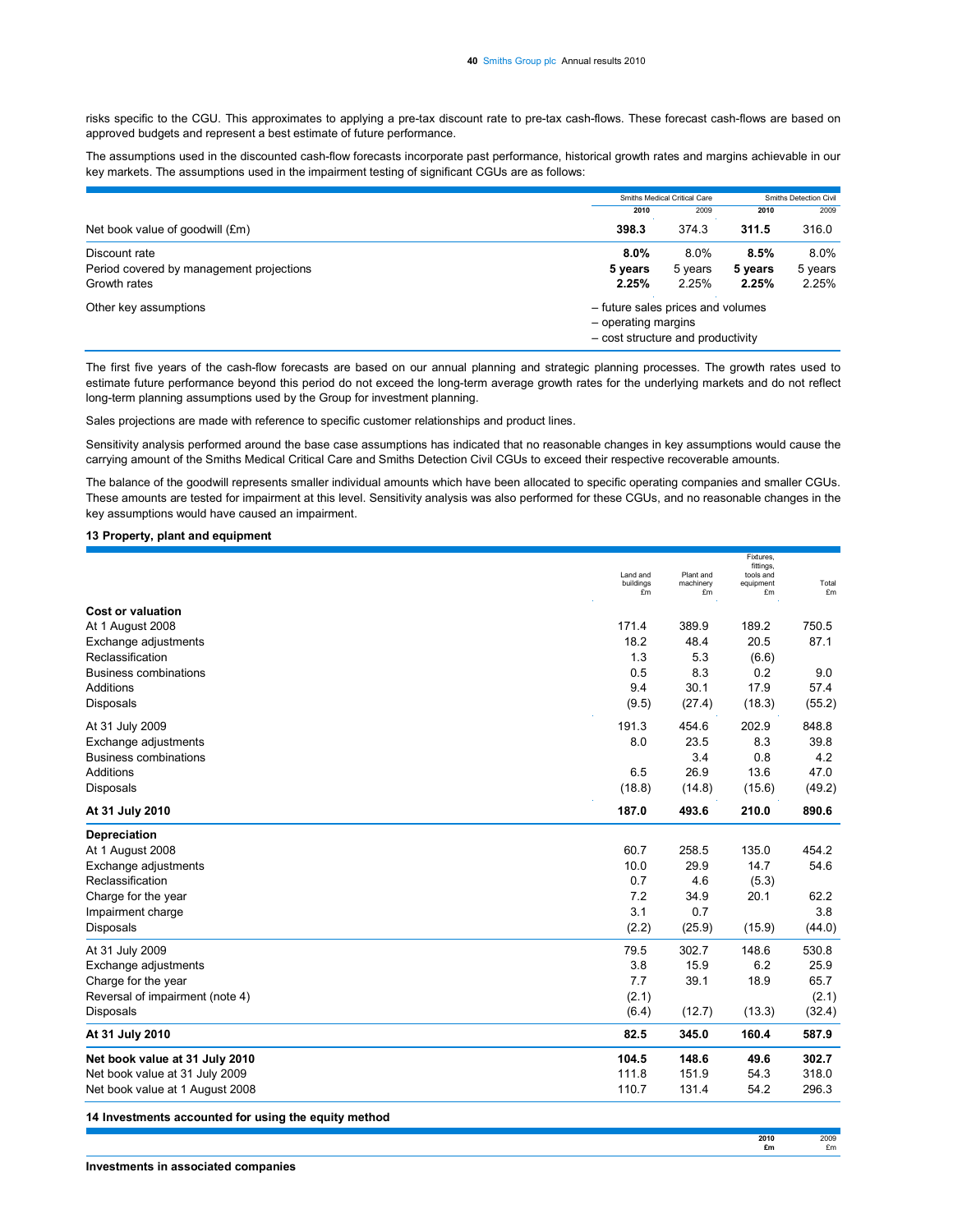| (0.1) |     |
|-------|-----|
|       |     |
| 1.8   | 0.4 |
| 0.7   | 1.7 |
| 11.2  | 9.1 |
|       |     |

The Group's share of the revenue of associates was £22.5m (2009: £19.3m). The total assets of associates are £43.1m (2009: £49.0m) and liabilities are £17.6m (2009: £16.8m). These figures principally represent the performance, assets and liabilities of Cross Match Technologies, Inc., incorporated in the United States. The share of these assets and liabilities attributable to Smiths Group is 35.6% (2009: 34%).

#### **15 Financial assets**

Available for sale financial assets include £25.2m UK government bonds. This investment forms part of the deficit funding plan agreed with the trustee of the one of the principal UK pension schemes. See note 10 for additional details.

#### **16 Inventories**

|                               | 2010  | 2009  |
|-------------------------------|-------|-------|
|                               | £m    | £m    |
| <b>Inventories comprise</b>   |       |       |
| Raw materials and consumables | 129.3 | 145.7 |
| Work in progress              | 72.4  | 95.3  |
| Finished goods                | 190.5 | 177.4 |
|                               | 392.2 | 418.4 |
| Less: payments on account     | (2.2) | (4.8) |
|                               | 390.0 | 413.6 |
|                               |       |       |

The Group consumed £1,262.2m (2009: £1,298.4m) of inventories during the period. £19.0m (2009: £14.9m) was recognised as an expense resulting from the write-down of inventory and £5.6m (2009: £2.0m) was released to the income statement from inventory provisions charged in earlier years but no longer required.

#### **17 Trade and other receivables**

|                                | 2010<br>£m | 2009<br>£m |
|--------------------------------|------------|------------|
| Non-current                    |            |            |
| Trade receivables              | 22.8       | 13.1       |
| Prepayments and accrued income | 6.0        | 2.0        |
| Other debtors                  | 5.0        | 6.2        |
|                                | 33.8       | 21.3       |
| Current                        |            |            |
| Trade receivables              | 535.3      | 501.0      |
| Other debtors                  | 13.1       | 13.4       |
| Prepayments and accrued income | 30.5       | 39.2       |
|                                | 578.9      | 553.6      |

Trade receivables do not carry interest. Management considers that the carrying value of trade and other receivables approximates the fair value. Trade and other receivables, including prepayments, accrued income and other debtors qualifying as financial instruments are classified as 'loans and receivables'. The maximum credit exposure arising from these financial assets is £575.8m (2009: £533.3m).

Trade receivables are disclosed net of a provision for bad and doubtful debts. The provision for bad and doubtful debts is based on specific risk assessment and reference to past default experience.

Credit risk is managed separately for each customer and, where appropriate, a credit limit is set for the customer based on previous experience of the customer and third party credit ratings. The Group has no significant concentration of credit risk, with exposure spread over a large number of customers. The largest single customer is the US Federal Government, representing less than 8% (2009: 8%) of Group revenue.

#### **Ageing of trade receivables**

|                                                                             | 2010<br>£m | 2009<br>£m |
|-----------------------------------------------------------------------------|------------|------------|
| Trade receivables which are not impaired and not yet due                    | 447.3      | 414.9      |
| Trade receivables which are not impaired and less than three months overdue | 75.7       | 68.9       |
| Trade receivables which are not impaired and more than three months overdue | 31.8       | 25.0       |
| Gross value of partially and fully provided debtors                         | 17.9       | 19.8       |
|                                                                             | 572.7      | 528.6      |
| Provision for bad and doubtful debts                                        | (14.6)     | (14.5)     |
| Trade receivables                                                           | 558.1      | 514.1      |

**18 Cash and cash equivalents** 

**2010 £m**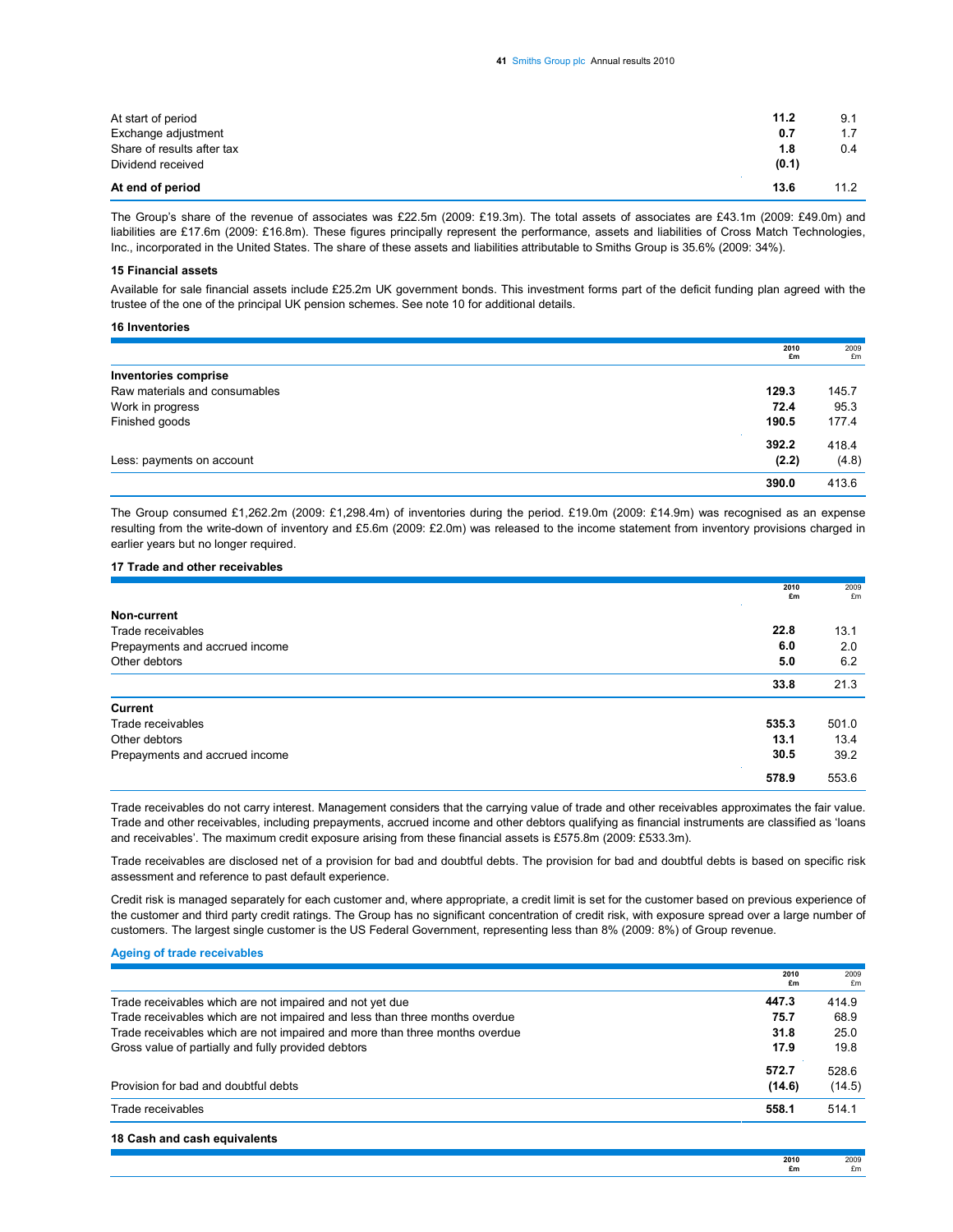| Cash at bank and in hand – including impact of cash pooling gross up: £0.2m (2009: £44.0m)<br>Short-term deposits | 136.3<br>36.6  | 84.0           |
|-------------------------------------------------------------------------------------------------------------------|----------------|----------------|
| Cash and cash equivalents<br>Bank overdrafts                                                                      | 172.9<br>(0.7) | 91.7<br>(72.0) |
| Net cash and cash equivalents                                                                                     | 172.2          | 19.7           |

Cash and cash equivalents include highly liquid investments with maturities of three months or less.

## **19 Trade and other payables**

|                                          | 2010<br>£m | 2009<br>£m |
|------------------------------------------|------------|------------|
|                                          |            |            |
| Non-current                              |            |            |
| Other creditors                          | 27.3       | 25.1       |
| Current                                  |            |            |
| Trade creditors                          | 151.6      | 130.3      |
| Bills of exchange payable                | 0.5        | 0.4        |
| Other creditors                          | 35.2       | 40.8       |
| Other taxation and social security costs | 21.2       | 19.1       |
| Accruals and deferred income             | 219.7      | 209.2      |
|                                          | 428.2      | 399.8      |

Trade and other payables, including accrued expenses and other creditors qualifying as financial instruments, are accounted for at amortised cost and are categorised as other financial liabilities.

## **20 Borrowings and net debt**

This note sets out the calculation of net debt, an important measure in explaining our financing position. The net debt figure includes accrued interest and the fair value adjustments relating to hedge accounting.

|                                                                                 | 2010<br>£m | 2009<br>£m |
|---------------------------------------------------------------------------------|------------|------------|
| Cash and cash equivalents                                                       |            |            |
| Net cash and deposits (note 18)                                                 | 172.9      | 91.7       |
| Short-term borrowings                                                           |            |            |
| Bank overdrafts including impact of cash pooling gross up: £0.2m (2009: £44.0m) | (0.7)      | (72.0)     |
| £139m 7.875% Sterling Eurobond 2010                                             |            | (137.7)    |
| Bank and other loans                                                            | (1.3)      | (3.7)      |
| Interest accrual                                                                | (12.7)     | (11.0)     |
|                                                                                 | (14.7)     | (224.4)    |
| Long-term borrowings                                                            |            |            |
| £660m Revolving Credit Facility 2012                                            |            | (36.9)     |
| \$250m 5.45% US\$ Private placement 2013                                        | (169.1)    | (156.5)    |
| \$250m 6.05% US\$ Guaranteed notes 2014                                         | (158.3)    | (148.5)    |
| £150m 7.25% Sterling Eurobond 2016                                              | (149.1)    | (149.0)    |
| €300m 4.125% Eurobond 2017                                                      | (247.6)    |            |
| \$175m 7.37% US\$ Private placement 2018                                        | (111.4)    | (104.7)    |
| \$250m 7.20% US\$ Guaranteed notes 2019                                         | (158.0)    | (148.3)    |
| Bank and other loans                                                            | (1.5)      | (8.3)      |
|                                                                                 | (995.0)    | (752.2)    |
| <b>Borrowings</b>                                                               | (1,009.7)  | (976.6)    |
| Net debt                                                                        | (836.8)    | (884.9)    |

Borrowings are accounted for at amortised cost and are categorised as other financial liabilities. See note 21 for a maturity analysis of borrowings. The repayment dates on borrowings repayable after five years range from 2016 to 2019.

Interest of £43.2m (2009: £27.7m) was charged to the consolidated income statement in this period in respect of public bonds.

Cash and overdraft balances in interest compensation cash pooling systems are reported gross on the balance sheet. This gross up increased cash and overdrafts by £0.2m at 31 July 2010 (2009: £44.0m).

#### **Movements in net debt**

|                               | 31 July 2009<br>£m | Foreian<br>exchange gains<br>and losses<br>£m | Repayments of<br>borrowings and<br>net cash inflow<br>£m | Drawdown of<br>borrowings and<br>net cash outflow<br>£m | Capitalisation.<br>interest accruals<br>and unwind of<br>capitalised fees<br>£m | Fair value<br>movements from<br>interest rate<br>hedging<br>£m | Change in<br>maturity<br>analysis<br>£m | 31 July 2010<br>£m |
|-------------------------------|--------------------|-----------------------------------------------|----------------------------------------------------------|---------------------------------------------------------|---------------------------------------------------------------------------------|----------------------------------------------------------------|-----------------------------------------|--------------------|
| Net cash and cash equivalents | 19.7               | (0.8)                                         | 153.3                                                    |                                                         |                                                                                 |                                                                |                                         | 172.2              |
| Other short-term borrowings   | (152.4)            | (0.5)                                         | 141.6                                                    |                                                         | (1.4)                                                                           |                                                                | (1.3)                                   | (14.0)             |
| Long-term borrowings          | (752.2)            | (40.7)                                        | 266.8                                                    | (466.8)                                                 | (0.5)                                                                           | (2.9)                                                          | 1.3                                     | (995.0)            |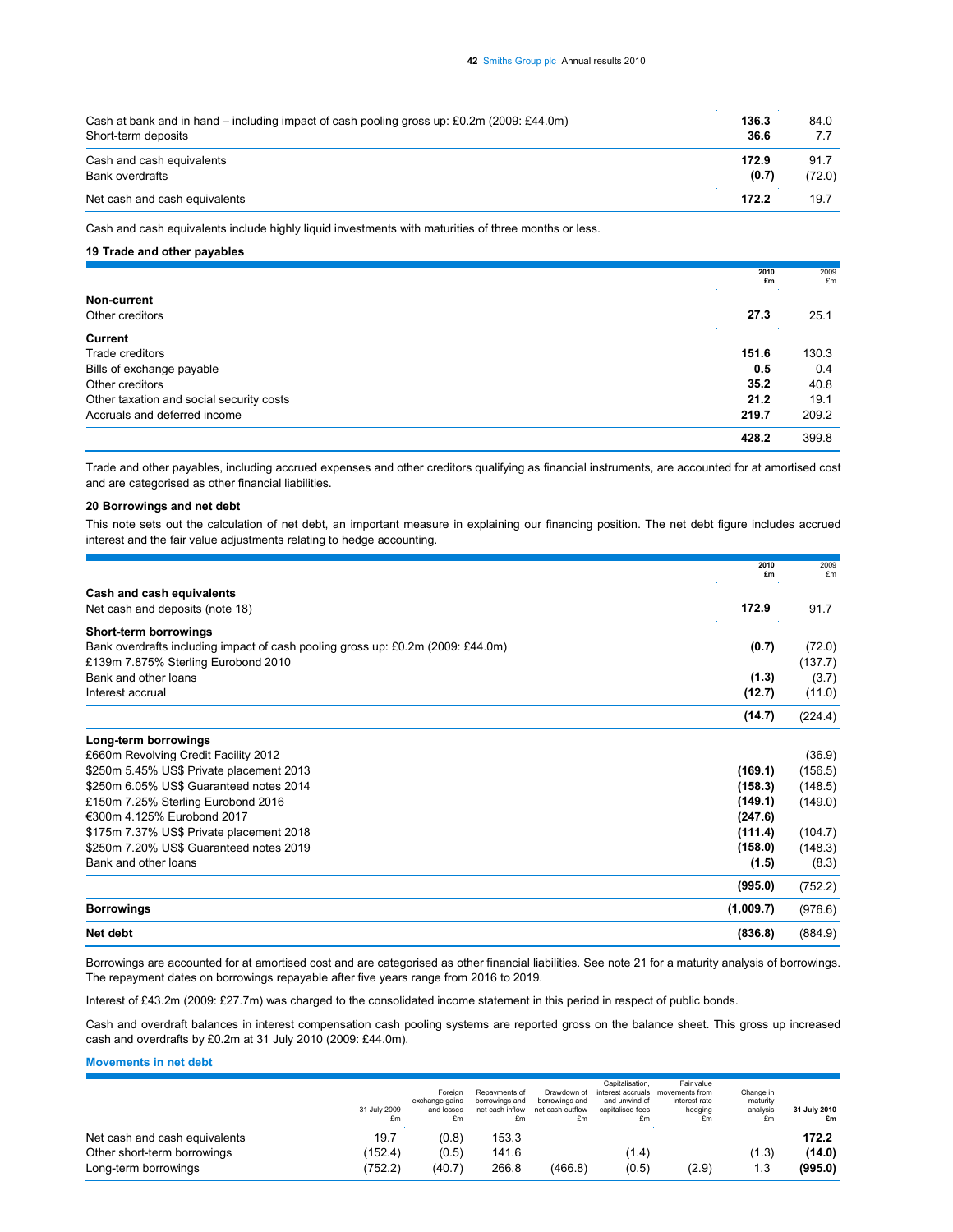| Net debt | (884.9) | (42.0) | 561.7 | (466.8) | (1.9) | (2.9) | (836.8) |
|----------|---------|--------|-------|---------|-------|-------|---------|

The net cash inflow includes £0.3m of cash acquired with new subsidiary undertakings.

## **Secured loans**

Loans amounting to £2.8m (2009: £3.4m) were secured on plant and equipment with a book value of £2.6m (2009: £3.3m).

At 31 July 2009 loans amounting to £6.5m were secured by charges on freehold properties with a book value of £11.5m. These loans have been repaid, and there are no borrowings at 31 July 2010 secured on property.

#### **21 Financial risk management**

The Group's international operations and debt financing expose it to financial risks which include the effects of changes in foreign exchange rates, changes in debt market prices, interest rates, credit risks and liquidity risks.

Treasury and risk management policies are set by the Board. The policy sets out specific guidelines to manage foreign exchange risk, interest rate risk, credit risk and the use of financial instruments to manage risk. The instruments and techniques used to manage exposures include foreign currency derivatives, debt and other interest rate derivatives. The central treasury function monitors financial risks and compliance with risk management policies. The management of operational credit risk is discussed in note 17.

### **(a) Foreign exchange risk**

## Transactional currency exposure

The Group is exposed to foreign currency risks arising from sales or purchases by businesses in currencies other than their functional currency. It is Group policy that, when the net foreign exchange exposure to known future sales and purchases is material, this exposure is hedged using forward foreign exchange contracts. The net exposure is calculated by adjusting the expected cash-flow for payments or receipts in the same currency linked to the sale or purchase. This policy minimises the risk that the profits generated from the transaction will be affected by foreign exchange movements which occur after the price has been determined.

Hedge accounting documentation and effectiveness testing are only undertaken if it is cost effective.

The following table shows the currency of financial instruments. It excludes loans and derivatives designated as net investment hedges.

|                                                                       |                |            |            |             | At 31 July 2010 |
|-----------------------------------------------------------------------|----------------|------------|------------|-------------|-----------------|
|                                                                       | Sterling<br>£m | US\$<br>£m | Euro<br>£m | Other<br>£m | Total<br>£m     |
| <b>Financial assets and liabilities</b>                               |                |            |            |             |                 |
| Financial instruments included in trade and other receivables         | 34.5           | 280.3      | 138.8      | 122.2       | 575.8           |
| Financial instruments included in trade and other payables            | (36.3)         | (143.1)    | (66.2)     | (51.1)      | (296.7)         |
| Cash and cash equivalents                                             | 30.4           | 30.6       | 19.0       | 92.9        | 172.9           |
| Borrowings not designated as net investment hedges                    | (151.6)        | (11.5)     | (2.6)      | (0.3)       | (166.0)         |
|                                                                       | (123.0)        | 156.3      | 89.0       | 163.7       | 286.0           |
| Exclude balances held in operations with the same functional currency | 124.7          | (103.9)    | (87.1)     | (159.0)     | (225.3)         |
| Exposure arising from intra-group loans                               |                | (36.0)     | 12.8       | 6.2         | (17.0)          |
| Forward foreign exchange contracts                                    | (2.6)          | 30.0       | 11.2       | (38.6)      |                 |
|                                                                       | (0.9)          | 46.4       | 25.9       | (27.7)      | 43.7            |

|                                                                       |          | At 31 July 2009 |        |        |         |  |
|-----------------------------------------------------------------------|----------|-----------------|--------|--------|---------|--|
|                                                                       | Sterling | US\$            | Euro   | Other  | Total   |  |
|                                                                       | £m       | £m              | £m     | £m     | £m      |  |
| <b>Financial assets and liabilities</b>                               |          |                 |        |        |         |  |
| Financial instruments included in trade and other receivables         | 36.0     | 256.6           | 142.2  | 98.5   | 533.3   |  |
| Financial instruments included in trade and other payables            | (34.0)   | (126.1)         | (75.9) | (37.5) | (273.5) |  |
| Cash and cash equivalents                                             | 13.3     | 16.0            | 25.3   | 37.1   | 91.7    |  |
| Borrowings not designated as net investment hedges                    | (306.5)  | (22.7)          | (33.4) | (19.1) | (381.7) |  |
|                                                                       | (291.2)  | 123.8           | 58.2   | 79.0   | (30.2)  |  |
| Exclude balances held in operations with the same functional currency | 294.0    | (84.9)          | (52.4) | (77.5) | 79.2    |  |
| Exposure arising from intra-group loans                               |          |                 | (12.0) | 23.2   | 11.2    |  |
| Forward foreign exchange contracts                                    | 70.7     | (82.3)          | (2.4)  | 14.0   |         |  |
|                                                                       | 73.5     | (43.4)          | (8.6)  | 38.7   | 60.2    |  |

Financial instruments included in trade and other receivables comprise trade receivables, accrued income and other debtors which qualify as financial instruments. Similarly, financial instruments included in trade and other payables comprise trade payables, accrued expenses and other creditors which qualify as financial instruments.

Based on the assets and liabilities held at the year end, if the specified currencies were to strengthen 10% while all other market rates remained constant, the change in the fair value of financial instruments not designated as net investment hedges would have the following effect:

|           | Impact on profit<br>for the year<br>31 July 2010<br>£m | Gain/(loss)<br>recognised in<br>reserves<br>31 July 2010<br>£m | Impact on profit<br>for the year<br>31 July 2009<br>£m | Gain/(loss)<br>recognised in<br>reserves<br>31 July 2009<br>£m |
|-----------|--------------------------------------------------------|----------------------------------------------------------------|--------------------------------------------------------|----------------------------------------------------------------|
| US dollar | 1.5                                                    | (1.8)                                                          | 4.9                                                    | 5.0                                                            |
| Euro      | 1.0                                                    | 2.9                                                            | 0.2                                                    | (1.2)                                                          |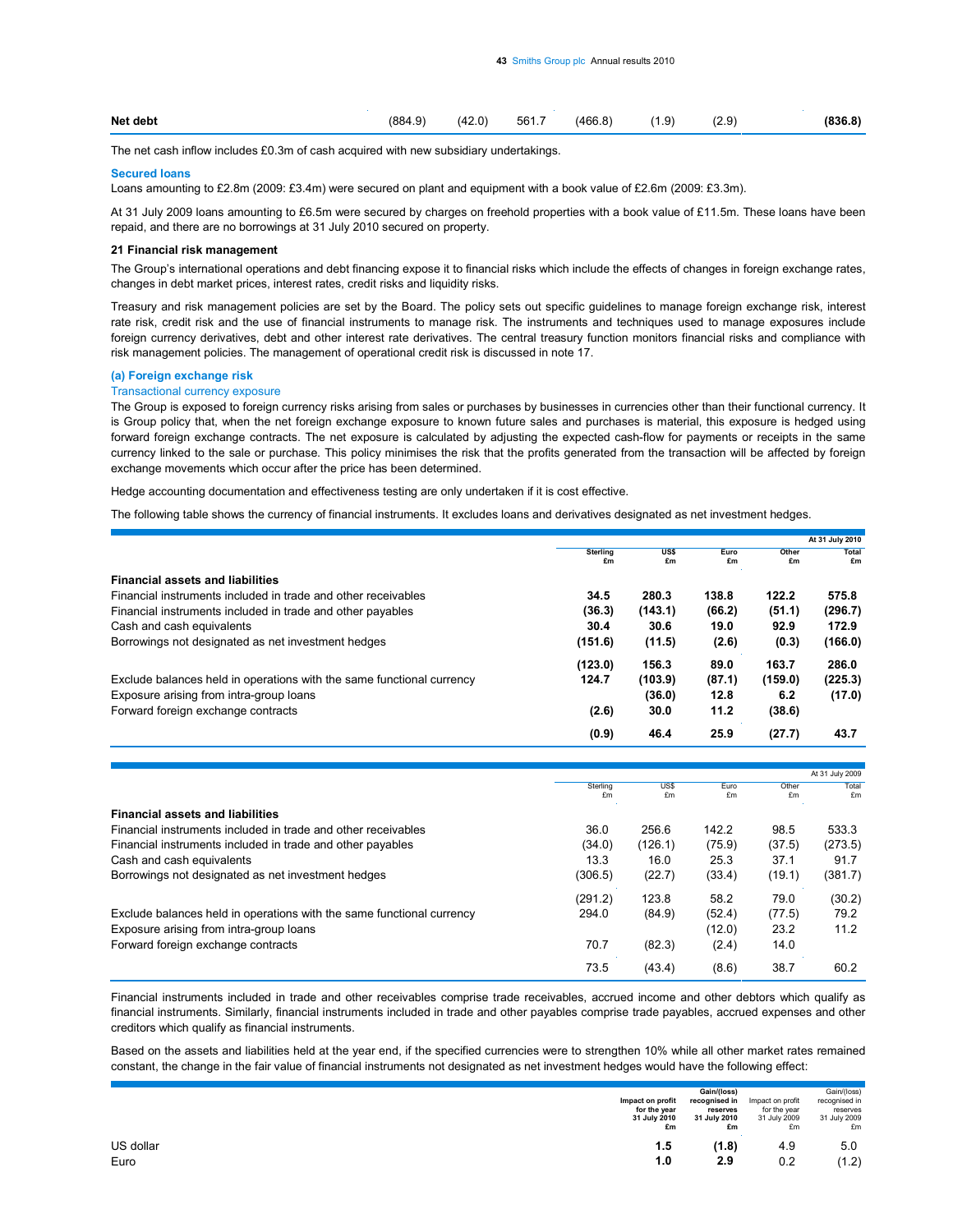| Sterling | <br>1.0<br>$\sim$ | 1.0 | $\sim$ $\sim$ |
|----------|-------------------|-----|---------------|
|          |                   |     |               |

These sensitivities were calculated before adjusting for tax and exclude the effect of quasi-equity intra-group loans.

#### *Cash-flow hedging*

The Group uses foreign currency contracts to hedge future foreign currency sales and purchases. At 31 July 2010 contracts with a nominal value of £292.7m (2009: £310.7m) were designated as hedging instruments. In addition, the Group had outstanding foreign currency contracts with a nominal value of £152.1m (2009: £121.7m) which were being used to manage transactional foreign exchange exposures, but were not accounted for as cash-flow hedges. The fair value of the contracts is disclosed in note 22.

The majority of hedged transactions will be recognised in the income statement in the same period that the cash-flows are expected to occur, with the only differences arising as a result of normal commercial credit terms on sales and purchases. Of the foreign exchange contracts designated as hedging instruments 99.6% are for periods of 12 months or less (2009: 99%).

The movements in the cash-flow hedge reserve during the period are summarised in the table below:

|                                                                                                      | Year ended<br>31 July 2010<br>£m | Year ended<br>31 July 2009<br>fm |
|------------------------------------------------------------------------------------------------------|----------------------------------|----------------------------------|
| Brought forward cash-flow hedge reserve at start of year                                             | 1.8                              | 1.1                              |
| Exchange adjustments                                                                                 | 0.2                              | 0.3                              |
| Gains and losses on effective cash-flow hedges recognised in equity                                  | (2.3)                            | (8.0)                            |
| Amounts removed from the hedge reserve and recognised in the following lines on the income statement |                                  |                                  |
| - revenue                                                                                            | 0.1                              | 9.6                              |
| - cost of sales                                                                                      | 0.9                              | (2.8)                            |
| - administrative expenses                                                                            | (1.3)                            | 1.6                              |
| Carried forward cash-flow hedge reserve at end of year                                               | (0.6)                            | 1.8                              |

#### Translational currency exposure

The Group has significant investments in overseas operations, particularly in the United States and Europe. As a result, the sterling value of the Group's balance sheet can be significantly affected by movements in exchange rates. The Group seeks to mitigate the effect of these translational currency exposures by matching the net investment in overseas operations with borrowings denominated in their functional currencies, except where significant adverse interest differentials or other factors would render the cost of such hedging activity uneconomic. This is achieved by borrowing primarily in the relevant currency or in some cases indirectly through the use of forward foreign exchange contracts and cross currency swaps.

#### *Net investment hedges*

The table below sets out the currency of loans and swap contracts designated as net investment hedges:

|                                                                      |                |                   |                   |             | At 31 July 2010 |
|----------------------------------------------------------------------|----------------|-------------------|-------------------|-------------|-----------------|
|                                                                      | Sterling<br>£m | <b>US\$</b><br>£m | Euro<br>£m        | Other<br>£m | Total<br>£m     |
| Loans designated as net investment hedges<br>Currency swap contracts | 206.7          | (587.0)<br>(32.4) | (248.1)<br>(39.2) | (135.1)     | (835.1)         |
|                                                                      | 206.7          | (619.4)           | (287.3)           | (135.1)     | (835.1)         |

|                                           |                |                   |            |             | At 31 July 2009 |
|-------------------------------------------|----------------|-------------------|------------|-------------|-----------------|
|                                           | Sterling<br>£m | <b>US\$</b><br>£m | Euro<br>£m | Other<br>£m | Total<br>£m     |
| Loans designated as net investment hedges |                | (551.3)           |            | (36.9)      | (588.2)         |
| Cross-currency swap contracts             |                | 59.9              | (59.9)     |             |                 |
| Currency swap contracts                   | 380.8          | (92.6)            | (207.4)    | (80.8)      |                 |
|                                           | 380.8          | (584.0)           | (267.3)    | (117.7)     | (588.2)         |

At 31 July 2010 swap contracts hedged the Group's exposure to Australian dollars, Canadian dollars, Japanese yen and Chinese renminbi (2009: Japanese yen and Chinese renminbi). At 31 July 2009 currency loans in other currencies hedged the Group's exposure to Canadian dollars and Australian dollars.

Of the contracts designated as net investment hedges, 56% (2009: 53%) are current and the balance matures over the next three years (2009: four years).

The gains and losses that have been deferred in the net investment hedge reserve are shown in the table below:

|                                                                                                                                    | Year ended<br>31 July 2010<br>£m | Year ended<br>31 July 2009<br>fm |
|------------------------------------------------------------------------------------------------------------------------------------|----------------------------------|----------------------------------|
| Brought forward net investment hedge reserve at start of year<br>Amounts deferred in the period on effective net investment hedges | (88.9)<br>(39.3)                 | (30.3)<br>(58.6)                 |
| Carried forward net investment hedge reserve at end of year                                                                        | (128.2)                          | (88.9)                           |

The fair values of these net investment hedges are subject to exchange rate movements. Based on the hedging instruments in place at the year end, if the specified currencies were to strengthen 10% while all other market rates remained constant, it would have the following effect: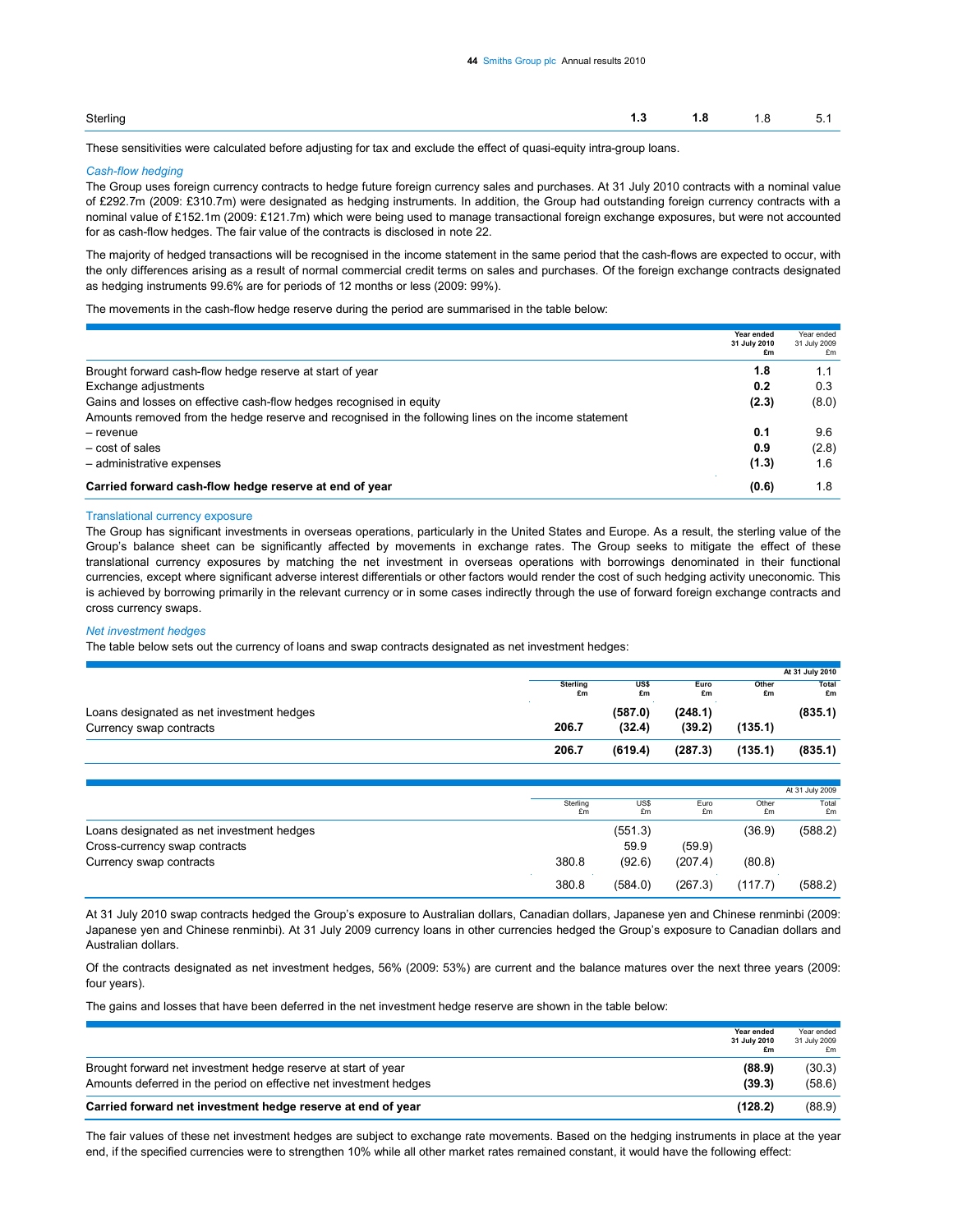| recognised in<br>hedge reserve<br>31 July 2010 | Loss<br>£m | Loss<br>recognised in<br>hedge reserve<br>31 July 2009<br>£m |
|------------------------------------------------|------------|--------------------------------------------------------------|
| US dollar                                      | 61.8       | 70.8                                                         |
| Euro                                           | 26.0       | 10.7                                                         |

These movements would be fully offset by an opposite movement on the retranslation of the net assets of the overseas subsidiaries. These sensitivities were calculated before adjusting for tax.

#### **(b) Interest rate risk**

The Group operates an interest rate policy designed to optimise interest cost and reduce volatility in reported earnings. The Group's current policy is to require interest rates to be fixed for 60% to 100% of the level of net debt. This is achieved primarily through fixed rate borrowings, and also through the use of interest rate swaps. At 31 July 2010 91.5% (2009: 73.9%) of the Group's net borrowings were at fixed interest rates, after adjusting for interest rate swaps and the impact of short maturity derivatives designated as net investment hedges.

The weighted average interest rate on borrowings and cross-currency swaps at 31 July 2010, after interest rate swaps, is 5.4% (2009: 5.8%).

### Interest rate profile of financial assets and liabilities and the fair value of borrowings

The following table shows the interest rate risk exposure of cash and borrowings. The other financial assets and liabilities do not earn or bear interest and for all financial instruments except for borrowings the carrying value is not materially different from their fair value.

|                                                                                                                                                      | Cash and<br>cash<br>equivalents<br>31 July 2010<br>£m | <b>Borrowings</b><br>31 July 2010<br>£m | Fair value of<br>borrowings<br>31 July 2010<br>£m | Cash and<br>cash equivalents<br>31 July 2009<br>£m | Borrowings<br>31 July 2009<br>£m | Fair value of<br>borrowings<br>31 July 2009<br>£m |
|------------------------------------------------------------------------------------------------------------------------------------------------------|-------------------------------------------------------|-----------------------------------------|---------------------------------------------------|----------------------------------------------------|----------------------------------|---------------------------------------------------|
| Fixed interest (adjusted for interest rate hedging)<br>Less than one year<br>Between one and five years<br>Greater than five years                   |                                                       | (1.3)<br>(223.5)<br>(566.9)             | (1.3)<br>(244.3)<br>(643.7)                       |                                                    | (141.4)<br>(152.5)<br>(406.4)    | (146.8)<br>(156.4)<br>(430.6)                     |
| Total fixed interest financial assets/(liabilities) (adjusted for interest rate<br>hedging)<br>Floating rate interest financial assets/(liabilities) | 156.4                                                 | (791.7)<br>(218.0)                      | (889.3)<br>(218.0)                                | 77.1                                               | (700.3)<br>(276.3)               | (733.8)<br>(268.9)                                |
| Total interest bearing financial assets/(liabilities)<br>Non-interest bearing assets/(liabilities) in the same category                              | 156.4<br>16.5                                         | (1,009.7)                               | (1, 107.3)                                        | 77.1<br>14.6                                       | (976.6)                          | (1,002.7)                                         |
| <b>Total</b>                                                                                                                                         | 172.9                                                 | (1,009.7)                               | (1, 107.3)                                        | 91.7                                               | (976.6)                          | (1,002.7)                                         |

#### Interest rate hedging

The Group has designated US\$150.0m interest rate swaps which mature on 28 January 2013 and €120.0m interest rate swaps which mature on 5 May 2017 as fair value hedges on the US private placement and the Eurobond respectively which mature on the same dates. These positions hedge the risk of variability in the fair value of borrowings arising from fluctuations in base rates.

The fair values of the hedging instruments are disclosed in note 22. The effect of the swaps is to convert £195.3m (2009: £149.7m) debt from fixed rate to floating rate.

#### Sensitivity of interest charges to interest rate movements

The Group has exposure to sterling, US dollar and euro interest rates. However the Group does not have a significant exposure to interest rate movements for any individual currency. Based on the composition of net debt and foreign exchange rates at 31 July 2010, and taking into consideration all fixed rate borrowings and interest rate swaps in place, a one percentage point (100 basis points) change in average floating interest rates for all three currencies would have a £0.2m (2009: £2.2m) impact on the Group's profit before tax.

## **(c) Financial credit risk**

The Group is exposed to credit-related losses in the event of non-performance by counterparties to financial instruments, but does not currently expect any counterparties to fail to meet their obligations. Credit risk is mitigated by the Board approved policy of only selecting counterparties with a strong investment grade long-term credit rating for cash deposits and assigning financial limits to individual counterparties. In the normal course of business, the Group operates notional cash pooling systems, where a legal right of set-off applies.

The maximum credit risk exposure in the event of other parties failing to perform their obligations under financial assets, excluding trade and other receivables and derivatives, totals £199.9m at 31 July 2010 (2009: £99.5m).

|                                                                        | 2010<br>£m | 2009<br>£m |
|------------------------------------------------------------------------|------------|------------|
| Cash held in interest compensation pools with a legal right of set-off | 0.2        | 44.0       |
| Cash at banks with at least a AA- credit rating                        | 120.8      | 37.5       |
| Cash at banks with a A+ credit rating                                  | 47.3       | 12.6       |
| Cash at other banks                                                    | 4.7        | 4.0        |
| UK government bonds with a AAA credit rating (note 15)                 | 25.2       |            |
| Other investments                                                      | 1.7        | 1.4        |
|                                                                        | 199.9      | 99.5       |

At 31 July 2010 the maximum exposure with a single bank for deposits and cash is £41.6m (2009: £24.1m), whilst the maximum mark to market exposure for derivatives is £6.8m (2009: £6.4m). These exposures were with the same bank, which has a AA credit rating.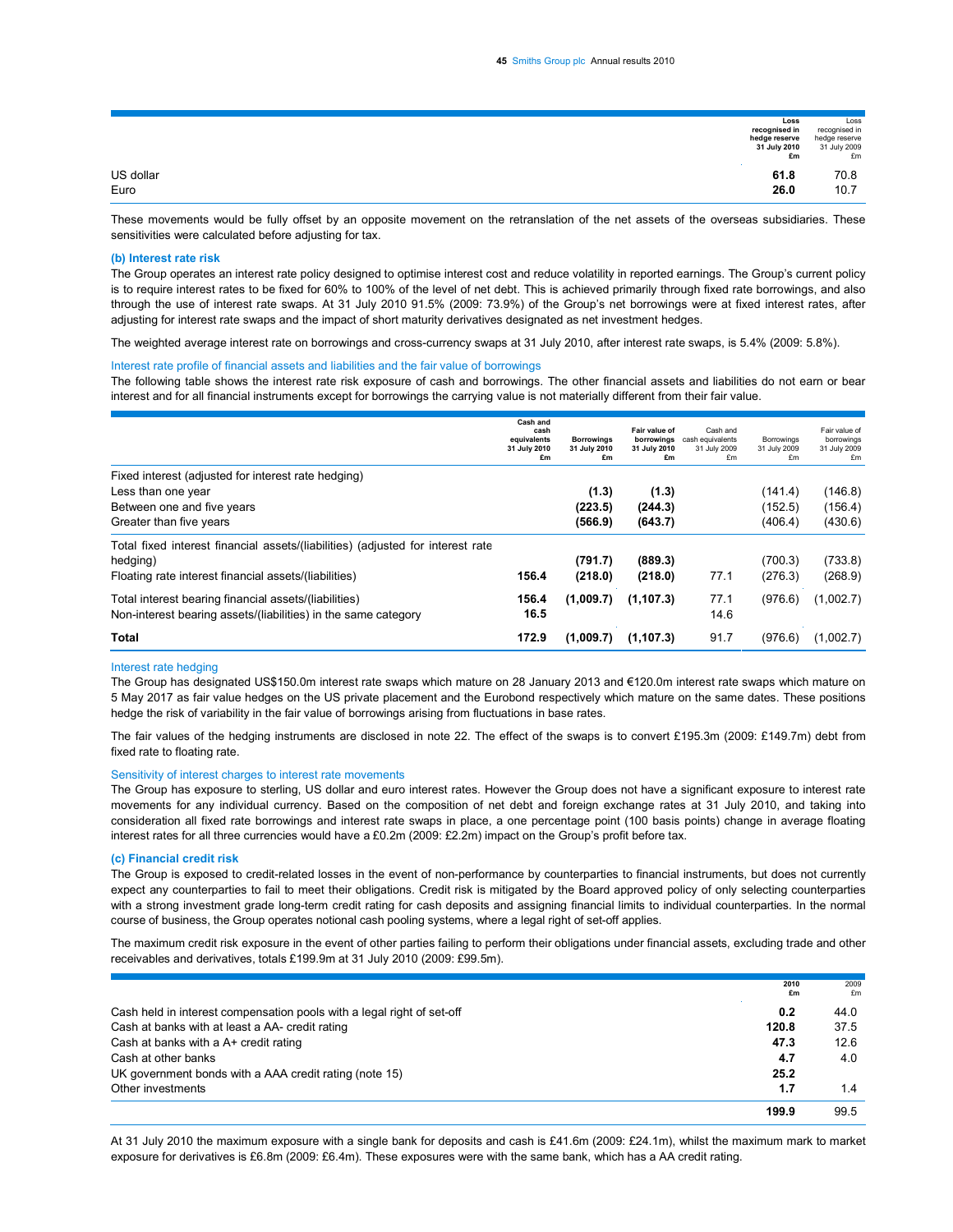## **(d) Liquidity risk**  Borrowing facilities

The Board policy specifies the maintenance of unused committed credit facilities of at least £200m at all times to ensure it has sufficient available funds for operations and planned development. The principal £660m revolving credit facility matures in June 2012. At the balance sheet date the Group had the following undrawn credit facilities:

|                                                                                            | 2010<br>£m | 2009<br>£m |
|--------------------------------------------------------------------------------------------|------------|------------|
| Expiring within one year<br>Expiring between one and two years<br>Expiring after two years | 660.0      | 622.8      |
|                                                                                            | 660.0      | 622.8      |

#### Cash deposits

As at 31 July 2010, £36.6m (2009: £7.7m) of cash and cash equivalents was on deposit with various banks of which £20.8m (2009: £5.9m) was on deposit in the UK.

#### Gross contractual cash-flows for borrowings

|                              | <b>Borrowings</b><br>(Note 20)<br>31 July 2010<br>£m | Fair value<br>adjustments<br>31 July 2010<br>£m | Contractual<br>interest<br>payments<br>31 July 2010<br>£m | Total<br>contractual<br>cash-flows<br>31 July 2010<br>£m | Borrowings<br>(Note 20)<br>31 July 2009<br>£m | Fair value<br>adjustments<br>31 July 2009<br>£m | Contractual<br>interest<br>payments<br>31 July 2009<br>£m | Total<br>contractual<br>cash-flows<br>31 July 2009<br>£m |
|------------------------------|------------------------------------------------------|-------------------------------------------------|-----------------------------------------------------------|----------------------------------------------------------|-----------------------------------------------|-------------------------------------------------|-----------------------------------------------------------|----------------------------------------------------------|
| Less than one year           | (14.7)                                               | 1.3                                             | (47.9)                                                    | (61.3)                                                   | (224.4)                                       | (0.2)                                           | (58.4)                                                    | (283.0)                                                  |
| Between one and two years    | (1.0)                                                |                                                 | (59.2)                                                    | (60.2)                                                   | (1.6)                                         |                                                 | (47.9)                                                    | (49.5)                                                   |
| Between two and three years  | (169.6)                                              | 9.8                                             | (54.9)                                                    | (214.7)                                                  | (38.2)                                        |                                                 | (47.7)                                                    | (85.9)                                                   |
| Between three and four years | (158.3)                                              | (1.0)                                           | (50.5)                                                    | (209.8)                                                  | (157.0)                                       | 6.8                                             | (42.8)                                                    | (193.0)                                                  |
| Between four and five years  |                                                      |                                                 | (40.8)                                                    | (40.8)                                                   | (149.0)                                       | (1.2)                                           | (36.7)                                                    | (186.9)                                                  |
| Greater than five years      | (666.1)                                              | (4.0)                                           | (102.0)                                                   | (772.1)                                                  | (406.4)                                       | (2.5)                                           | (101.1)                                                   | (510.0)                                                  |
| <b>Total</b>                 | (1,009.7)                                            | 6.1                                             | (355.3)                                                   | (1.358.9)                                                | (976.6)                                       | 2.9                                             | (334.6)                                                   | (1,308.3)                                                |

The figures presented in the borrowings column include the non-cash adjustments which are highlighted in the adjacent column. The contractual interest reported for borrowings is before the effect of interest rate swaps.

#### Gross contractual cash-flows for derivative financial instruments

|                       | <b>Receipts</b><br>31 July 2010<br>£m | Payments<br>31 July 2010<br>£m | Net cash-flow<br>31 July 2010<br>£m | Receipts<br>31 July 2009<br>£m | Payments<br>31 July 2009<br>£m | Net cash-flow<br>31 July 2009<br>£m |
|-----------------------|---------------------------------------|--------------------------------|-------------------------------------|--------------------------------|--------------------------------|-------------------------------------|
| <b>Assets</b>         |                                       |                                |                                     |                                |                                |                                     |
| Less than one year    | 375.2                                 | (354.0)                        | 21.2                                | 592.2                          | (545.3)                        | 46.9                                |
| Greater than one year | 78.7                                  | (60.7)                         | 18.0                                | 182.7                          | (217.7)                        | (35.0)                              |
| <b>Liabilities</b>    |                                       |                                |                                     |                                |                                |                                     |
| Less than one year    | 362.5                                 | (377.8)                        | (15.3)                              | 460.2                          | (513.7)                        | (53.5)                              |
| Greater than one year | 30.2                                  | (31.3)                         | (1.1)                               | 256.0                          | (232.7)                        | 23.3                                |
| <b>Total</b>          | 846.6                                 | (823.8)                        | 22.8                                | 1,491.1                        | (1,509.4)                      | (18.3)                              |

This table presents the undiscounted future contractual cash-flows for all derivative financial instruments. For this disclosure, cash-flows in foreign currencies are translated using the spot rates at the balance sheet date. The fair values of these financial instruments are presented in note 22.

#### Gross contractual cash-flows for other financial liabilities

The contractual cash-flows for financial liabilities included in trade and other payables are: £284.5m (2009: £261.9m) due in less than one year, £8.2m (2009: £7.3m) due between one and five years and £4.0m (2009: £4.3m) due after more than five years.

### **22 Financial derivatives**

The tables below set out the nominal amount and fair value of derivative contracts held by the Group, identifying the derivative contracts which qualify for hedge accounting treatment:

|                                                  |                                          |                     |                   | At 31 July 2010   |
|--------------------------------------------------|------------------------------------------|---------------------|-------------------|-------------------|
|                                                  | Contract or underlying<br>nominal amount |                     |                   | <b>Fair value</b> |
|                                                  | £m                                       | <b>Assets</b><br>£m | Liabilities<br>£m | <b>Net</b><br>£m  |
| Foreign exchange contracts (cash-flow hedges)    | 292.7                                    | 5.2                 | (7.0)             | (1.8)             |
| Foreign exchange contracts (not hedge accounted) | 152.1                                    | 1.2                 | (2.3)             | (1.1)             |
| Total foreign exchange contracts                 | 444.8                                    | 6.4                 | (9.3)             | (2.9)             |
| Currency swaps (net investment hedges)           | 206.7                                    | 4.9                 | (0.8)             | 4.1               |
| Currency swaps (not hedge accounted)             | 180.7                                    | 6.7                 | (5.6)             | 1.1               |
| Total currency swap contracts                    | 387.4                                    | 11.6                | (6.4)             | 5.2               |
| Interest rate swaps (fair value hedges)          | 195.3                                    | 8.3                 | (0.3)             | 8.0               |
| <b>Total financial derivatives</b>               | 1,027.5                                  | 26.3                | (16.0)            | 10.3              |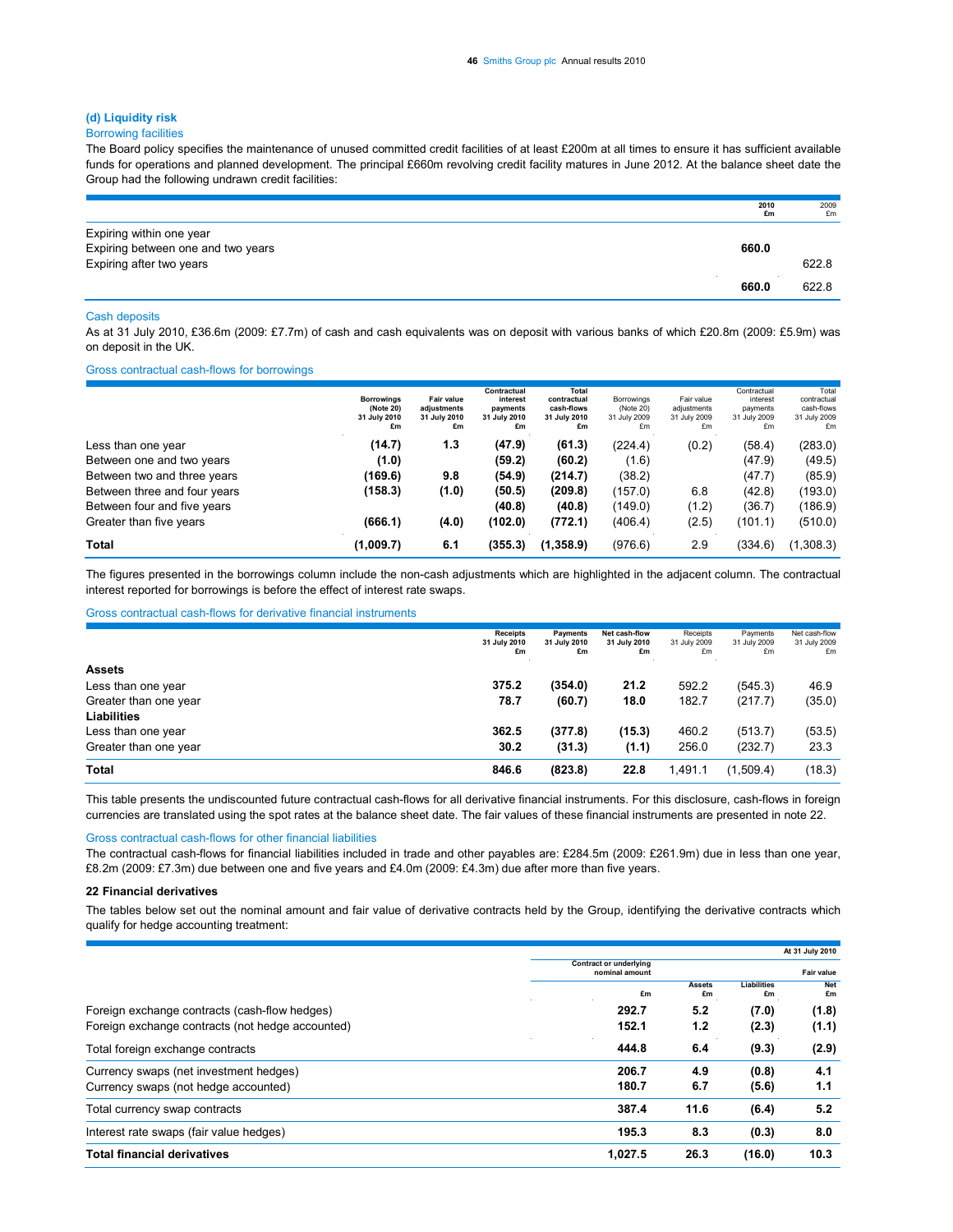| Balance sheet entries              |      |        |      |
|------------------------------------|------|--------|------|
| Non-current                        | 10.8 | (1.1)  | 9.7  |
| Current                            | 15.5 | (14.9) | 0.6  |
| <b>Total financial derivatives</b> | 26.3 | (16.0) | 10.3 |

|                                                             |                                          |              |                   | At 31 July 2009 |
|-------------------------------------------------------------|------------------------------------------|--------------|-------------------|-----------------|
|                                                             | Contract or underlying<br>nominal amount |              |                   | Fair value      |
|                                                             | £m                                       | Assets<br>£m | Liabilities<br>£m | Net<br>£m       |
| Foreign exchange contracts (cash-flow hedges)               | 310.7                                    | 10.2         | (7.8)             | 2.4             |
| Foreign exchange contracts (not hedge accounted)            | 121.7                                    | 2.3          | (2.3)             |                 |
| Total foreign exchange contracts                            | 432.4                                    | 12.5         | (10.1)            | 2.4             |
| Currency swaps (net investment hedges)                      | 470.6                                    | 32.6         | (2.4)             | 30.2            |
| Currency swaps (not hedge accounted)                        | 436.7                                    | 3.3          | (31.9)            | (28.6)          |
| Total currency swap contracts                               | 907.3                                    | 35.9         | (34.3)            | 1.6             |
| Cross-currency swaps (net investment and fair value hedges) | 59.9                                     |              | (1.2)             | (1.2)           |
| Interest rate swaps (fair value hedges)                     | 89.8                                     | 6.2          |                   | 6.2             |
| <b>Total financial derivatives</b>                          | 1,489.4                                  | 54.6         | (45.6)            | 9.0             |
| Balance sheet entries                                       |                                          |              |                   |                 |
| Non-current                                                 |                                          | 13.9         | (6.7)             | 7.2             |
| Current                                                     |                                          | 40.7         | (38.9)            | 1.8             |
| <b>Total financial derivatives</b>                          |                                          | 54.6         | (45.6)            | 9.0             |

#### Currency swaps not hedge accounted

These contracts comprise derivatives which were previously part of the net investment hedging programme and matching contracts to eliminate this exposure. There is no further net exposure arising from these contracts.

#### Accounting for other derivative contracts

Any foreign exchange contracts which are not formally designated as hedges and tested are classified as 'held for trading' and not hedge accounted.

#### Fair value hierarchy

All derivatives values are calculated using level 2 valuation methodologies.

## **23 Provisions for liabilities and charges**

|                                          | At<br>31 July 2009<br>£m | Exchange<br>adjustments<br>£m | Provisions<br>charged<br>£m | Provisions<br>released<br>£m | Unwind of<br>provision<br>discount<br>£m | Utilisation<br>£m | At<br>31 July 2010<br>£m |
|------------------------------------------|--------------------------|-------------------------------|-----------------------------|------------------------------|------------------------------------------|-------------------|--------------------------|
| Warranty provision and product liability | 44.4                     | 1.0                           | 14.8                        | (6.6)                        |                                          | (16.1)            | 37.5                     |
| Reorganisation                           | 15.7                     | 0.9                           | 5.4                         | (0.8)                        |                                          | (9.8)             | 11.4                     |
| Property                                 | 3.5                      |                               | 1.9                         | (0.1)                        |                                          | (0.6)             | 4.7                      |
| Disposal                                 | 54.7                     | 3.1                           |                             | (1.4)                        |                                          | (0.2)             | 56.2                     |
| Litigation                               | 185.4                    | 11.0                          | 21.4                        | (3.9)                        | 7.0                                      | (29.5)            | 191.4                    |
|                                          | 303.7                    | 16.0                          | 43.5                        | (12.8)                       | 7.0                                      | (56.2)            | 301.2                    |

### Analysed as:

|                            | 2010<br>£m | 2009<br>£m   |
|----------------------------|------------|--------------|
| <b>Current liabilities</b> | 70.4       | 77 2<br>11.Z |
| Non-current liabilities    | 230.8      | 226.5        |
|                            | 301.2      | 303.7        |

#### **Warranty provision and product liability**

Warranties over the Group's products typically cover periods of between one and three years. Provision is made for the likely cost of after-sales support based on the recent past experience of individual businesses.

#### **Reorganisation**

On 3 June 2008 the Company announced a number of changes to its corporate centre and divisional headquarters. The total cost of this restructuring, including redundancy, relocation and consolidation of manufacturing, is expected to amount to approximately £45m over the period to 2010, of which £5.4m has been charged in the current year.

Reorganisation provisions include £2.8m (2009: £4.8m) costs relating to restructuring supply arrangements following the automotive seals disposal. These costs are expected to be spread over the next six years.

## **Disposal**

The disposal provision relates to warranties and other obligations in respect of the disposal of the Marine Systems and Aerospace businesses.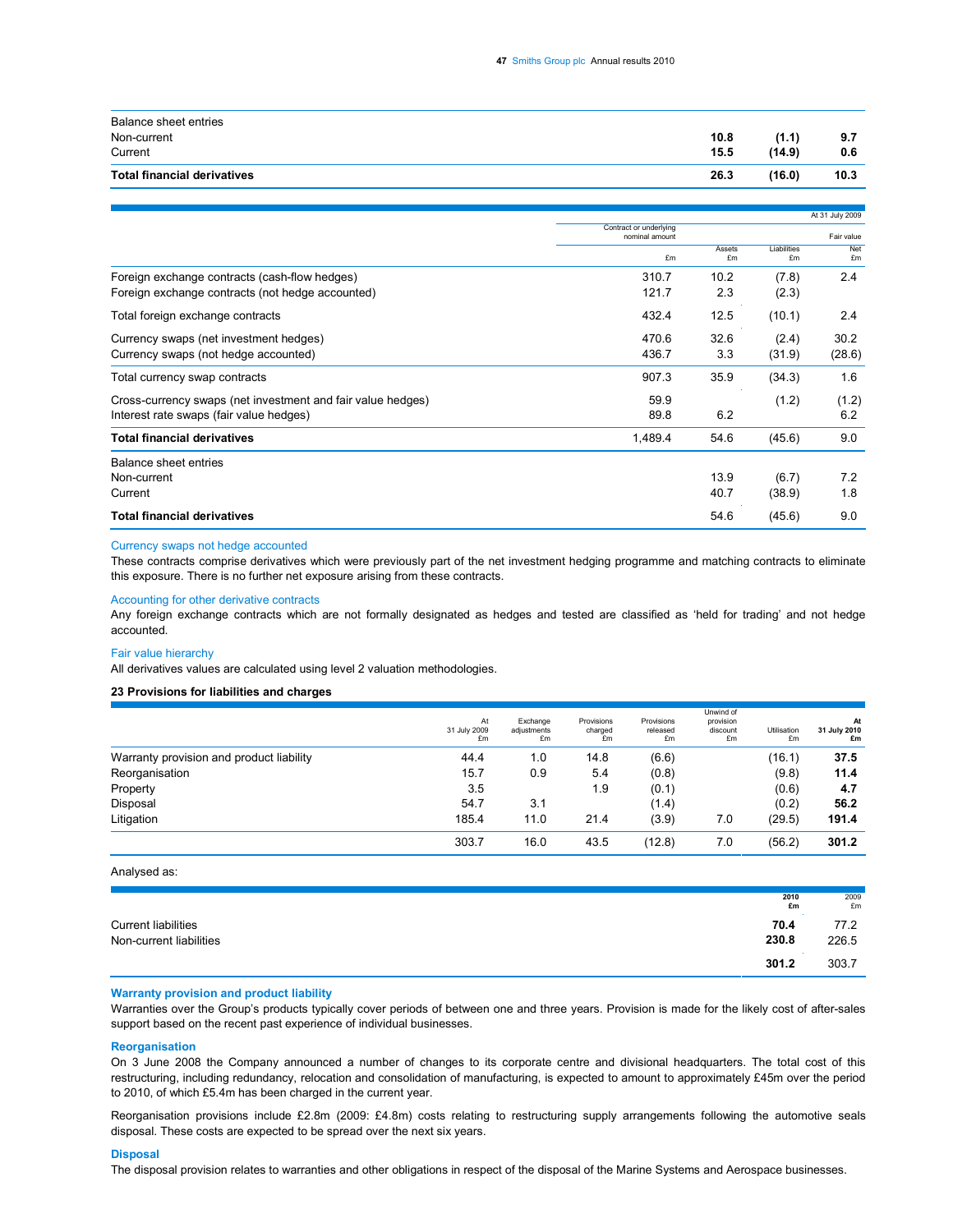Most of the balance is expected to be utilised within the next five years.

## **Litigation**

#### John Crane, Inc.

John Crane, Inc. ("JCI") is one of many co-defendants in numerous lawsuits pending in the United States in which plaintiffs are claiming damages arising from alleged exposure to, or use of, products previously manufactured which contained asbestos. Until 2006, the awards, the related interest and all material defence costs were met directly by insurers. In 2007, JCI secured the commutation of certain insurance policies in respect of product liability. While JCI has excess liability insurance, the availability of such insurance and scope of the cover are currently the subject of litigation in the United States. An adverse judgment at first instance from the Circuit Court of Cook County, Illinois is currently under appeal. Pending the outcome of that litigation, JCI has begun to meet defence costs directly. Provision is made in respect of the expected costs of defending known and predicted future claims and of adverse judgments in relation thereto, to the extent that such costs can be reliably estimated. No account has been taken of recoveries from insurers as their nature and timing are not yet sufficiently certain to permit recognition as an asset for these purposes.

The JCI products generally referred to in these cases consist of industrial sealing product, primarily packing and gaskets. The asbestos was encapsulated within these products in such a manner that causes JCI to believe, based on tests conducted on its behalf, that the products were safe. JCI ceased manufacturing products containing asbestos in 1985.

JCI is actively monitoring the conduct and effect of its current and expected asbestos litigation, including the most efficacious presentation of its 'safe product' defence, and intends to continue to resist all asbestos claims based upon this defence. Approximately 184,000 claims against JCI have been dismissed before trial over the last 31 years. JCI is currently a defendant in cases involving approximately 116,000 claims. Despite the large number of claims brought against JCI, it has had final judgments against it, after appeals, in only 100 cases over the period, and has had to pay awards amounting to approximately US\$95m. JCI has also incurred significant additional defence costs and, whilst the number of claims being filed against JCI and other defendants has been declining, the proportion of mesothelioma claims has increased, and JCI's ability to defend these cases is likely to have a significant impact on its annual aggregate adverse judgment and defence costs.

The assumptions made in assessing the appropriate level of provision include:

• The periods over which the expenditure can be reliably estimated. Projections used range between 10 and 17 years.

- The future trend of legal costs, allowing for 3% cost inflation.
- The rate of future claims filed.
- The rate of successful resolution of claims.
- The average amount of judgments awarded.

The provision is based on past history and allows for decreasing costs based on published tables of asbestos incidence projections. However, because of the significant uncertainty associated with the future level of asbestos claims and of the costs arising out of related litigation, there can be no guarantee that the assumptions used to estimate the provision will result in an accurate prediction of the actual costs that may be incurred and, as a result, the provision may be subject to potentially material revision from time to time if new information becomes available as a result of future events.

The provision in respect of JCI is a discounted pre-tax provision using discount rates, being the risk-free rate on US debt instruments for the appropriate period. The deferred tax asset related to this provision is shown within the deferred tax balance (note 6). Set out below is the gross, discounted and post-tax information relating to this provision:

|                               | 2010<br>£m | 2009<br>£m |
|-------------------------------|------------|------------|
| Gross provision               | 214.5      | 213.3      |
| Discount                      | (38.8)     | (46.7)     |
| Discounted pre-tax provision  | 175.7      | 166.6      |
| Deferred tax                  | (47.4)     | (45.0)     |
| Discounted post-tax provision | 128.3      | 121.6      |

#### Other litigation

The Group has on occasion been required to take legal action to protect its intellectual property and other rights against infringement. It has also had to defend itself against proceedings brought by other parties, including product liability and insurance subrogation claims. Provision is made for any expected costs and liabilities in relation to these proceedings where appropriate, though there can be no guarantee that such provisions (which may be subject to potentially material revision from time to time) will accurately predict the actual costs and liabilities that may be incurred.

Apart from that relating to JCI, none of the other provisions is discounted.

#### **24 Operating lease commitments – minimum lease payments**

The minimum uncancellable lease payments which the Group is committed to make are:

|                                                     |                                    | 2010        |                             | 2009        |
|-----------------------------------------------------|------------------------------------|-------------|-----------------------------|-------------|
|                                                     | <b>Land and</b><br>buildings<br>£m | Other<br>£m | Land and<br>buildings<br>£m | Other<br>£m |
| Payments due                                        |                                    |             |                             |             |
| - not later than one year                           | 27.3                               | 9.0         | 25.0                        | 9.1         |
| - later than one year and not later than five years | 63.7                               | 10.7        | 57.8                        | 9.4         |
| - later than five years                             | 27.7                               | 0.1         | 27.0                        | 0.1         |
|                                                     | 118.7                              | 19.8        | 109.8                       | 18.6        |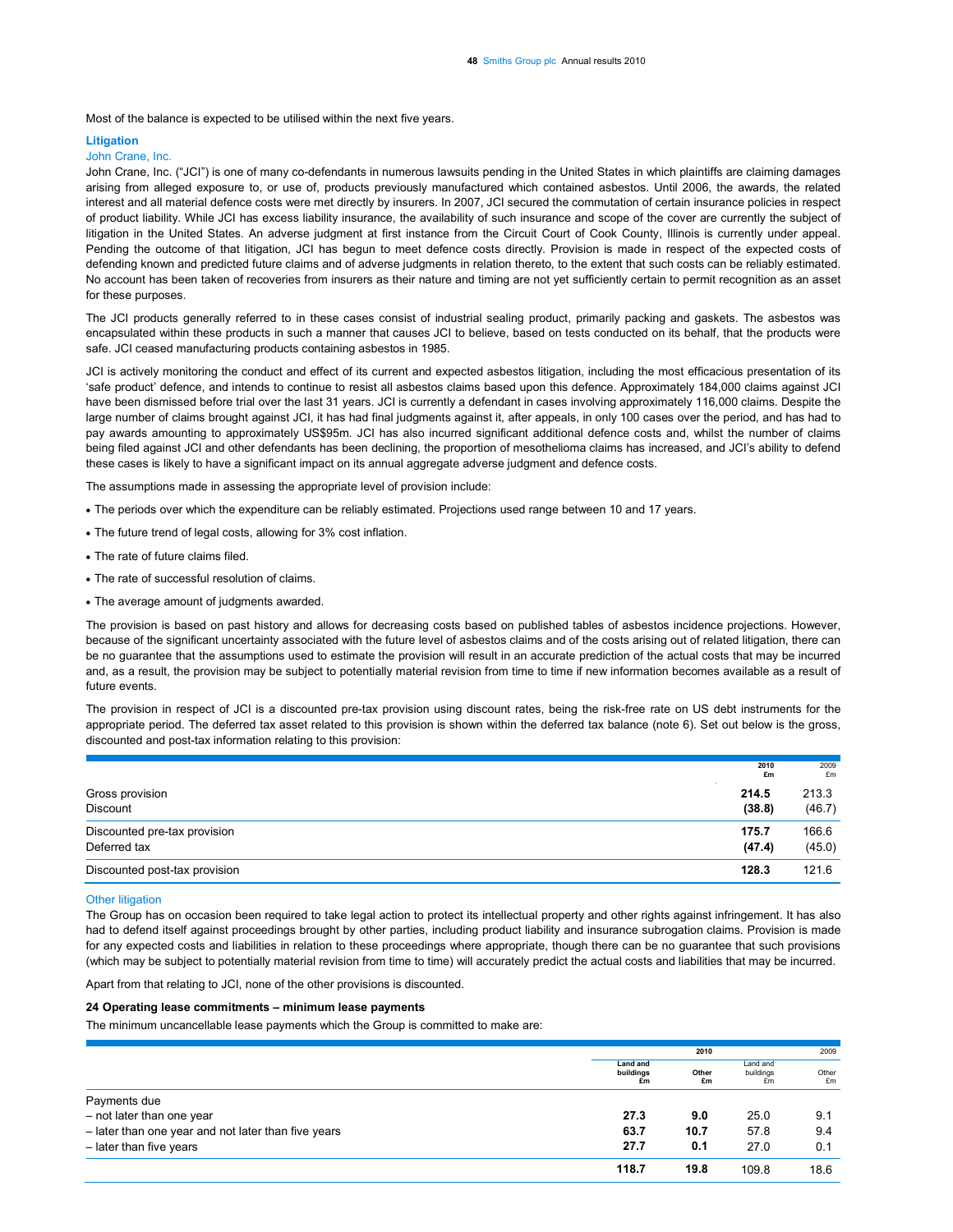#### **25 Contingent liabilities and commitments**

## **John Crane, Inc.**

As stated in note 23, John Crane, Inc. ("JCI") is involved in numerous law suits pending in the United States in which plaintiffs are claiming damages arising from exposure to, or use of, products containing asbestos. The JCI products generally referred to in these cases are ones in which the asbestos fibres were encapsulated in such a manner that, according to tests conducted on behalf of JCI, the products were safe. JCI ceased manufacturing products containing asbestos in 1985.

Provision has been made for the cost of adverse judgments expected to occur. The Group anticipates that asbestos litigation will continue beyond the period covered by this provision; however, because of the uncertainty surrounding the outcome of litigation beyond this period, the cost of adverse judgments cannot be reliably estimated.

#### **Other contingent liabilities and commitments**

In the ordinary course of its business, the Group is subject to litigation such as product liability claims, employee disputes and other kinds of lawsuits, and faces different types of legal issues in different jurisdictions. The high level of activity in the US, for example, exposes the Group to the likelihood of various types of litigation commonplace in that country, such as 'mass tort' and 'class action' litigation, and legal challenges to the scope and validity of patents. These types of proceedings (or the threat of them) are also used to create pressure to encourage negotiated settlement of disputes. Any claim brought against the Group (with or without merit), could be costly to defend. These matters are inherently difficult to quantify. In appropriate cases a provision is recognised based on best estimates and management judgement but there can be no guarantee that these provisions (which may be subject to potentially material revision from time to time**)** will result in an accurate prediction of the actual costs and liabilities that may be incurred. There are also contingent liabilities in respect of litigation for which no provisions are made.

At 31 July 2010, contingent liabilities, comprising bonds and guarantees arising in the normal course of business, amounted to £143.5m (2009: £202.1m), including pension commitments of £40.6m (2009: £116.1m). At 31 July 2009 the Parent Company had two letters of credit to support the Group's pension plans, one for £100.0m and one for £50.0m, which were both partially utilised. Following the agreement of ten year funding plans with the Trustees of its two major UK pension schemes the first letter of credit has been cancelled, leaving only the £50.0m facility.

The Group is currently co-operating with the relevant authorities in investigating certain business conduct issues. Based on the work completed to date, these are not expected to give rise to any material financial exposure.

#### **26 Share capital**

|                                     | Number of shares | Issued capital<br>£m | Consideration<br>£m |
|-------------------------------------|------------------|----------------------|---------------------|
| Ordinary shares of 37.5p each       |                  |                      |                     |
| At 31 July 2009                     | 389,026,427      | 145.9                |                     |
| Exercise of share options           | 1.701.616        | 0.6                  | 9.1                 |
| Total share capital at 31 July 2010 | 390,728,043      | 146.5                |                     |

At 31 July 2010 all of the issued share capital was in free issue. All issued shares are fully paid.

#### **27 Reserves**

Retained earnings include the value of Smiths Group plc shares held by the Smiths Industries Employee Benefit Trust. In the year the Company issued 558,754 (2009: 682,922) shares to the Trust. At 31 July 2010 the Trust held 32,858 (2009: 105,932) ordinary shares with a market value of £0.4m (2009: £0.8m).

The capital redemption reserve, revaluation reserve and merger reserve arose from: share repurchases; revaluations of property, plant and equipment; and merger accounting for business combinations before the adoption of IFRS, respectively.

#### **Capital management**

The capital structure is based on the directors' judgement of the balance required to maintain flexibility while achieving an efficient cost of capital. The Group has a target gearing, calculated on a market value basis, of approximately 20%. At the balance sheet date the Group had gearing of 19% (2009: 26%).

As part of this process the Group maintains its target of a solid investment grade credit rating by monitoring the factors utilised by ratings agencies and evaluating the impact of potential distributions and future funding requirements. At 31 July 2010 the Group had a credit rating of BBB+/Baa2 – negative outlook (2009: BBB+/Baa2 – negative outlook) with Standard & Poor's and Moody's respectively.

## **Hedge reserve**

|                                                  | 2010<br>£m | 2009<br>£m |
|--------------------------------------------------|------------|------------|
| The hedge reserve on the balance sheet comprises |            |            |
| - cash-flow hedge reserve                        | (0.6)      | 1.8        |
| - net investment hedge reserve                   | (128.2)    | (88.9)     |
|                                                  | (128.8)    | (87.1)     |

See transactional currency exposure risk management disclosures in note 21 for additional details of cash-flow hedges and translational currency exposure risk management disclosure also in note 21 for additional details of net investment hedges.

## **28 Cash-flow from operating activities**

|                                 | Year ended<br>31 July 2010<br>£m | Year ended<br>31 July 2009<br>£m |
|---------------------------------|----------------------------------|----------------------------------|
| Operating profit – continuing   | 435.9                            | 428.5                            |
| Operating profit – discontinued |                                  |                                  |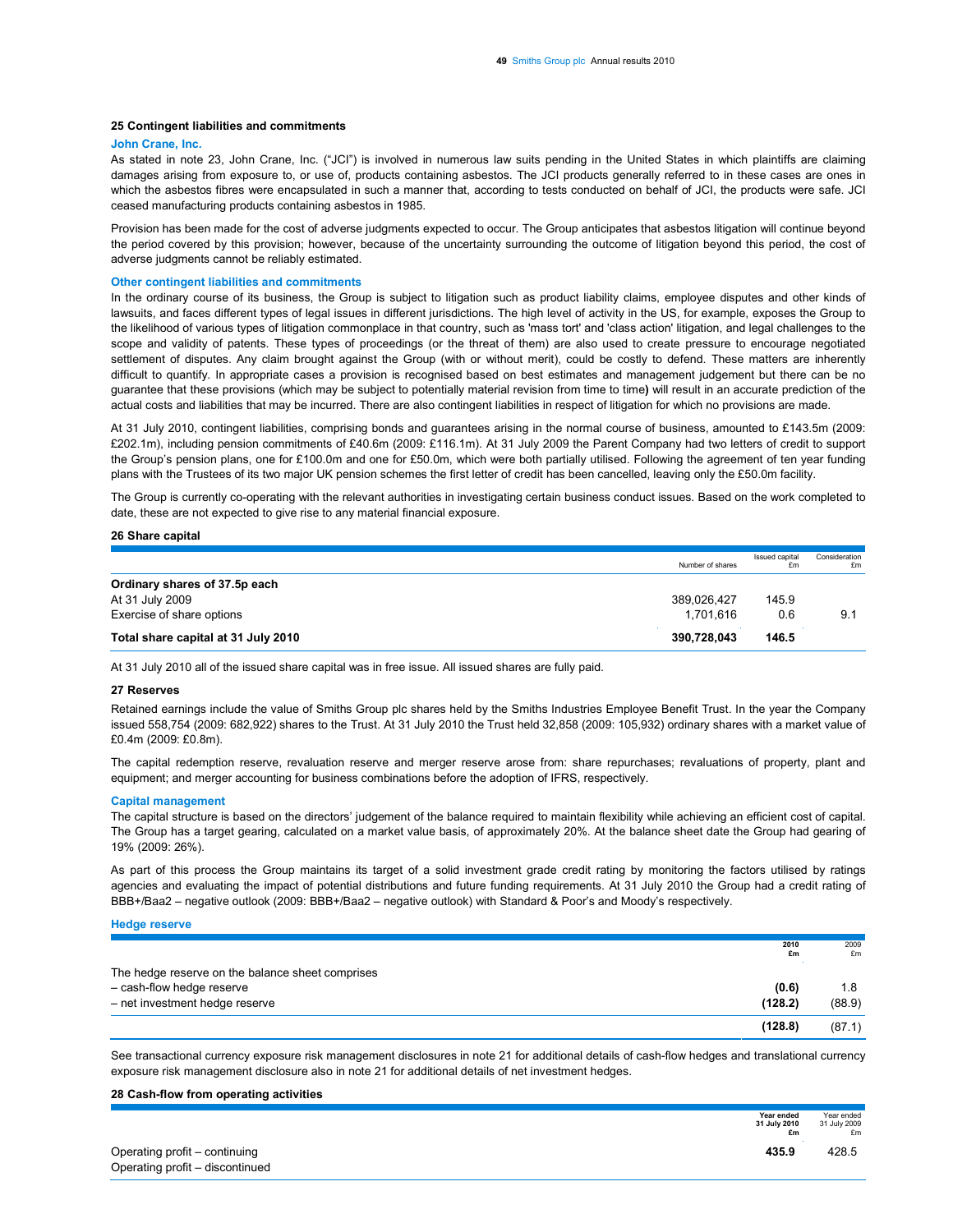|                                                     | 435.9  | 428.5   |
|-----------------------------------------------------|--------|---------|
| Amortisation of intangible assets                   | 67.6   | 55.2    |
| Impairment of intangible assets                     |        | 0.2     |
| Profit on disposal of property, plant and equipment | (3.1)  | (11.3)  |
| Profit on disposal of business                      | (3.3)  | (1.6)   |
| Depreciation of property, plant and equipment       | 65.7   | 62.2    |
| Impairment of property, plant and equipment         | (2.1)  | 3.8     |
| Share-based payment expense                         | 10.3   | 9.4     |
| Retirement benefits                                 | (56.1) | (112.5) |
| Decrease in inventories                             | 46.1   | 22.1    |
| (Increase)/decrease in trade and other receivables  | (16.5) | 94.0    |
| Increase/(decrease) in trade and other payables     | 27.0   | (79.9)  |
| Decrease in provisions                              | (21.8) | (24.9)  |
| Cash generated from operations                      | 549.7  | 445.2   |
| Interest                                            | (52.8) | (39.1)  |
| Tax paid                                            | (86.4) | (74.0)  |
| Net cash inflow from operating activities           | 410.5  | 332.1   |

#### **29 Acquisitions**

During the period ended 31 July 2010, the Group acquired Channel Microwave (October 2009) and Interconnect Devices, Inc. ("IDI") (April 2010) on behalf of Smiths Interconnect.

IDI designs and produces highly engineered, application specific connectors using a proprietary spring probe contact technology. It focuses on mission critical applications for semiconductor and circuit-board testing, and high reliability connectors for military, medical, homeland security and industrial markets. The IDI acquisition expands the Smiths Interconnect product range and provides a significant Chinese base for the Connectors technology group.

From the date of acquisition to 31 July 2010, the acquisitions contributed £20.3m to revenue, £2.8m to headline profit before taxation and £(0.9)m to profit before taxation. If Smiths had acquired the businesses at the beginning of the financial period, the acquisitions would have contributed £52.1m to revenue and £7.2m to headline profit before tax.

The intangible assets recognised comprise £22.8m in respect of technology and £28.7m in respect of customer relationships and orders. Goodwill represents the value of synergies arising from the acquisitions and future growth opportunities. The goodwill recognised is not expected to be deductible for tax purposes. The adjustments to current assets and liabilities relate to valuation adjustments and are provisional, based on management's best estimates.

The values set out below are provisional pending finalisation of the fair values attributable, and will be finalised in the year ending 31 July 2011. Goodwill and other net assets in respect of prior year acquisitions, as previously reported, have been adjusted as a result of finalising their attributable fair values and changes in the estimated value of contingent considerations. Accordingly, goodwill has increased by £0.2m.

|                                                                        | Interconnect Devices, Inc. |                                 |                                 |                  | Other acquisitions              |                                 |             |
|------------------------------------------------------------------------|----------------------------|---------------------------------|---------------------------------|------------------|---------------------------------|---------------------------------|-------------|
|                                                                        | Book value<br>£m           | Fair value<br>adiustments<br>£m | Provisional<br>fair value<br>£m | Book value<br>£m | Fair value<br>adiustments<br>£m | Provisional<br>fair value<br>£m | Total<br>£m |
| <b>Non-current assets</b>                                              |                            |                                 |                                 |                  |                                 |                                 |             |
| - intangible assets                                                    | 38.1                       | 11.9                            | 50.0                            |                  | 1.5                             | 1.5                             | 51.5        |
| - property, plant and equipment                                        | 4.2                        | (0.1)                           | 4.1                             | 0.1              |                                 | 0.1                             | 4.2         |
| - other assets                                                         | 0.8                        | (0.8)                           |                                 |                  |                                 |                                 |             |
| <b>Current assets</b>                                                  |                            |                                 |                                 |                  |                                 |                                 |             |
| - cash and cash equivalents                                            | 0.3                        |                                 | 0.3                             |                  |                                 |                                 | 0.3         |
| - other current assets                                                 | 12.4                       | 0.2                             | 12.6                            | 1.0              | (0.2)                           | 0.8                             | 13.4        |
| <b>Non-current liabilities</b>                                         |                            |                                 |                                 |                  |                                 |                                 |             |
| - other liabilities                                                    | (0.1)                      | (3.5)                           | (3.6)                           |                  |                                 |                                 | (3.6)       |
| <b>Current liabilities</b>                                             |                            |                                 |                                 |                  |                                 |                                 |             |
| - other current liabilities                                            | (3.1)                      |                                 | (3.1)                           | (0.2)            |                                 | (0.2)                           | (3.3)       |
| Net assets acquired                                                    | 52.6                       | 7.7                             | 60.3                            | 0.9              | 1.3                             | 2.2                             | 62.5        |
| Goodwill on current year acquisitions                                  |                            |                                 | 62.6                            |                  |                                 | 1.5                             | 64.1        |
| Goodwill adjustments on prior year acquisitions                        |                            |                                 |                                 |                  |                                 |                                 | 0.2         |
| <b>Total consideration</b>                                             |                            |                                 | 122.9                           |                  |                                 | 3.7                             | 126.8       |
| Cash paid during the period – current year acquisitions                |                            |                                 |                                 |                  |                                 |                                 | 126.6       |
| Adjustments to deferred consideration on prior<br>vear<br>acquisitions |                            |                                 |                                 |                  |                                 |                                 | 0.2         |
| <b>Total consideration</b>                                             |                            |                                 |                                 |                  |                                 |                                 | 126.8       |

#### **30 Employee share schemes**

The Group operates share schemes and plans for the benefit of employees. The nature of the principal schemes and plans, including general conditions, is set out below: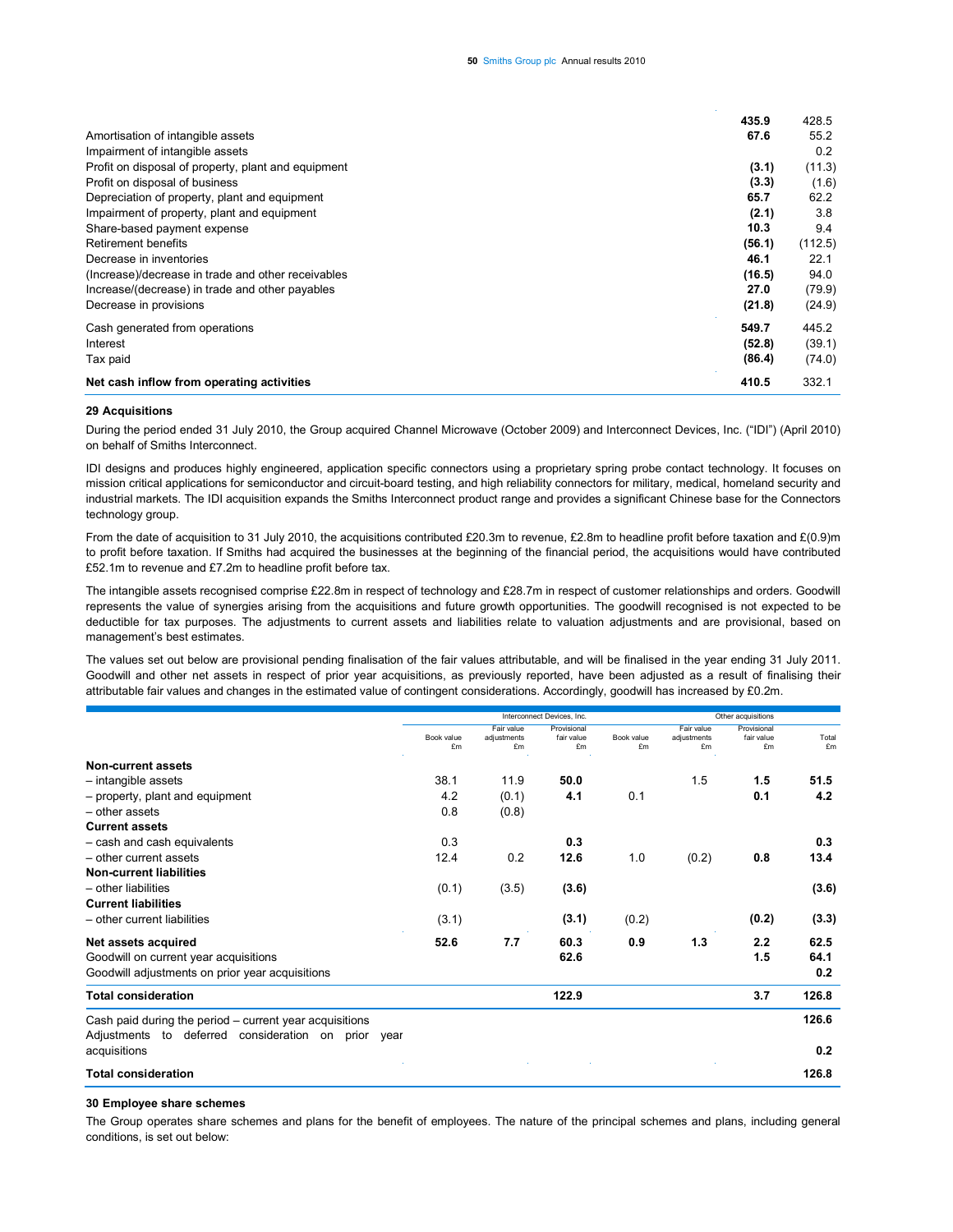#### **Smiths Group Performance Share Plan (PSP)**

The PSP was introduced in 2004 and replaced the 95 ESOS for executive directors and senior executives. Conditional awards of up to 1.5 times salary (and exceptionally three times salary) were granted annually. The awards are released following the third anniversary of the date of grant to the extent the PSP's performance tests have been met. One-third of the award is subject to a total shareholder return ('TSR') target relative to other FTSE 100 companies (excluding financial companies and investment trusts). For full vesting, the company's TSR must be at or above the 75th percentile over the three year performance period. 25% of the award will vest if the company's TSR is at median. Awards will vest on a straight-line pro-rata basis between median and 75th percentile. The remaining two-thirds of the award is subject to an earnings per share ('EPS') growth target (measured before exceptional items). Full vesting will occur if the compound annual growth in EPS is equivalent to 12% per annum. 25% vesting will occur if the compound annual growth in EPS is equivalent to 5% per annum, with vesting on a straight-line basis between 5% and 12%. The PSP has been replaced by the VSP, and the final award under the PSP will be released in December 2010.

#### **Value Sharing Plan (VSP)**

The VSP is a long-term incentive plan approved by the shareholders in July 2008 rewarding executives for value creation at Group and Divisional levels over three-year and four-year periods commencing with the financial year 2008/09. Corporate participants will be rewarded under the VSP for value creation at a Group level, whereas the executives with divisional responsibilities will be rewarded for value creation within the division for which they are responsible. For the Group scheme, one-third of the award will depend on the growth in Smiths' TSR over and above the median for the companies comprising the FTSE 100 (excluding financial services companies) and the remaining two-thirds of each award will be determined by the growth in internal value in excess of 9.5% a year. The growth in internal value is calculated as follows: adjusted profit before tax ('PBT') times the ratio of PBT to market capitalisation determined at the date of grant plus net equity cash-flows to shareholders. The divisional awards will depend on meeting an internal value growth target set for the division in which the participant works.

The participants in the VSP will not be eligible for awards under the Performance Share Plan in 2008/09 or 2009/10.

#### **Smiths Group Co-Investment Plan (CIP)**

Under the CIP, as introduced in October 2005, the executive directors and senior executives are able, if invited, to use their after tax bonus or 25% of their basic salary after tax, whichever is the greater, to invest in the Company's shares at the prevailing market price. At the end of a three year period, if the executive is still in office and provided the performance test is passed, matching shares will be awarded in respect of any invested shares retained for that period. The number of matching shares to be awarded is determined by the Remuneration Committee at the end of the year in which the bonus is earned by reference to annual bonus, and other corporate financial criteria. The maximum award will not exceed the value, before tax, of the bonus or salary invested in shares by the executive. Vesting of matching shares will occur and the matching shares will be released at the end of the three year period if the Group's Return on Capital Employed ('ROCE') over the Performance Period exceeds the Group's weighted average cost of capital ('WACC') over the Performance Period by an average margin of at least 1% per annum.

In July 2008 the CIP was amended. From 2009 participants have been required to invest 50% of their post tax bonus in purchased shares. The performance conditions have been expanded to include an enhanced performance condition of ROCE exceeding WACC by an average margin of 3% per annum. If the enhanced performance condition is met, two matching shares will be issued for every purchased share.

|                                     | CIP   | PSP and<br><b>VSP</b> | Other share<br>schemes | Total   | Weighted<br>average<br>price for<br>option plans<br>£ |
|-------------------------------------|-------|-----------------------|------------------------|---------|-------------------------------------------------------|
| Ordinary shares under option ('000) |       |                       |                        |         |                                                       |
| 1 August 2008                       | 1,407 | 2,661                 | 10,148                 | 14,216  | £6.23                                                 |
| Granted                             | 305   | 1,604                 | 647                    | 2,556   | £1.45                                                 |
| Exercised                           | (675) | (683)                 | (584)                  | (1,942) | £2.18                                                 |
| Lapsed                              | (47)  | (243)                 | (1, 191)               | (1,481) | £6.75                                                 |
| 31 July 2009                        | 990   | 3,339                 | 9,020                  | 13,349  | £5.83                                                 |
| Granted                             | 412   |                       | 248                    | 660     | £3.32                                                 |
| Update of estimates                 |       | (241)                 |                        | (241)   | £0.00                                                 |
| Exercised                           | (430) | (130)                 | (1,643)                | (2,203) | £6.18                                                 |
| Lapsed                              | (95)  | (1, 198)              | (1, 193)               | (2,486) | £5.53                                                 |
| 31 July 2010                        | 877   | 1,770                 | 6,432                  | 9,079   | £6.15                                                 |

Options were exercised on an irregular basis during the period. The average closing share price over the financial year was 1,000.61p (2009: 832.08p). There has been no change to the effective option price of any of the outstanding options during the period.

| Range of exercise prices | <b>Total shares</b><br>under option<br>(7000) | Weighted<br>average<br>remaining<br>contractual life<br>(months) | <b>Options</b><br>exercisable at<br>31 July 2010<br>(000)' | Options<br>exercisable at<br>31 July 2009<br>(000) | Exercisable<br>weighted<br>average<br>exercise price<br>for options<br>exercisable at<br>31 July 2010 |
|--------------------------|-----------------------------------------------|------------------------------------------------------------------|------------------------------------------------------------|----------------------------------------------------|-------------------------------------------------------------------------------------------------------|
| $£0.00 - £2.00$          | 2.647                                         | 14                                                               |                                                            |                                                    | £0.00                                                                                                 |
| £2.01 - £6.00            | 602                                           | 50                                                               |                                                            | 5                                                  | £5.69                                                                                                 |
| $£6.01 - £10.00$         | 4,433                                         | 52                                                               | 1,667                                                      | 2.879                                              | £8.19                                                                                                 |
| £10.01 - £14.00          | 1,397                                         | 88                                                               | 51                                                         | 116                                                | £10.97                                                                                                |

For the purposes of valuing options to arrive at the share-based payment charge, the Binomial option pricing model has been used for most schemes and the Monte Carlo method is used for schemes with total shareholder return performance targets. The key assumptions used in the models for 2010 and 2009 are volatility of 30% (2009: 23%) and dividend yield of 3.75% (2009: 3.75%). Assumptions on expected volatility and expected option term have been made on the basis of historical data, for the period corresponding with the vesting period of the option. These generated a weighted average fair value for CIP of £18.89 (2009: £6.96) and VSP/PSP of £11.21 (2009: £11.01).